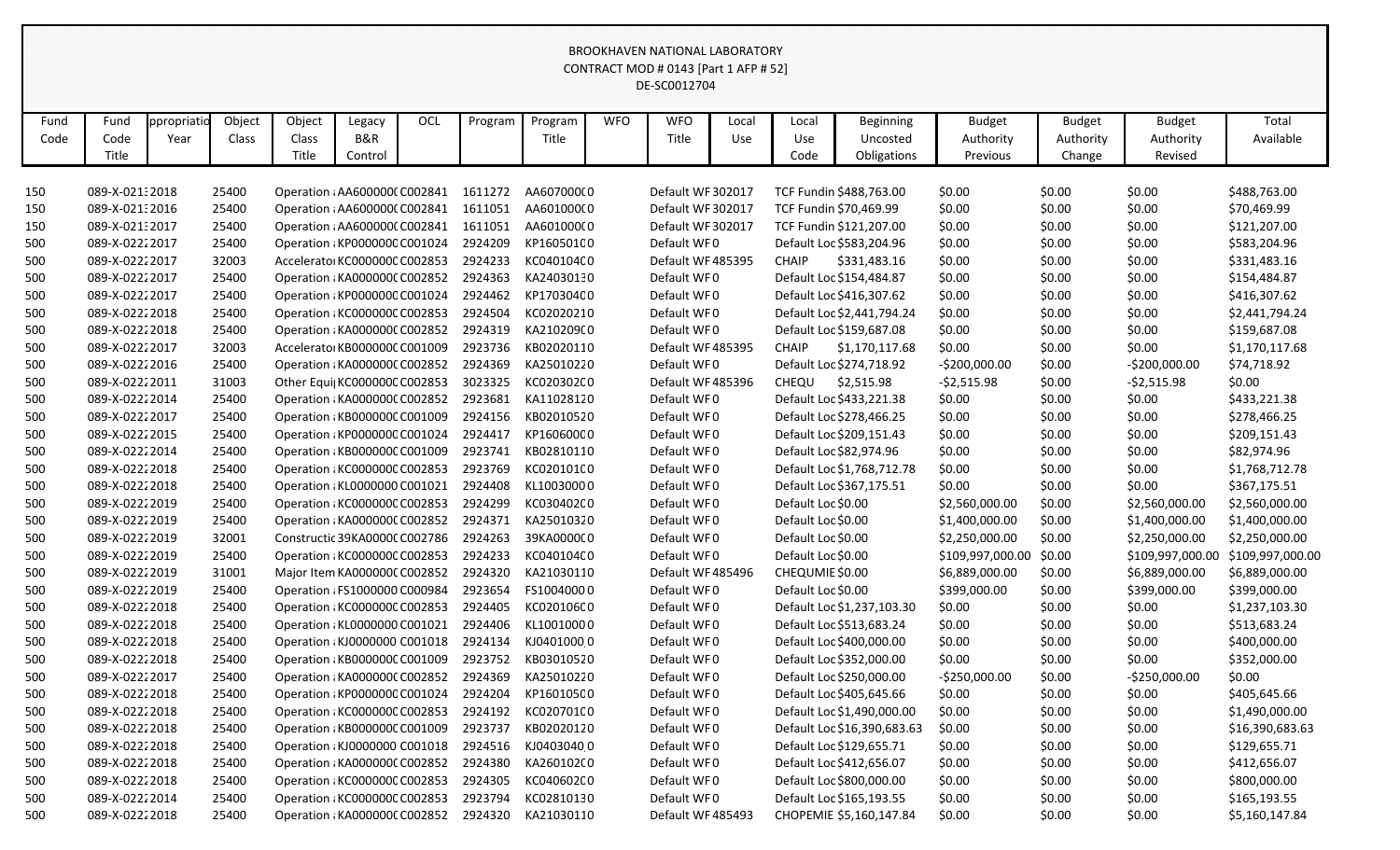|      |                                                                                                                                                                                                                                                                       |      |       |                                       |         |  |         |            |  | BROOKHAVEN NATIONAL LABORATORY |     |                    |                             |                  |              |                  |                  |
|------|-----------------------------------------------------------------------------------------------------------------------------------------------------------------------------------------------------------------------------------------------------------------------|------|-------|---------------------------------------|---------|--|---------|------------|--|--------------------------------|-----|--------------------|-----------------------------|------------------|--------------|------------------|------------------|
|      | CONTRACT MOD # 0143 [Part 1 AFP # 52]<br>DE-SC0012704<br>Object<br>Object<br>OCL<br><b>WFO</b><br>Total<br>Program<br><b>WFO</b><br><b>Budget</b><br>Fund<br>ppropriatio<br>Program<br>Local<br><b>Beginning</b><br><b>Budget</b><br><b>Budget</b><br>Legacy<br>Local |      |       |                                       |         |  |         |            |  |                                |     |                    |                             |                  |              |                  |                  |
|      |                                                                                                                                                                                                                                                                       |      |       |                                       |         |  |         |            |  |                                |     |                    |                             |                  |              |                  |                  |
| Fund |                                                                                                                                                                                                                                                                       |      |       |                                       |         |  |         |            |  |                                |     |                    |                             |                  |              |                  |                  |
| Code | Code                                                                                                                                                                                                                                                                  | Year | Class | Class                                 | B&R     |  |         | Title      |  | Title                          | Use | Use                | Uncosted                    | Authority        | Authority    | Authority        | Available        |
|      | Title                                                                                                                                                                                                                                                                 |      |       | Title                                 | Control |  |         |            |  |                                |     | Code               | Obligations                 | Previous         | Change       | Revised          |                  |
| 500  | 089-X-02222018                                                                                                                                                                                                                                                        |      | 25400 | Operation : KC000000C C002853         |         |  | 2924421 | KC040603C0 |  | Default WF0                    |     |                    | Default Loc \$1,261,148.79  | \$0.00           | \$0.00       | \$0.00           | \$1,261,148.79   |
| 500  | 089-X-02222018                                                                                                                                                                                                                                                        |      | 32002 | General Pla KG070000(C002925          |         |  | 2924416 | KG070100(0 |  | Default WF0                    |     |                    | Default Loc \$13,362,668.03 | \$0.00           | \$0.00       | \$0.00           | \$13,362,668.03  |
| 500  | 089-X-02222018                                                                                                                                                                                                                                                        |      | 25400 | Operation : KA000000C C002852         |         |  | 2924355 | KA24010120 |  | Default WF0                    |     |                    | Default Loc \$1,019,423.20  | \$0.00           | \$0.00       | \$0.00           | \$1,019,423.20   |
| 500  | 089-X-02222018                                                                                                                                                                                                                                                        |      | 25400 | Operation : KB000000C C001009         |         |  | 2923733 | KB02010210 |  | Default WF0                    |     |                    | Default Loc \$2,137,071.38  | \$0.00           | \$0.00       | \$0.00           | \$2,137,071.38   |
| 500  | 089-X-02222018                                                                                                                                                                                                                                                        |      | 25400 | Operation : KP0000000 C001024         |         |  | 2924216 | KP17030200 |  | Default WF0                    |     |                    | Default Loc \$326,000.00    | \$0.00           | \$0.00       | \$0.00           | \$326,000.00     |
| 500  | 089-X-02222016                                                                                                                                                                                                                                                        |      | 25400 | Operation : FS1000000 C000984         |         |  | 2923655 | FS10050000 |  | Default WF0                    |     | Default Loc \$0.00 |                             | \$508,268.60     | \$0.00       | \$508,268.60     | \$508,268.60     |
| 500  | 089-X-02222019                                                                                                                                                                                                                                                        |      | 25400 | Operation : KA000000C C002852         |         |  | 2924489 | KA24010320 |  | Default WF0                    |     | Default Loc \$0.00 |                             | \$167,350.00     | \$0.00       | \$167,350.00     | \$167,350.00     |
| 500  | 089-X-02222019                                                                                                                                                                                                                                                        |      | 25400 | Operation : FS1000000 C000984         |         |  | 2923653 | FS10020000 |  | Default WF0                    |     | Default Loc \$0.00 |                             | \$839,000.00     | \$0.00       | \$839,000.00     | \$839,000.00     |
| 500  | 089-X-02222019                                                                                                                                                                                                                                                        |      | 25400 | Operation : KC000000C C002853         |         |  | 2924506 | KC02020310 |  | Default WF0                    |     | Default Loc \$0.00 |                             | \$1,958,000.00   | \$0.00       | \$1,958,000.00   | \$1,958,000.00   |
| 500  | 089-X-02222019                                                                                                                                                                                                                                                        |      | 25400 | Operation : KC000000C C002853         |         |  | 2924305 | KC040602C0 |  | Default WF0                    |     | Default Loc \$0.00 |                             | \$800,000.00     | \$0.00       | \$800,000.00     | \$800,000.00     |
| 500  | 089-X-02222019                                                                                                                                                                                                                                                        |      | 25400 | Operation : KL0000000 C001021         |         |  | 2924406 | KL10010000 |  | Default WF0                    |     | Default Loc \$0.00 |                             | \$1,486,000.00   | \$196,000.00 | \$1,682,000.00   | \$1,682,000.00   |
| 500  | 089-X-02222017                                                                                                                                                                                                                                                        |      | 25400 | Operation : KA000000C C002852         |         |  | 2924380 | KA26010200 |  | Default WF0                    |     | Default Loc \$0.00 |                             | \$250,000.00     | \$0.00       | \$250,000.00     | \$250,000.00     |
| 500  | 089-X-02222019                                                                                                                                                                                                                                                        |      | 25400 | Operation : KA000000C C002852         |         |  | 2924348 | KA230201(0 |  | Default WF0                    |     | Default Loc \$0.00 |                             | \$220,000.00     | \$0.00       | \$220,000.00     | \$220,000.00     |
| 500  | 089-X-02222019                                                                                                                                                                                                                                                        |      | 25400 | Operation : KC000000C C002853         |         |  | 2924405 | KC020106C0 |  | Default WF0                    |     | Default Loc \$0.00 |                             | \$3,100,000.00   | \$0.00       | \$3,100,000.00   | \$3,100,000.00   |
| 500  | 089-X-02222019                                                                                                                                                                                                                                                        |      | 25400 | Operation : KB000000C C001009         |         |  | 2923736 | KB02020110 |  | Default WF0                    |     | Default Loc \$0.00 |                             | \$136,266,000.00 | \$0.00       | \$136,266,000.00 | \$136,266,000.00 |
| 500  | 089-X-02222019                                                                                                                                                                                                                                                        |      | 25400 | Operation : KA000000C C002852         |         |  | 2924358 | KA24010220 |  | Default WF0                    |     | Default Loc \$0.00 |                             | \$300,000.00     | \$0.00       | \$300,000.00     | \$300,000.00     |
| 500  | 089-X-02222019                                                                                                                                                                                                                                                        |      | 25400 | Operation : KC000000C C002853         |         |  | 2924504 | KC02020210 |  | Default WF0                    |     | Default Loc \$0.00 |                             | \$2,139,000.00   | \$0.00       | \$2,139,000.00   | \$2,139,000.00   |
| 500  | 089-X-02222018                                                                                                                                                                                                                                                        |      | 25400 | Operation : KC000000C C002853         |         |  | 2923803 | KC030102C0 |  | Default WF0                    |     |                    | Default Loc \$35,761.30     | \$0.00           | \$0.00       | \$0.00           | \$35,761.30      |
| 500  | 089-X-02222018                                                                                                                                                                                                                                                        |      | 25400 | Operation : KC000000C C002853         |         |  | 2924300 | KC030403C0 |  | Default WF0                    |     |                    | Default Loc \$1,609,603.03  | \$0.00           | \$0.00       | \$0.00           | \$1,609,603.03   |
| 500  | 089-X-02222017                                                                                                                                                                                                                                                        |      | 25400 | Operation : KC000000C C002853         |         |  | 2924305 | KC040602C0 |  | Default WF0                    |     |                    | Default Loc \$117,489.73    | \$0.00           | \$0.00       | \$0.00           | \$117,489.73     |
| 500  | 089-X-02222018                                                                                                                                                                                                                                                        |      | 25400 | Operation : KA000000C C002852         |         |  | 2924371 | KA25010320 |  | Default WF0                    |     |                    | Default Loc \$1,007,519.74  | \$0.00           | \$0.00       | \$0.00           | \$1,007,519.74   |
| 500  | 089-X-02222018                                                                                                                                                                                                                                                        |      | 25400 | Operation : KA0000000 C002852         |         |  | 2924314 | KA210103(0 |  | Default WF0                    |     |                    | Default Loc \$369,578.86    | \$0.00           | \$0.00       | \$0.00           | \$369,578.86     |
| 500  | 089-X-02222018                                                                                                                                                                                                                                                        |      | 25400 | Operation : FS1000000 C000984         |         |  | 2923655 | FS10050000 |  | Default WF0                    |     |                    | Default Loc \$2,856,948.29  | \$0.00           | \$0.00       | \$0.00           | \$2,856,948.29   |
| 500  | 089-X-02222018                                                                                                                                                                                                                                                        |      | 25400 | Operation : KB000000C C001009         |         |  | 2923721 | KB01010220 |  | Default WF0                    |     |                    | Default Loc \$686,859.70    | \$0.00           | \$0.00       | \$0.00           | \$686,859.70     |
| 500  | 089-X-02222017                                                                                                                                                                                                                                                        |      | 25400 | Operation : KL0000000 C001021 2924414 |         |  |         | KL15000000 |  | Default WF0                    |     |                    | Default Loc \$11,842.58     | \$0.00           | \$0.00       | \$0.00           | \$11,842.58      |
| 500  | 089-X-02222018                                                                                                                                                                                                                                                        |      | 32001 | Constructic 39KA0000C C002786 2924263 |         |  |         | 39KA0000C0 |  | Default WF0                    |     |                    | Default Loc \$629,609.74    | \$0.00           | \$0.00       | \$0.00           | \$629,609.74     |
| 500  | 089-X-02222017                                                                                                                                                                                                                                                        |      | 25400 | Operation : KP0000000 C001024         |         |  | 2924200 | KP16010100 |  | Default WF0                    |     |                    | Default Loc \$2,061,441.13  | \$0.00           | \$0.00       | \$0.00           | \$2,061,441.13   |
| 500  | 089-X-02222018                                                                                                                                                                                                                                                        |      | 25400 | Operation : KC000000C C002853         |         |  | 2924233 | KC040104C0 |  | Default WF0                    |     |                    | Default Loc \$27,601,557.94 | \$1.61           | \$0.00       | \$1.61           | \$27,601,559.55  |
| 500  | 089-X-02222017                                                                                                                                                                                                                                                        |      | 25400 | Operation : KA000000C C002852         |         |  | 2924357 | KA24010210 |  | Default WF0                    |     |                    | Default Loc \$110,074.05    | \$0.00           | \$0.00       | \$0.00           | \$110,074.05     |
| 500  | 089-X-02222018                                                                                                                                                                                                                                                        |      | 25400 | Operation : KC000000C C002853         |         |  | 2924193 | KC030701C0 |  | Default WF0                    |     |                    | Default Loc \$1,812,764.94  | \$0.00           | \$0.00       | \$0.00           | \$1,812,764.94   |
| 500  | 089-X-02222016                                                                                                                                                                                                                                                        |      | 25400 | Operation : KP0000000 C001024         |         |  | 2924205 | KP16020100 |  | Default WF0                    |     |                    | Default Loc \$3,933.57      | \$0.00           | \$0.00       | \$0.00           | \$3,933.57       |
| 500  | 089-X-02222018                                                                                                                                                                                                                                                        |      | 25400 | Operation : FS1000000 C000984         |         |  | 2923658 | FS10090000 |  | Default WF0                    |     |                    | Default Loc \$271,152.11    | \$0.00           | \$0.00       | \$0.00           | \$271,152.11     |
| 500  | 089-X-02222019                                                                                                                                                                                                                                                        |      | 25400 | Operation : KP0000000 C001024         |         |  | 2924993 | KP16070100 |  | Default WF0                    |     | Default Loc \$0.00 |                             | \$3,750,000.00   | \$0.00       | \$3,750,000.00   | \$3,750,000.00   |
| 500  | 089-X-02222019                                                                                                                                                                                                                                                        |      | 25400 | Operation : KP0000000 C001024         |         |  | 2924203 | KP16010400 |  | Default WF0                    |     | Default Loc \$0.00 |                             | \$330,000.00     | \$0.00       | \$330,000.00     | \$330,000.00     |
| 500  | 089-X-02222019                                                                                                                                                                                                                                                        |      | 25400 | Operation : KC000000C C002853         |         |  | 2923807 | KC030201C0 |  | Default WF0                    |     | Default Loc \$0.00 |                             | \$3,606,000.00   | \$0.00       | \$3,606,000.00   | \$3,606,000.00   |
| 500  | 089-X-02222019                                                                                                                                                                                                                                                        |      | 25400 | Operation : KP0000000 C001024         |         |  | 2924200 | KP16010100 |  | Default WF0                    |     | Default Loc \$0.00 |                             | \$2,771,000.00   | \$0.00       | \$2,771,000.00   | \$2,771,000.00   |
| 500  | 089-X-02222019                                                                                                                                                                                                                                                        |      | 25400 | Operation : KB000000C C001009         |         |  | 2923721 | KB01010220 |  | Default WF0                    |     | Default Loc \$0.00 |                             | \$2,152,000.00   | \$0.00       | \$2,152,000.00   | \$2,152,000.00   |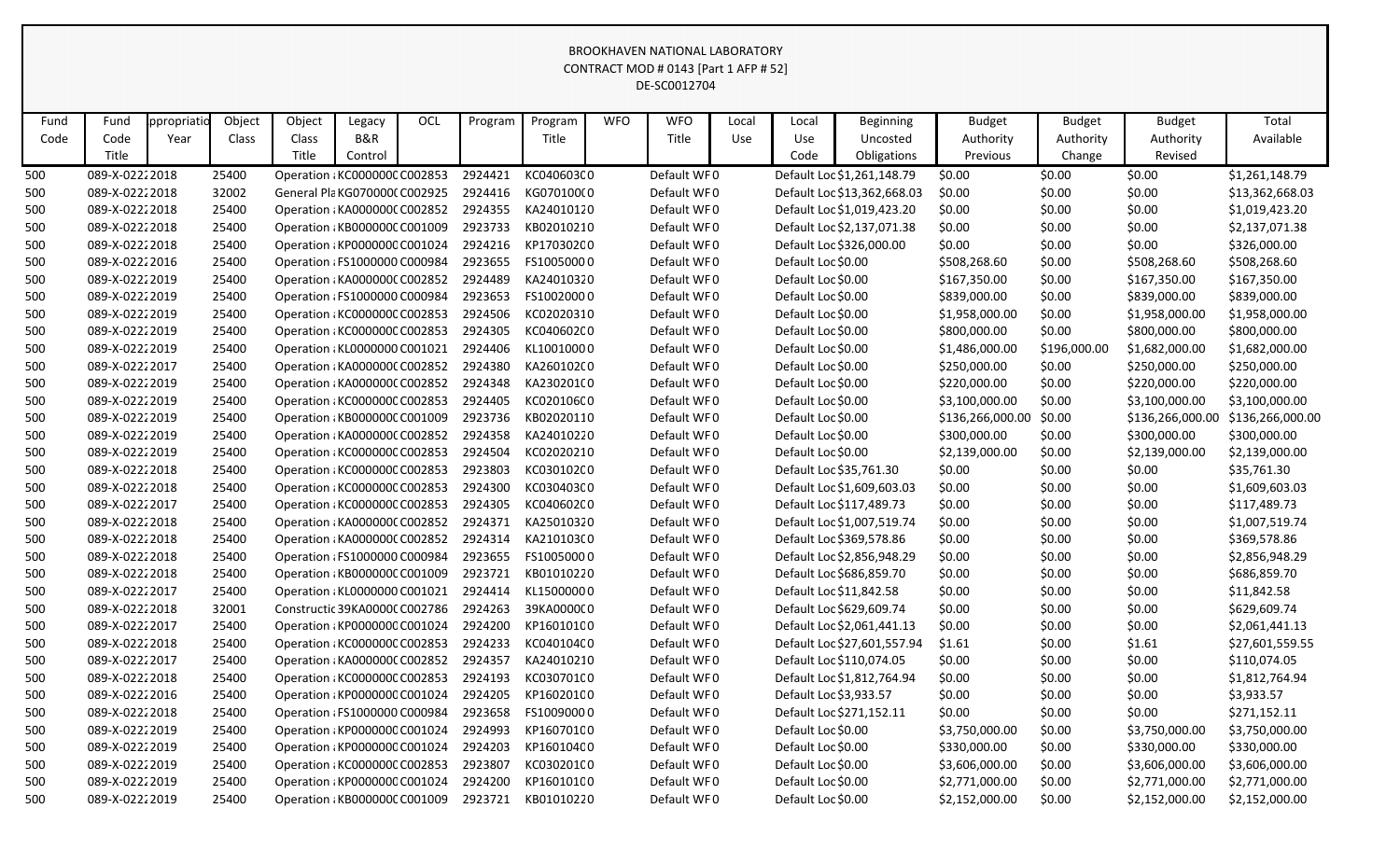|      | CONTRACT MOD # 0143 [Part 1 AFP # 52]<br>DE-SC0012704<br>Object<br>ppropriatio<br>Object<br>OCL<br>Program<br><b>WFO</b><br><b>WFO</b><br><b>Budget</b><br>Total<br>Fund<br>Program<br><b>Budget</b><br><b>Budget</b><br>Legacy<br>Local<br><b>Beginning</b><br>Local |      |       |                               |         |  |         |            |  |                  |     |                      |                            |                 |           |                  |                 |
|------|-----------------------------------------------------------------------------------------------------------------------------------------------------------------------------------------------------------------------------------------------------------------------|------|-------|-------------------------------|---------|--|---------|------------|--|------------------|-----|----------------------|----------------------------|-----------------|-----------|------------------|-----------------|
|      |                                                                                                                                                                                                                                                                       |      |       |                               |         |  |         |            |  |                  |     |                      |                            |                 |           |                  |                 |
| Fund |                                                                                                                                                                                                                                                                       |      |       |                               |         |  |         |            |  |                  |     |                      |                            |                 |           |                  |                 |
| Code | Code                                                                                                                                                                                                                                                                  | Year | Class | Class                         | B&R     |  |         | Title      |  | Title            | Use | Use                  | Uncosted                   | Authority       | Authority | Authority        | Available       |
|      | Title                                                                                                                                                                                                                                                                 |      |       | Title                         | Control |  |         |            |  |                  |     | Code                 | Obligations                | Previous        | Change    | Revised          |                 |
| 500  | 089-X-02222019                                                                                                                                                                                                                                                        |      | 32001 | Constructic 39KG0100(C003227  |         |  | 2924984 | 39KG0100(0 |  | Default WF0      |     | Default Loc \$0.00   |                            | \$7,000,000.00  | \$0.00    | \$7,000,000.00   | \$7,000,000.00  |
| 500  | 089-X-02222019                                                                                                                                                                                                                                                        |      | 31003 | Other Equi  KB000000C C001009 |         |  | 2923736 | KB02020110 |  | Default WF485396 |     | CHEQU                | \$0.00                     | \$1,849,000.00  | \$0.00    | \$1,849,000.00   | \$1,849,000.00  |
| 500  | 089-X-02222019                                                                                                                                                                                                                                                        |      | 25400 | Operation : KA0000000 C002852 |         |  | 2924317 | KA21020210 |  | Default WF0      |     | Default Loc \$0.00   |                            | \$23,416,000.00 | \$0.00    | \$23,416,000.00  | \$23,416,000.00 |
| 500  | 089-X-02222019                                                                                                                                                                                                                                                        |      | 25400 | Operation : KP0000000 C001024 |         |  | 2924995 | KP17030000 |  | Default WF0      |     | Default Loc \$0.00   |                            | \$441,000.00    | \$0.00    | \$441,000.00     | \$441,000.00    |
| 500  | 089-X-02222019                                                                                                                                                                                                                                                        |      | 25400 | Operation : KA000000C C002852 |         |  | 2924325 | KA22010200 |  | Default WF0      |     | Default Loc \$0.00   |                            | \$5,321,000.00  | \$0.00    | \$5,321,000.00   | \$5,321,000.00  |
| 500  | 089-X-02222016                                                                                                                                                                                                                                                        |      | 25400 | Operation : KA000000C C002852 |         |  | 2924380 | KA26010200 |  | Default WF0      |     | Default Loc \$0.00   |                            | \$200,000.00    | \$0.00    | \$200,000.00     | \$200,000.00    |
| 500  | 089-X-02222019                                                                                                                                                                                                                                                        |      | 25400 | Operation : KC000000C C002853 |         |  | 3023325 | KC020302C0 |  | Default WF0      |     | Default Loc \$0.00   |                            | \$1,652,000.00  | \$0.00    | \$1,652,000.00   | \$1,652,000.00  |
| 500  | 089-X-02222018                                                                                                                                                                                                                                                        |      | 25400 | Operation : FS1000000 C000984 |         |  | 2923652 | FS10010000 |  | Default WF0      |     |                      | Default Loc \$883,599.74   | \$0.00          | \$0.00    | \$0.00           | \$883,599.74    |
| 500  | 089-X-02222017                                                                                                                                                                                                                                                        |      | 25400 | Operation : KA000000C C002852 |         |  | 2924366 | KA25010120 |  | Default WF0      |     | Default Loc \$257.97 |                            | \$0.00          | \$0.00    | \$0.00           | \$257.97        |
| 500  | 089-X-02222017                                                                                                                                                                                                                                                        |      | 25400 | Operation : KC000000C C002853 |         |  | 2924447 | KC021301C0 |  | Default WF0      |     |                      | Default Loc \$1,955,071.95 | \$0.00          | \$0.00    | \$0.00           | \$1,955,071.95  |
| 500  | 089-X-02222018                                                                                                                                                                                                                                                        |      | 25400 | Operation : KJ0000000 C001018 |         |  | 2924476 | KJ04030100 |  | Default WF0      |     |                      | Default Loc \$246,000.00   | \$0.00          | \$0.00    | \$0.00           | \$246,000.00    |
| 500  | 089-X-02222018                                                                                                                                                                                                                                                        |      | 25400 | Operation : KL0000000 C001021 |         |  | 2924407 | KL10020000 |  | Default WF0      |     |                      | Default Loc \$105,987.27   | \$0.00          | \$0.00    | \$0.00           | \$105,987.27    |
| 500  | 089-X-02222017                                                                                                                                                                                                                                                        |      | 25400 | Operation : KB000000C C001009 |         |  | 2923752 | KB03010520 |  | Default WF0      |     |                      | Default Loc \$203,265.87   | \$0.00          | \$0.00    | \$0.00           | \$203,265.87    |
| 500  | 089-X-02222018                                                                                                                                                                                                                                                        |      | 25400 | Operation : KA000000C C002852 |         |  | 2924346 | KA23010200 |  | Default WF0      |     |                      | Default Loc \$642,490.45   | \$0.00          | \$0.00    | \$0.00           | \$642,490.45    |
| 500  | 089-X-02222018                                                                                                                                                                                                                                                        |      | 25400 | Operation : KC000000C C002853 |         |  | 2924506 | KC02020310 |  | Default WF0      |     |                      | Default Loc \$579,927.69   | \$0.00          | \$0.00    | \$0.00           | \$579,927.69    |
| 500  | 089-X-02222017                                                                                                                                                                                                                                                        |      | 31001 | Major Item KA000000C C002852  |         |  | 2924320 | KA21030110 |  | Default WF485486 |     |                      | CHEQUMIE \$8,396,292.02    | -\$3,590,000.00 | \$0.00    | $-53,590,000.00$ | \$4,806,292.02  |
| 500  | 089-X-02222018                                                                                                                                                                                                                                                        |      | 32003 | Accelerator KA000000C C002852 |         |  | 2924496 | KA26020200 |  | Default WF485395 |     | <b>CHAIP</b>         | \$81,894.40                | \$0.00          | \$0.00    | \$0.00           | \$81,894.40     |
| 500  | 089-X-02222017                                                                                                                                                                                                                                                        |      | 25400 | Operation : KP0000000 C001024 |         |  | 2924203 | KP16010400 |  | Default WF0      |     |                      | Default Loc \$23,025.11    | \$0.00          | \$0.00    | \$0.00           | \$23,025.11     |
| 500  | 089-X-02222018                                                                                                                                                                                                                                                        |      | 25400 | Operation : KP0000000 C001024 |         |  | 2924209 | KP16050100 |  | Default WF0      |     |                      | Default Loc \$2,500,000.00 | \$0.00          | \$0.00    | \$0.00           | \$2,500,000.00  |
| 500  | 089-X-02222018                                                                                                                                                                                                                                                        |      | 25400 | Operation : FS1000000 C000984 |         |  | 2923654 | FS10040000 |  | Default WF0      |     |                      | Default Loc \$215,192.50   | \$0.00          | \$0.00    | \$0.00           | \$215,192.50    |
| 500  | 089-X-02222018                                                                                                                                                                                                                                                        |      | 25400 | Operation : FS1000000 C000984 |         |  | 2923657 | FS10070000 |  | Default WF0      |     |                      | Default Loc \$602,807.81   | \$0.00          | \$0.00    | \$0.00           | \$602,807.81    |
| 500  | 089-X-02222019                                                                                                                                                                                                                                                        |      | 25400 | Operation : KC000000C C002853 |         |  | 2923769 | KC020101C0 |  | Default WF0      |     | Default Loc \$0.00   |                            | \$3,519,000.00  | \$0.00    | \$3,519,000.00   | \$3,519,000.00  |
| 500  | 089-X-02222019                                                                                                                                                                                                                                                        |      | 25400 | Operation : KA000000C C002852 |         |  | 2924336 | KA220209(0 |  | Default WF0      |     | Default Loc \$0.00   |                            | \$385,000.00    | \$0.00    | \$385,000.00     | \$385,000.00    |
| 500  | 089-X-02222019                                                                                                                                                                                                                                                        |      | 25400 | Operation : KA000000C C002852 |         |  | 2924496 | KA26020200 |  | Default WF0      |     | Default Loc \$0.00   |                            | \$4,389,000.00  | \$0.00    | \$4,389,000.00   | \$4,389,000.00  |
| 500  | 089-X-02222019                                                                                                                                                                                                                                                        |      | 25400 | Operation : KA000000C C002852 |         |  | 2924328 | KA220201(0 |  | Default WF0      |     | Default Loc \$0.00   |                            | \$2,850,000.00  | \$0.00    | \$2,850,000.00   | \$2,850,000.00  |
| 500  | 089-X-02222019                                                                                                                                                                                                                                                        |      | 25400 | Operation : KP0000000 C001024 |         |  | 2924211 | KP17010000 |  | Default WF0      |     | Default Loc \$0.00   |                            | \$5,007,000.00  | \$0.00    | \$5,007,000.00   | \$5,007,000.00  |
| 500  | 089-X-02222019                                                                                                                                                                                                                                                        |      | 25400 | Operation : KA000000C C002852 |         |  | 2924327 | KA220109(0 |  | Default WF0      |     | Default Loc \$0.00   |                            | \$726,000.00    | \$0.00    | \$726,000.00     | \$726,000.00    |
| 500  | 089-X-02222019                                                                                                                                                                                                                                                        |      | 25400 | Operation : KB000000C C001009 |         |  | 2923737 | KB02020120 |  | Default WF0      |     | Default Loc \$0.00   |                            | \$42,377,076.00 | \$0.00    | \$42,377,076.00  | \$42,377,076.00 |
| 500  | 089-X-02222019                                                                                                                                                                                                                                                        |      | 25400 | Operation : FS1000000 C000984 |         |  | 2923652 | FS10010000 |  | Default WF0      |     | Default Loc \$0.00   |                            | \$6,790,000.00  | \$0.00    | \$6,790,000.00   | \$6,790,000.00  |
| 500  | 089-X-02222019                                                                                                                                                                                                                                                        |      | 25400 | Operation : KA000000C C002852 |         |  | 2924355 | KA24010120 |  | Default WF0      |     | Default Loc \$0.00   |                            | \$3,450,000.00  | \$0.00    | \$3,450,000.00   | \$3,450,000.00  |
| 500  | 089-X-02222019                                                                                                                                                                                                                                                        |      | 25400 | Operation : KC000000C C002853 |         |  | 2924472 | KC020107C0 |  | Default WF0      |     | Default Loc \$0.00   |                            | \$1,700,000.00  | \$0.00    | \$1,700,000.00   | \$1,700,000.00  |
| 500  | 089-X-02222019                                                                                                                                                                                                                                                        |      | 32003 | Accelerator KB000000C C001009 |         |  | 2923736 | KB02020110 |  | Default WF485395 |     | <b>CHAIP</b>         | \$0.00                     | \$4,513,000.00  | \$0.00    | \$4,513,000.00   | \$4,513,000.00  |
| 500  | 089-X-02222017                                                                                                                                                                                                                                                        |      | 25400 | Operation : KA0000000 C002852 |         |  | 2924317 | KA21020210 |  | Default WF0      |     | Default Loc \$0.00   |                            | \$3,590,000.00  | \$0.00    | \$3,590,000.00   | \$3,590,000.00  |
| 500  | 089-X-02222019                                                                                                                                                                                                                                                        |      | 25400 | Operation : FS1000000 C000984 |         |  | 2923657 | FS10070000 |  | Default WF0      |     | Default Loc \$0.00   |                            | \$662,000.00    | \$0.00    | \$662,000.00     | \$662,000.00    |
| 500  | 089-X-02222018                                                                                                                                                                                                                                                        |      | 25400 | Operation : KA000000C C002852 |         |  | 2923681 | KA11028120 |  | Default WF0      |     | Default Loc \$0.00   |                            | \$629,138.39    | \$0.00    | \$629,138.39     | \$629,138.39    |
| 500  | 089-X-02222005                                                                                                                                                                                                                                                        |      | 25400 | Operation : KA000000C C002852 |         |  | 2924317 | KA21020210 |  | Default WF0      |     | Default Loc \$0.00   |                            | \$629,138.39    | \$0.00    | \$629,138.39     | \$629,138.39    |
| 500  | 089-X-02222018                                                                                                                                                                                                                                                        |      | 25400 | Operation : FS1000000 C000984 |         |  | 2923656 | FS10060000 |  | Default WF0      |     |                      | Default Loc \$17,935.90    | \$0.00          | \$0.00    | \$0.00           | \$17,935.90     |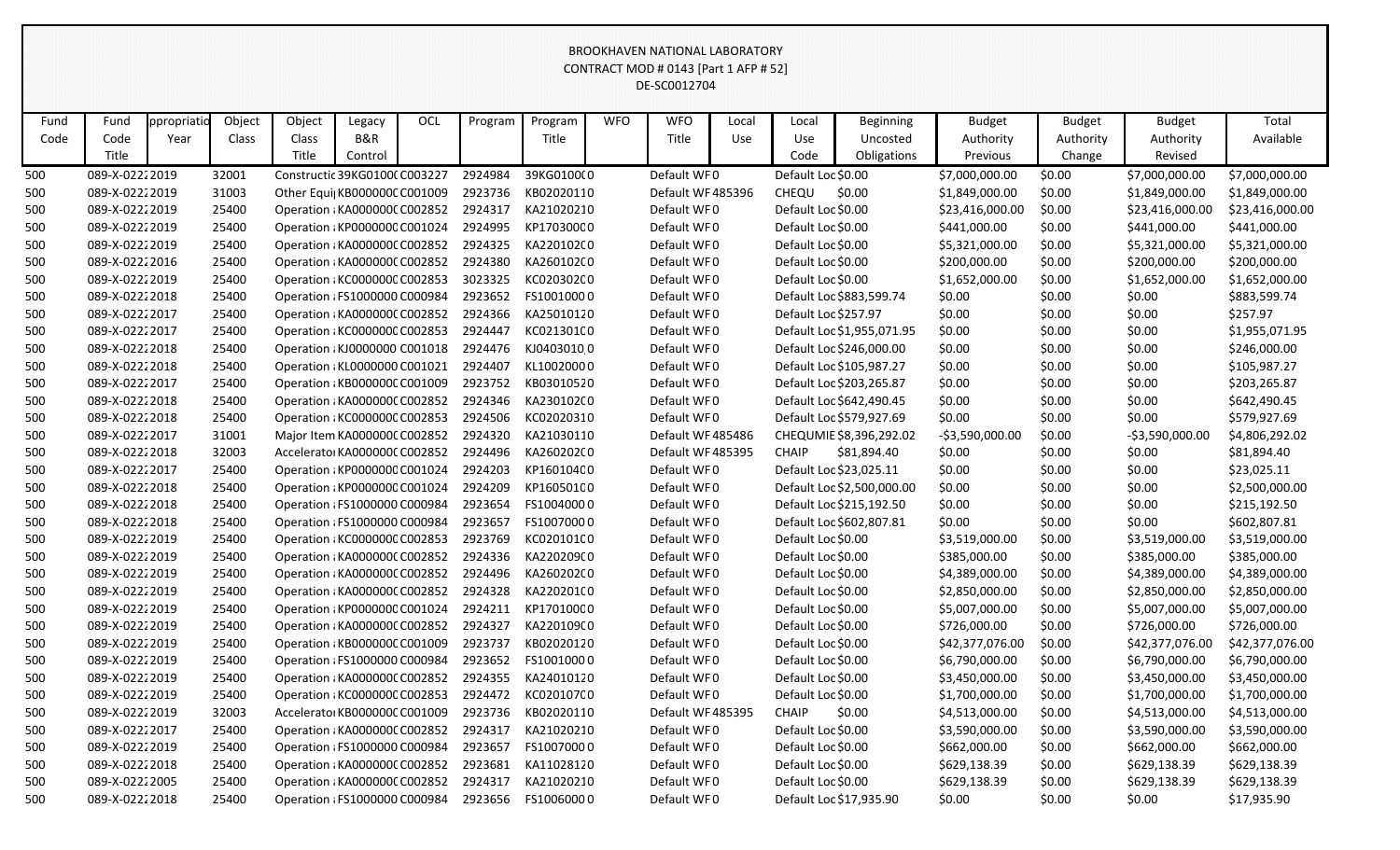|      |                                                                                                                                                                                                                                                             |      |       |                               |                |  |         |                                                  |  | BROOKHAVEN NATIONAL LABORATORY |     |                    |                            |                 |                |                 |                 |
|------|-------------------------------------------------------------------------------------------------------------------------------------------------------------------------------------------------------------------------------------------------------------|------|-------|-------------------------------|----------------|--|---------|--------------------------------------------------|--|--------------------------------|-----|--------------------|----------------------------|-----------------|----------------|-----------------|-----------------|
|      | CONTRACT MOD # 0143 [Part 1 AFP # 52]<br>DE-SC0012704<br>Object<br>ppropriatio<br>Object<br>OCL<br><b>WFO</b><br><b>WFO</b><br><b>Budget</b><br>Total<br>Fund<br>Program<br>Program<br>Local<br>Local<br><b>Beginning</b><br><b>Budget</b><br><b>Budget</b> |      |       |                               |                |  |         |                                                  |  |                                |     |                    |                            |                 |                |                 |                 |
|      |                                                                                                                                                                                                                                                             |      |       |                               |                |  |         |                                                  |  |                                |     |                    |                            |                 |                |                 |                 |
|      |                                                                                                                                                                                                                                                             |      |       |                               |                |  |         |                                                  |  |                                |     |                    |                            |                 |                |                 |                 |
| Fund |                                                                                                                                                                                                                                                             |      |       |                               | Legacy         |  |         |                                                  |  |                                |     |                    |                            |                 |                |                 |                 |
| Code | Code<br>Title                                                                                                                                                                                                                                               | Year | Class | Class<br>Title                | <b>B&amp;R</b> |  |         | Title                                            |  | Title                          | Use | Use                | Uncosted                   | Authority       | Authority      | Authority       | Available       |
|      |                                                                                                                                                                                                                                                             |      |       |                               | Control        |  |         |                                                  |  |                                |     | Code               | Obligations                | Previous        | Change         | Revised         |                 |
| 500  | 089-X-02222017                                                                                                                                                                                                                                              |      | 25400 | Operation : KC000000C C002853 |                |  | 2924192 | KC020701C0                                       |  | Default WF0                    |     |                    | Default Loc \$791,878.52   | \$0.00          | \$0.00         | \$0.00          | \$791,878.52    |
| 500  | 089-X-02222018                                                                                                                                                                                                                                              |      | 25400 | Operation : KA000000C C002852 |                |  | 2924358 | KA24010220                                       |  | Default WF0                    |     |                    | Default Loc \$268,446.75   | \$0.00          | \$0.00         | \$0.00          | \$268,446.75    |
| 500  | 089-X-02222018                                                                                                                                                                                                                                              |      | 25400 | Operation : KP0000000 C001024 |                |  | 2924203 | KP16010400                                       |  | Default WF0                    |     |                    | Default Loc \$470,000.00   | \$0.00          | \$0.00         | \$0.00          | \$470,000.00    |
| 500  | 089-X-02222018                                                                                                                                                                                                                                              |      | 25400 | Operation : KB000000C C001009 |                |  | 2923746 | KB030102C0                                       |  | Default WF0                    |     |                    | Default Loc \$2,066,632.70 | \$0.00          | \$0.00         | \$0.00          | \$2,066,632.70  |
| 500  | 089-X-02222018                                                                                                                                                                                                                                              |      | 25400 | Operation : KA000000C C002852 |                |  | 2924496 | KA26020200                                       |  | Default WF0                    |     |                    | Default Loc \$386,964.47   | \$0.00          | \$0.00         | \$0.00          | \$386,964.47    |
| 500  | 089-X-02222018                                                                                                                                                                                                                                              |      | 25400 | Operation : KC000000C C002853 |                |  | 3023325 | KC020302C0                                       |  | Default WF0                    |     |                    | Default Loc \$1,132,536.99 | \$0.00          | \$0.00         | \$0.00          | \$1,132,536.99  |
| 500  | 089-X-02222014                                                                                                                                                                                                                                              |      | 25400 | Operation : KB000000C C001009 |                |  | 2923728 | KB01810120                                       |  | Default WF0                    |     |                    | Default Loc \$34,228.17    | \$0.00          | \$0.00         | \$0.00          | \$34,228.17     |
| 500  | 089-X-02222018                                                                                                                                                                                                                                              |      | 31003 | Other Equi  KC000000C C002853 |                |  | 2924233 | KC040104C0                                       |  | Default WF485396               |     | CHEQU              | \$32,163.46                | $-51.61$        | \$0.00         | $-51.61$        | \$32,161.85     |
| 500  | 089-X-02222018                                                                                                                                                                                                                                              |      | 25400 | Operation : KB000000C C001009 |                |  | 2924156 | KB02010520                                       |  | Default WF0                    |     |                    | Default Loc \$101,000.00   | \$0.00          | \$0.00         | \$0.00          | \$101,000.00    |
| 500  | 089-X-02222018                                                                                                                                                                                                                                              |      | 25400 | Operation : KB000000C C001009 |                |  | 2923755 | KB04010220                                       |  | Default WF0                    |     |                    | Default Loc \$257,253.17   | \$0.00          | \$0.00         | \$0.00          | \$257,253.17    |
| 500  | 089-X-02222018                                                                                                                                                                                                                                              |      | 32003 | Accelerator KC000000C C002853 |                |  | 2924233 | KC040104C0                                       |  | Default WF485395               |     | <b>CHAIP</b>       | \$3,300,000.00             | \$0.00          | \$0.00         | \$0.00          | \$3,300,000.00  |
| 500  | 089-X-02222018                                                                                                                                                                                                                                              |      | 31003 | Other Equi  KB000000C C001009 |                |  | 2923736 | KB02020110                                       |  | Default WF485396               |     | CHEQU              | \$824,000.00               | \$0.00          | \$0.00         | \$0.00          | \$824,000.00    |
| 500  | 089-X-02222017                                                                                                                                                                                                                                              |      | 25400 | Operation : KJ0000000 C001018 |                |  | 2924476 | KJ04030100                                       |  | Default WF0                    |     |                    | Default Loc \$364,107.69   | \$0.00          | \$0.00         | \$0.00          | \$364,107.69    |
| 500  | 089-X-02222017                                                                                                                                                                                                                                              |      | 32003 | Accelerator KA000000C C002852 |                |  | 2924382 | KA260201(0                                       |  | Default WF485395               |     | <b>CHAIP</b>       | \$304,031.06               | \$0.00          | \$0.00         | \$0.00          | \$304,031.06    |
| 500  | 089-X-02222018                                                                                                                                                                                                                                              |      | 32003 | Accelerator KB000000C C001009 |                |  | 2923736 | KB02020110                                       |  | Default WF485395               |     | <b>CHAIP</b>       | \$2,440,000.00             | \$0.00          | \$0.00         | \$0.00          | \$2,440,000.00  |
| 500  | 089-X-02222018                                                                                                                                                                                                                                              |      | 25400 | Operation : KC000000C C002853 |                |  | 2924447 | KC021301C0                                       |  | Default WF0                    |     |                    | Default Loc \$2,875,000.00 | \$0.00          | \$0.00         | \$0.00          | \$2,875,000.00  |
| 500  | 089-X-02222019                                                                                                                                                                                                                                              |      | 25400 | Operation : KL0000000 C001021 |                |  | 2924407 | KL10020000                                       |  | Default WF0                    |     | Default Loc \$0.00 |                            | \$110,000.00    | \$20,000.00    | \$130,000.00    | \$130,000.00    |
| 500  | 089-X-02222019                                                                                                                                                                                                                                              |      | 32003 | Accelerator KC000000C C002853 |                |  | 2924233 | KC040104C0                                       |  | Default WF485395               |     | <b>CHAIP</b>       | \$0.00                     | \$3,500,000.00  | \$0.00         | \$3,500,000.00  | \$3,500,000.00  |
| 500  | 089-X-02222019                                                                                                                                                                                                                                              |      | 32001 | Constructic 39KG0100(C003087  |                |  | 2924481 | 39KG0100(0                                       |  | Default WF0                    |     | Default Loc \$0.00 |                            | \$37,879,007.00 | \$0.00         | \$37,879,007.00 | \$37,879,007.00 |
| 500  | 089-X-02222019                                                                                                                                                                                                                                              |      | 25400 | Operation : FS1000000 C000984 |                |  | 2923658 | FS10090000                                       |  | Default WF0                    |     | Default Loc \$0.00 |                            | \$697,000.00    | \$0.00         | \$697,000.00    | \$697,000.00    |
| 500  | 089-X-02222019                                                                                                                                                                                                                                              |      | 25400 | Operation : KC000000C C002853 |                |  | 2924294 | KC020204C0                                       |  | Default WF0                    |     | Default Loc \$0.00 |                            | \$200,000.00    | \$0.00         | \$200,000.00    | \$200,000.00    |
| 500  | 089-X-02222019                                                                                                                                                                                                                                              |      | 25400 | Operation : KJ0000000 C001018 |                |  | 2924474 | KJ04020100                                       |  | Default WF0                    |     | Default Loc \$0.00 |                            | \$543,000.00    | \$0.00         | \$543,000.00    | \$543,000.00    |
| 500  | 089-X-02222019                                                                                                                                                                                                                                              |      | 31003 | Other Equi  KB000000C C001009 |                |  | 2923737 | KB02020120                                       |  | Default WF485396               |     | CHEQU              | \$0.00                     | \$1,456,000.00  | \$0.00         | \$1,456,000.00  | \$1,456,000.00  |
| 500  | 089-X-02222019                                                                                                                                                                                                                                              |      | 25400 | Operation : KC000000C C002853 |                |  | 2924242 | KC040302C0                                       |  | Default WF0                    |     | Default Loc \$0.00 |                            | \$20,331,000.00 | \$0.00         | \$20,331,000.00 | \$20,331,000.00 |
| 500  | 089-X-02222019                                                                                                                                                                                                                                              |      | 25400 |                               |                |  |         | Operation / KA000000C C002852 2924346 KA230102CO |  | Default WF0                    |     | Default Loc \$0.00 |                            | \$1,250,000.00  | \$0.00         | \$1,250,000.00  | \$1,250,000.00  |
| 500  | 089-X-02222019                                                                                                                                                                                                                                              |      | 25400 | Operation : KB000000C C001009 |                |  | 2923734 | KB02010220                                       |  | Default WF0                    |     | Default Loc \$0.00 |                            | \$132,000.00    | \$0.00         | \$132,000.00    | \$132,000.00    |
| 500  | 089-X-02222018                                                                                                                                                                                                                                              |      | 25400 | Operation : KA000000C C002852 |                |  | 2924320 | KA21030110                                       |  | Default WF485492               |     |                    | CHOPEMIE \$133,086.10      | \$0.00          | $-$149,003.38$ | $-$149,003.38$  | $-$15,917.28$   |
| 500  | 089-X-02222018                                                                                                                                                                                                                                              |      | 25400 | Operation : KC000000C C002853 |                |  | 2924460 | KC030105C0                                       |  | Default WF0                    |     |                    | Default Loc \$43,125.76    | \$0.00          | \$0.00         | \$0.00          | \$43,125.76     |
| 500  | 089-X-02222018                                                                                                                                                                                                                                              |      | 31003 | Other Equi  KC000000C C002853 |                |  | 2924242 | KC040302C0                                       |  | Default WF485396               |     | CHEQU              | \$1,844,459.15             | \$1,815,000.00  | \$0.00         | \$1,815,000.00  | \$3,659,459.15  |
| 500  | 089-X-02222016                                                                                                                                                                                                                                              |      | 31003 | Other Equi  FS1000000 C000984 |                |  | 2923655 | FS10050000                                       |  | Default WF485396               |     | CHEQU              | \$508,268.60               | $-5508,268.60$  | \$0.00         | -\$508,268.60   | \$0.00          |
| 500  | 089-X-02222018                                                                                                                                                                                                                                              |      | 31001 | Major Item KA000000C C002852  |                |  | 2924320 | KA21030110                                       |  | Default WF485496               |     |                    | CHEQUMIE \$733,031.10      | \$0.00          | \$149,003.38   | \$149,003.38    | \$882,034.48    |
| 500  | 089-X-02222015                                                                                                                                                                                                                                              |      | 25400 | Operation : KC000000C C002853 |                |  | 2924232 | KC040103C0                                       |  | Default WF0                    |     | Default Loc \$0.65 |                            | $-50.65$        | \$0.00         | $-50.65$        | \$0.00          |
| 500  | 089-X-02222017                                                                                                                                                                                                                                              |      | 25400 | Operation : KC000000C C002853 |                |  | 2923809 | KC030203C0                                       |  | Default WF0                    |     |                    | Default Loc \$1,985.20     | \$0.00          | \$0.00         | \$0.00          | \$1,985.20      |
| 500  | 089-X-02222018                                                                                                                                                                                                                                              |      | 25400 | Operation : KP0000000 C001024 |                |  | 2924211 | KP17010000                                       |  | Default WF0                    |     |                    | Default Loc \$1,384,481.22 | \$0.00          | \$0.00         | \$0.00          | \$1,384,481.22  |
| 500  | 089-X-02222018                                                                                                                                                                                                                                              |      | 25400 | Operation : KA000000C C002852 |                |  | 2924368 | KA25010210                                       |  | Default WF0                    |     |                    | Default Loc \$38,519.35    | \$0.00          | \$0.00         | \$0.00          | \$38,519.35     |
| 500  | 089-X-02222018                                                                                                                                                                                                                                              |      | 31001 | Major Item KA0000000 C002852  |                |  | 2924350 | KA23030110                                       |  | Default WF 4809008             |     |                    | CHEQUMII \$1,396,835.40    | \$0.00          | \$0.00         | \$0.00          | \$1,396,835.40  |
| 500  | 089-X-02222017                                                                                                                                                                                                                                              |      | 31003 | Other Equi  KB000000C C001009 |                |  | 2923737 | KB02020120                                       |  | Default WF485396               |     | CHEQU              | \$152,638.30               | \$0.00          | \$0.00         | \$0.00          | \$152,638.30    |
|      |                                                                                                                                                                                                                                                             |      |       |                               |                |  |         |                                                  |  |                                |     |                    |                            |                 |                |                 |                 |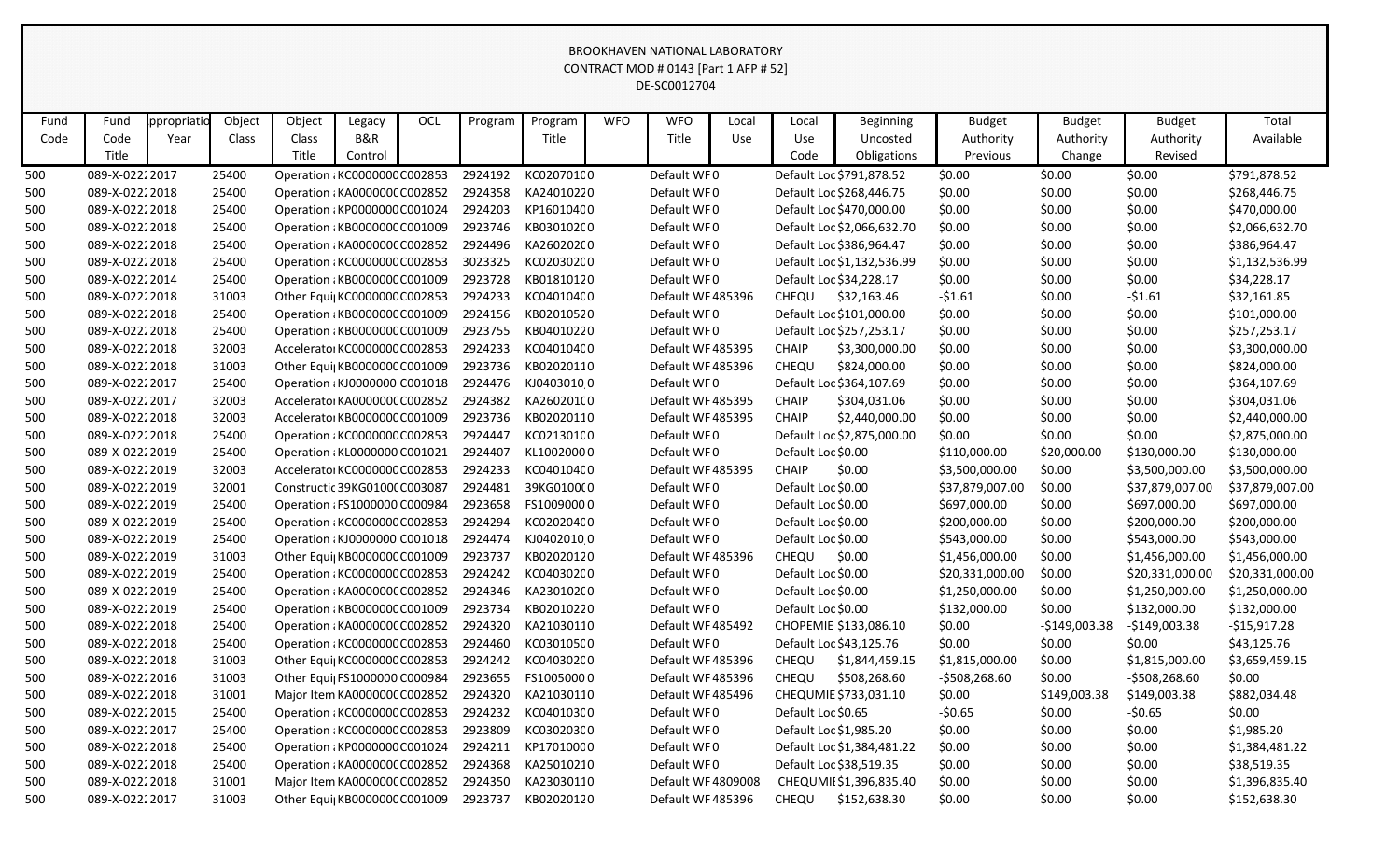|      | CONTRACT MOD # 0143 [Part 1 AFP # 52]<br>DE-SC0012704<br>Object<br><b>OCL</b><br><b>WFO</b><br><b>WFO</b><br>Object<br>Program<br>Total<br>Fund<br>ppropriatio<br><b>Beginning</b><br><b>Budget</b><br><b>Budget</b><br><b>Budget</b><br>Legacy<br>Program<br>Local<br>Local |      |       |                               |         |  |         |            |  |                  |     |                        |                             |                 |              |                  |                 |
|------|------------------------------------------------------------------------------------------------------------------------------------------------------------------------------------------------------------------------------------------------------------------------------|------|-------|-------------------------------|---------|--|---------|------------|--|------------------|-----|------------------------|-----------------------------|-----------------|--------------|------------------|-----------------|
|      |                                                                                                                                                                                                                                                                              |      |       |                               |         |  |         |            |  |                  |     |                        |                             |                 |              |                  |                 |
| Fund |                                                                                                                                                                                                                                                                              |      |       |                               |         |  |         |            |  |                  |     |                        |                             |                 |              |                  |                 |
| Code | Code                                                                                                                                                                                                                                                                         | Year | Class | Class                         | B&R     |  |         | Title      |  | Title            | Use | Use                    | Uncosted                    | Authority       | Authority    | Authority        | Available       |
|      | Title                                                                                                                                                                                                                                                                        |      |       | Title                         | Control |  |         |            |  |                  |     | Code                   | Obligations                 | Previous        | Change       | Revised          |                 |
| 500  | 089-X-02222018                                                                                                                                                                                                                                                               |      | 25400 | Operation : KA000000C C002852 |         |  | 2924313 | KA21010200 |  | Default WF0      |     |                        | Default Loc \$2,784,398.80  | \$0.00          | \$0.00       | \$0.00           | \$2,784,398.80  |
| 500  | 089-X-02222017                                                                                                                                                                                                                                                               |      | 25400 | Operation : KC000000C C002853 |         |  | 2924295 | KC020205C0 |  | Default WF0      |     |                        | Default Loc \$11,184.97     | \$0.00          | \$0.00       | \$0.00           | \$11,184.97     |
| 500  | 089-X-02222018                                                                                                                                                                                                                                                               |      | 25400 | Operation : KA000000C C002852 |         |  | 2924336 | KA220209(0 |  | Default WF0      |     |                        | Default Loc \$211,653.22    | \$0.00          | \$0.00       | \$0.00           | \$211,653.22    |
| 500  | 089-X-02222009                                                                                                                                                                                                                                                               |      | 25400 | Operation : KB000000C C001009 |         |  | 2923741 | KB02810110 |  | Default WF0      |     | Default Loc \$4,262.47 |                             | \$0.00          | \$0.00       | \$0.00           | \$4,262.47      |
| 500  | 089-X-02222018                                                                                                                                                                                                                                                               |      | 25400 | Operation : FS1000000 C000984 |         |  | 2923653 | FS10020000 |  | Default WF0      |     |                        | Default Loc \$349,650.54    | \$0.00          | \$0.00       | \$0.00           | \$349,650.54    |
| 500  | 089-X-02222018                                                                                                                                                                                                                                                               |      | 25400 | Operation : KC000000C C002853 |         |  | 2924472 | KC020107C0 |  | Default WF0      |     |                        | Default Loc \$1,768,978.04  | \$0.00          | \$0.00       | \$0.00           | \$1,768,978.04  |
| 500  | 089-X-02222018                                                                                                                                                                                                                                                               |      | 25400 | Operation : KA000000C C002852 |         |  | 2924489 | KA24010320 |  | Default WF0      |     |                        | Default Loc \$85,000.00     | \$0.00          | \$0.00       | \$0.00           | \$85,000.00     |
| 500  | 089-X-02222019                                                                                                                                                                                                                                                               |      | 25400 | Operation : FS1000000 C000984 |         |  | 2923656 | FS10060000 |  | Default WF0      |     | Default Loc \$0.00     |                             | \$550,000.00    | \$0.00       | \$550,000.00     | \$550,000.00    |
| 500  | 089-X-02222019                                                                                                                                                                                                                                                               |      | 31001 | Major Item KA000000C C002852  |         |  | 2924320 | KA21030110 |  | Default WF485498 |     | CHEQUMIE \$0.00        |                             | \$23,520,000.00 | \$0.00       | \$23,520,000.00  | \$23,520,000.00 |
| 500  | 089-X-02222019                                                                                                                                                                                                                                                               |      | 25400 | Operation : KJ0000000 C001018 |         |  | 2924134 | KJ04010000 |  | Default WF0      |     | Default Loc \$0.00     |                             | \$400,000.00    | \$0.00       | \$400,000.00     | \$400,000.00    |
| 500  | 089-X-02222019                                                                                                                                                                                                                                                               |      | 25400 | Operation : KB000000C C001009 |         |  | 2923733 | KB02010210 |  | Default WF0      |     | Default Loc \$0.00     |                             | \$6,580,000.00  | \$0.00       | \$6,580,000.00   | \$6,580,000.00  |
| 500  | 089-X-02222019                                                                                                                                                                                                                                                               |      | 25400 | Operation : KA000000C C002852 |         |  | 2924313 | KA21010200 |  | Default WF0      |     | Default Loc \$0.00     |                             | \$5,300,000.00  | \$0.00       | \$5,300,000.00   | \$5,300,000.00  |
| 500  | 089-X-02222019                                                                                                                                                                                                                                                               |      | 25400 | Operation : KB000000C C001009 |         |  | 2924156 | KB02010520 |  | Default WF0      |     | Default Loc \$0.00     |                             | \$214,000.00    | \$0.00       | \$214,000.00     | \$214,000.00    |
| 500  | 089-X-02222019                                                                                                                                                                                                                                                               |      | 25400 | Operation : KB000000C C001009 |         |  | 2923755 | KB04010220 |  | Default WF0      |     | Default Loc \$0.00     |                             | \$221,000.00    | \$0.00       | \$221,000.00     | \$221,000.00    |
| 500  | 089-X-02222019                                                                                                                                                                                                                                                               |      | 25400 | Operation : KC000000C C002853 |         |  | 2925000 | KC03040310 |  | Default WF0      |     | Default Loc \$0.00     |                             | \$5,670,000.00  | \$180,000.00 | \$5,850,000.00   | \$5,850,000.00  |
| 500  | 089-X-02222019                                                                                                                                                                                                                                                               |      | 25400 | Operation : KA000000C C002852 |         |  | 2924356 | KA24010190 |  | Default WF0      |     | Default Loc \$0.00     |                             | \$1,698,000.00  | \$0.00       | \$1,698,000.00   | \$1,698,000.00  |
| 500  | 089-X-02222018                                                                                                                                                                                                                                                               |      | 25400 | Operation : KB000000C C001009 |         |  | 2923749 | KB03010420 |  | Default WF0      |     |                        | Default Loc \$1,456,174.09  | \$0.00          | \$0.00       | \$0.00           | \$1,456,174.09  |
| 500  | 089-X-02222011                                                                                                                                                                                                                                                               |      | 25400 | Operation : KP0000000 C001024 |         |  | 2924206 | KP16020200 |  | Default WF0      |     | Default Loc \$5,187.28 |                             | \$0.00          | \$0.00       | \$0.00           | \$5,187.28      |
| 500  | 089-X-02222005                                                                                                                                                                                                                                                               |      | 25400 | Operation : KA0000000 C002852 |         |  | 2923681 | KA11028120 |  | Default WF0      |     |                        | Default Loc \$108,955.69    | $-5629,138.39$  | \$0.00       | $-$ \$629,138.39 | -\$520,182.70   |
| 500  | 089-X-02222018                                                                                                                                                                                                                                                               |      | 25400 | Operation : KC000000C C002853 |         |  | 2924294 | KC020204C0 |  | Default WF0      |     |                        | Default Loc \$22,642.43     | \$0.00          | \$0.00       | \$0.00           | \$22,642.43     |
| 500  | 089-X-02222018                                                                                                                                                                                                                                                               |      | 25400 | Operation : KJ0000000 C001018 |         |  | 2924474 | KJ04020100 |  | Default WF0      |     |                        | Default Loc \$1,039,403.14  | \$0.00          | \$0.00       | \$0.00           | \$1,039,403.14  |
| 500  | 089-X-02222018                                                                                                                                                                                                                                                               |      | 25400 | Operation : KL0000000 C001021 |         |  | 2924414 | KL15000000 |  | Default WF0      |     |                        | Default Loc \$80,000.00     | \$0.00          | \$0.00       | \$0.00           | \$80,000.00     |
| 500  | 089-X-02222017                                                                                                                                                                                                                                                               |      | 25400 | Operation : KP0000000 C001024 |         |  | 2924216 | KP17030200 |  | Default WF0      |     |                        | Default Loc \$134,019.79    | \$0.00          | \$0.00       | \$0.00           | \$134,019.79    |
| 500  | 089-X-02222018                                                                                                                                                                                                                                                               |      | 31003 | Other Equi KB000000C C001009  |         |  | 2923737 | KB02020120 |  | Default WF485396 |     | CHEQU                  | \$1,200,000.00              | \$0.00          | \$0.00       | \$0.00           | \$1,200,000.00  |
| 500  | 089-X-02222018                                                                                                                                                                                                                                                               |      | 25400 | Operation : KP0000000 C001024 |         |  | 2924514 | KP16060100 |  | Default WF0      |     |                        | Default Loc \$2,300,000.00  | \$0.00          | \$0.00       | \$0.00           | \$2,300,000.00  |
| 500  | 089-X-02222018                                                                                                                                                                                                                                                               |      | 25400 | Operation : KP0000000 C001024 |         |  | 2924200 | KP16010100 |  | Default WF0      |     |                        | Default Loc \$1,737,000.00  | \$0.00          | \$0.00       | \$0.00           | \$1,737,000.00  |
| 500  | 089-X-02222018                                                                                                                                                                                                                                                               |      | 25400 | Operation : KA000000C C002852 |         |  | 2924317 | KA21020210 |  | Default WF0      |     |                        | Default Loc \$10,318,802.13 | $-$629,138.39$  | \$0.00       | $-5629,138.39$   | \$9,689,663.74  |
| 500  | 089-X-02222018                                                                                                                                                                                                                                                               |      | 25400 | Operation : KA000000C C002852 |         |  | 2924325 | KA220102C0 |  | Default WF0      |     |                        | Default Loc \$2,481,532.00  | \$0.00          | \$0.00       | \$0.00           | \$2,481,532.00  |
| 500  | 089-X-02222015                                                                                                                                                                                                                                                               |      | 25400 | Operation : KA000000C C002852 |         |  | 2924313 | KA210102(0 |  | Default WF485474 |     |                        | CHOPEMIE \$28,201.08        | \$0.00          | \$0.00       | \$0.00           | \$28,201.08     |
| 500  | 089-X-02222016                                                                                                                                                                                                                                                               |      | 25400 | Operation : KJ0000000 C001018 |         |  | 2924135 | KJ04020000 |  | Default WF0      |     | Default Loc \$1,922.92 |                             | $-$1,922.92$    | \$0.00       | -\$1,922.92      | \$0.00          |
| 500  | 089-X-02222018                                                                                                                                                                                                                                                               |      | 32001 | Constructic 39KG0100(C003087  |         |  | 2924481 | 39KG0100(0 |  | Default WF0      |     |                        | Default Loc \$29,414,962.47 | \$0.00          | \$0.00       | \$0.00           | \$29,414,962.47 |
| 500  | 089-X-02222019                                                                                                                                                                                                                                                               |      | 25400 | Operation : KJ0000000 C001018 |         |  | 2924476 | KJ04030100 |  | Default WF0      |     | Default Loc \$0.00     |                             | \$482,000.00    | \$0.00       | \$482,000.00     | \$482,000.00    |
| 500  | 089-X-02222019                                                                                                                                                                                                                                                               |      | 25400 | Operation : KP0000000 C001024 |         |  | 2924204 | KP16010500 |  | Default WF0      |     | Default Loc \$0.00     |                             | \$1,308,000.00  | \$0.00       | \$1,308,000.00   | \$1,308,000.00  |
| 500  | 089-X-02222019                                                                                                                                                                                                                                                               |      | 25400 | Operation : KB000000C C001009 |         |  | 2923749 | KB03010420 |  | Default WF0      |     | Default Loc \$0.00     |                             | \$3,958,000.00  | \$0.00       | \$3,958,000.00   | \$3,958,000.00  |
| 500  | 089-X-02222019                                                                                                                                                                                                                                                               |      | 25400 | Operation : KA0000000 C002852 |         |  | 2924357 | KA24010210 |  | Default WF0      |     | Default Loc \$0.00     |                             | \$190,000.00    | \$0.00       | \$190,000.00     | \$190,000.00    |
| 500  | 089-X-02222018                                                                                                                                                                                                                                                               |      | 25400 | Operation : KA000000C C002852 |         |  | 2924357 | KA24010210 |  | Default WF0      |     |                        | Default Loc \$120,000.00    | \$0.00          | \$0.00       | \$0.00           | \$120,000.00    |
| 500  | 089-X-02222017                                                                                                                                                                                                                                                               |      | 25400 | Operation : KC000000C C002853 |         |  | 2923775 | KC020203C0 |  | Default WF0      |     |                        | Default Loc \$20,429.34     | \$0.00          | \$0.00       | \$0.00           | \$20,429.34     |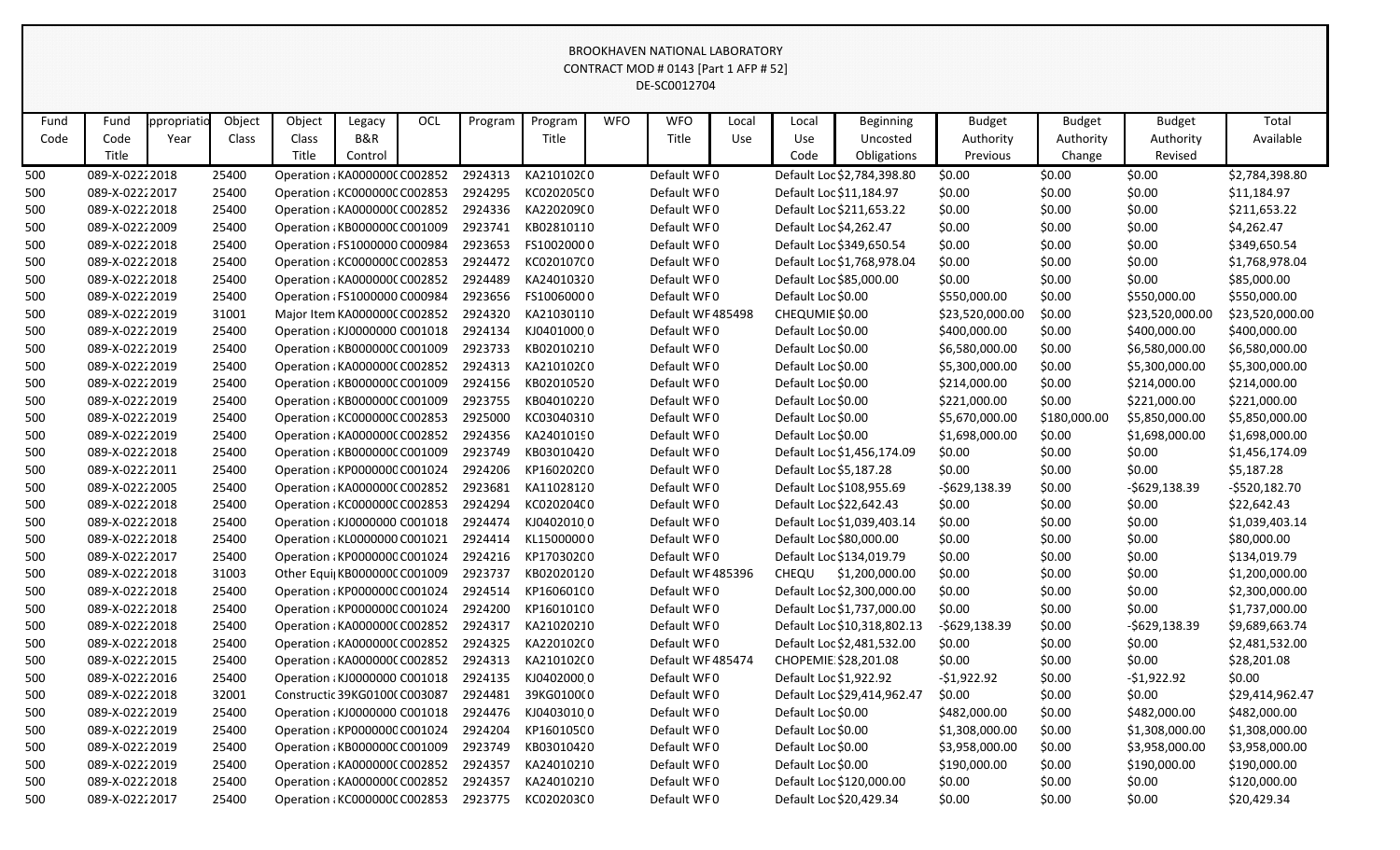|      | CONTRACT MOD # 0143 [Part 1 AFP # 52]<br>DE-SC0012704<br><b>OCL</b><br>ppropriatio<br>Object<br>Object<br><b>WFO</b><br><b>WFO</b><br>Total<br>Program<br>Local<br><b>Budget</b><br><b>Budget</b><br><b>Budget</b><br>Fund<br>Program<br><b>Beginning</b><br>Legacy<br>Local                                                         |  |       |                               |  |         |         |                  |  |                   |  |                      |                             |                  |                 |                  |                 |
|------|--------------------------------------------------------------------------------------------------------------------------------------------------------------------------------------------------------------------------------------------------------------------------------------------------------------------------------------|--|-------|-------------------------------|--|---------|---------|------------------|--|-------------------|--|----------------------|-----------------------------|------------------|-----------------|------------------|-----------------|
|      |                                                                                                                                                                                                                                                                                                                                      |  |       |                               |  |         |         |                  |  |                   |  |                      |                             |                  |                 |                  |                 |
|      |                                                                                                                                                                                                                                                                                                                                      |  |       |                               |  |         |         |                  |  |                   |  |                      |                             |                  |                 |                  |                 |
| Fund | B&R<br>Code<br>Title<br>Title<br>Class<br>Class<br>Use<br>Use<br>Uncosted<br>Authority<br>Authority<br>Available<br>Year<br>Authority<br>Title<br>Title<br>Obligations<br>Revised<br>Code<br>Previous<br>Change<br>Control                                                                                                           |  |       |                               |  |         |         |                  |  |                   |  |                      |                             |                  |                 |                  |                 |
| Code |                                                                                                                                                                                                                                                                                                                                      |  |       |                               |  |         |         |                  |  |                   |  |                      |                             |                  |                 |                  |                 |
|      |                                                                                                                                                                                                                                                                                                                                      |  |       |                               |  |         |         |                  |  |                   |  |                      |                             |                  |                 |                  |                 |
| 500  | 089-X-02222018                                                                                                                                                                                                                                                                                                                       |  | 25400 | Operation : KC000000C C002853 |  |         | 2924299 | KC030402C0       |  | Default WF0       |  |                      | Default Loc \$2,048,670.39  | \$0.00           | \$0.00          | \$0.00           | \$2,048,670.39  |
| 500  | 089-X-02222018                                                                                                                                                                                                                                                                                                                       |  | 25400 | Operation : KC000000C C002853 |  |         | 2924242 | KC040302C0       |  | Default WF0       |  |                      | Default Loc \$13,073,045.43 | $-$1,815,000.00$ | \$0.00          | $-$1,815,000.00$ | \$11,258,045.43 |
| 500  | 089-X-02222018                                                                                                                                                                                                                                                                                                                       |  | 25400 | Operation : KA000000C C002852 |  |         | 2924366 | KA25010120       |  | Default WF0       |  |                      | Default Loc \$20,000.00     | \$0.00           | \$0.00          | \$0.00           | \$20,000.00     |
| 500  | 089-X-02222017                                                                                                                                                                                                                                                                                                                       |  | 25400 | Operation : KC000000C C002853 |  |         | 2923774 | KC020202C0       |  | Default WF0       |  |                      | Default Loc \$23,536.89     | \$0.00           | \$0.00          | \$0.00           | \$23,536.89     |
| 500  | 089-X-02222017                                                                                                                                                                                                                                                                                                                       |  | 31003 | Other Equi  KB000000C C001009 |  |         | 2923736 | KB02020110       |  | Default WF 485396 |  | CHEQU                | \$847,197.70                | \$0.00           | \$0.00          | \$0.00           | \$847,197.70    |
| 500  | 25400<br>2924137<br>KJ04040000<br>Default WF0<br>Default Loc \$249,396.49<br>\$0.00<br>\$0.00<br>\$0.00<br>089-X-02222017<br>Operation : KJ0000000 C001018<br>25400<br>2924382<br>KA260201(0<br>Default WF0<br>Default Loc \$2,088.07<br>\$0.00<br>\$0.00<br>\$0.00<br>\$2,088.07<br>089-X-02222017<br>Operation : KA000000C C002852 |  |       |                               |  |         |         |                  |  |                   |  |                      |                             |                  |                 | \$249,396.49     |                 |
| 500  | 2923736<br>KB02020110<br>Default WF0<br>Default Loc \$15,617,704.64<br>089-X-02222018<br>25400<br>Operation : KB000000C C001009<br>\$0.00<br>\$0.00<br>\$0.00                                                                                                                                                                        |  |       |                               |  |         |         |                  |  |                   |  |                      |                             |                  |                 |                  |                 |
| 500  | KP17030400<br>Default WF0<br>Default Loc \$1,392,000.00<br>089-X-02222018<br>Operation : KP0000000 C001024                                                                                                                                                                                                                           |  |       |                               |  |         |         |                  |  |                   |  |                      |                             |                  | \$15,617,704.64 |                  |                 |
| 500  |                                                                                                                                                                                                                                                                                                                                      |  | 25400 |                               |  |         | 2924462 |                  |  |                   |  |                      |                             | \$0.00           | \$0.00          | \$0.00           | \$1,392,000.00  |
| 500  | 089-X-02222018                                                                                                                                                                                                                                                                                                                       |  | 25400 | Operation : KC000000C C002853 |  |         | 2923807 | KC030201C0       |  | Default WF0       |  |                      | Default Loc \$2,035,609.08  | \$0.00           | \$0.00          | \$0.00           | \$2,035,609.08  |
| 500  | 089-X-02222018                                                                                                                                                                                                                                                                                                                       |  | 25400 | Operation : KA000000C C002852 |  |         | 2924328 | KA220201(0       |  | Default WF0       |  |                      | Default Loc \$629,218.57    | \$0.00           | \$0.00          | \$0.00           | \$629,218.57    |
| 500  | 089-X-02222019                                                                                                                                                                                                                                                                                                                       |  | 25400 | Operation : FS1000000 C000984 |  |         | 2923655 | FS10050000       |  | Default WF0       |  | Default Loc \$0.00   |                             | \$3,151,000.00   | \$0.00          | \$3,151,000.00   | \$3,151,000.00  |
| 500  | 089-X-02222019                                                                                                                                                                                                                                                                                                                       |  | 31001 | Major Item KB000000C C001009  |  |         | 2923737 | KB02020120       |  | Default WF 485499 |  | CHEQUMIE \$0.00      |                             | \$5,310,000.00   | \$0.00          | \$5,310,000.00   | \$5,310,000.00  |
| 500  | 089-X-02222019                                                                                                                                                                                                                                                                                                                       |  | 25400 | Operation : KB000000C C001009 |  |         | 2923746 | KB030102C0       |  | Default WF0       |  | Default Loc \$0.00   |                             | \$3,313,000.00   | \$0.00          | \$3,313,000.00   | \$3,313,000.00  |
| 500  | 089-X-02222019                                                                                                                                                                                                                                                                                                                       |  | 25400 | Operation : KJ0000000 C001018 |  |         | 2924516 | KJ04030400       |  | Default WF0       |  | Default Loc \$0.00   |                             | \$165,000.00     | \$0.00          | \$165,000.00     | \$165,000.00    |
| 500  | 089-X-02222019                                                                                                                                                                                                                                                                                                                       |  | 31003 | Other Equi  KC000000C C002853 |  |         | 2924242 | KC040302C0       |  | Default WF485396  |  | CHEQU                | \$0.00                      | \$3,385,000.00   | \$0.00          | \$3,385,000.00   | \$3,385,000.00  |
| 500  | 089-X-02222019                                                                                                                                                                                                                                                                                                                       |  | 25400 | Operation : KA000000C C002852 |  |         | 2924366 | KA25010120       |  | Default WF0       |  | Default Loc \$0.00   |                             | \$0.00           | \$200,000.00    | \$200,000.00     | \$200,000.00    |
| 510  | 089-X-02222019                                                                                                                                                                                                                                                                                                                       |  | 25400 | Operation : 4.56E+08 C003005  |  |         | 6600199 | 4561650214861091 |  | <b>CHAGRRIKEO</b> |  | Default Loc \$0.00   |                             | \$665,988.67     | \$0.00          | \$665,988.67     | \$665,988.67    |
| 510  | 089-X-02222017                                                                                                                                                                                                                                                                                                                       |  | 25400 | Operation : 4.56E+08 C003005  |  |         | 6600199 | 4561650214860747 |  | CHAGR8710         |  |                      | Default Loc \$25,548.78     | $-525,548.78$    | \$0.00          | $-525,548.78$    | \$0.00          |
| 510  | 089-X-02222018                                                                                                                                                                                                                                                                                                                       |  | 25400 | Operation : 4.56E+08 C003005  |  |         | 6600199 | 4561650214861091 |  | <b>CHAGRRIKEO</b> |  |                      | Default Loc \$71,022.21     | \$0.00           | \$0.00          | \$0.00           | \$71,022.21     |
| 510  | 089-X-02222018                                                                                                                                                                                                                                                                                                                       |  | 25400 | Operation : 4.56E+08 C003005  |  |         | 6600199 | 4561650214861004 |  | CHAGR8410         |  |                      | Default Loc \$2,123.13      | $-52,123.13$     | \$0.00          | $-52,123.13$     | \$0.00          |
| 510  | 089-X-02222018                                                                                                                                                                                                                                                                                                                       |  | 25400 | Operation : 4.56E+08          |  | C003005 | 6600199 | 4561650214861014 |  | CHAGR8400         |  |                      | Default Loc \$22,453.69     | $-522,453.69$    | \$0.00          | $-$22,453.69$    | \$0.00          |
| 511  | 089-X-02222017                                                                                                                                                                                                                                                                                                                       |  | 25400 | Operation : 4.56E+08          |  | C003005 | 6600146 | 4561600314861017 |  | CHAGR8410         |  | Default Loc \$644.23 |                             | \$0.00           | \$0.00          | \$0.00           | \$644.23        |
| 511  | 089-X-02222018                                                                                                                                                                                                                                                                                                                       |  | 25400 | Operation : 4.56E+08          |  | C003005 | 6600146 | 4561600314861101 |  | <b>CHAGR8430</b>  |  |                      | Default Loc \$40,689.65     | \$0.00           | \$0.00          | \$0.00           | \$40,689.65     |
| 511  | 089-X-02222016                                                                                                                                                                                                                                                                                                                       |  | 25400 | Operation : 4.56E+08 C003005  |  |         | 6600146 | 4561600314860831 |  | CHAGR8720         |  | Default Loc \$176.63 |                             | $-$176.63$       | \$0.00          | $-$176.63$       | \$0.00          |
| 511  | 089-X-02222018                                                                                                                                                                                                                                                                                                                       |  | 25400 | Operation : 4.56E+08 C003005  |  |         | 6600146 | 4561600314861053 |  | CHAGR8420         |  |                      | Default Loc \$7,214.59      | \$0.00           | \$0.00          | \$0.00           | \$7,214.59      |
| 511  | 089-X-02222018                                                                                                                                                                                                                                                                                                                       |  | 25400 | Operation : 4.56E+08 C003005  |  |         | 6600146 | 4561600314861109 |  | CHAGR8430         |  | Default Loc \$382.41 |                             | \$0.00           | \$0.00          | \$0.00           | \$382.41        |
| 511  | 089-X-02222018                                                                                                                                                                                                                                                                                                                       |  | 25400 | Operation : 4.56E+08 C003005  |  |         | 6600146 | 4561600314861092 |  | CHAGR8430         |  | Default Loc \$121.69 |                             | $-5121.69$       | \$0.00          | $-5121.69$       | \$0.00          |
| 511  | 089-X-02222018                                                                                                                                                                                                                                                                                                                       |  | 25400 | Operation : 4.56E+08 C003005  |  |         | 6600146 | 4561600314861121 |  | CHAGR8440         |  |                      | Default Loc \$24,271.84     | \$0.00           | \$0.00          | \$0.00           | \$24,271.84     |
| 511  | 089-X-02222018                                                                                                                                                                                                                                                                                                                       |  | 25400 | Operation : 4.56E+08 C003005  |  |         | 6600146 | 4561600314861120 |  | CHAGR8430         |  |                      | Default Loc \$91,831.68     | \$0.00           | \$0.00          | \$0.00           | \$91,831.68     |
| 511  | 089-X-02222019                                                                                                                                                                                                                                                                                                                       |  | 25400 | Operation : 4.56E+08 C003005  |  |         | 6600146 | 4561600314861066 |  | CHAGR8420         |  | Default Loc \$0.00   |                             | \$31,567.19      | -\$285.48       | \$31,281.71      | \$31,281.71     |
| 511  | 089-X-02222019                                                                                                                                                                                                                                                                                                                       |  | 25400 | Operation : 4.56E+08 C003005  |  |         | 6600146 | 4561600314861109 |  | CHAGR8430         |  | Default Loc \$0.00   |                             | \$26,588.69      | \$32,345.79     | \$58,934.48      | \$58,934.48     |
| 511  | 089-X-02222019                                                                                                                                                                                                                                                                                                                       |  | 25400 | Operation : 4.56E+08 C003005  |  |         | 6600147 | 4561600324861076 |  | CHAGR8430         |  | Default Loc \$0.00   |                             | \$207,667.94     | \$11,722.68     | \$219,390.62     | \$219,390.62    |
| 511  | 089-X-02222019                                                                                                                                                                                                                                                                                                                       |  | 25400 | Operation : 4.56E+08 C003005  |  |         | 6600146 | 4561600314861138 |  | AGR84416 0        |  | Default Loc \$0.00   |                             | \$114,789.71     | \$0.00          | \$114,789.71     | \$114,789.71    |
| 511  | 089-X-02222019                                                                                                                                                                                                                                                                                                                       |  | 25400 | Operation : 4.56E+08 C003005  |  |         | 6600146 | 4561600314861132 |  | CHAGR8440         |  | Default Loc \$0.00   |                             | \$41,540.99      | \$215.56        | \$41,756.55      | \$41,756.55     |
| 511  | 089-X-02222019                                                                                                                                                                                                                                                                                                                       |  | 25400 | Operation : 4.56E+08 C003005  |  |         | 6600146 | 4561600314861146 |  | CHAGR8440         |  | Default Loc \$0.00   |                             | \$15,600.00      | \$0.00          | \$15,600.00      | \$15,600.00     |
| 511  | 089-X-02222019                                                                                                                                                                                                                                                                                                                       |  | 25400 | Operation : 4.56E+08 C003005  |  |         | 6600147 | 4561600324861065 |  | CHAGR8420         |  | Default Loc \$0.00   |                             | \$0.00           | \$194,174.76    | \$194,174.76     | \$194,174.76    |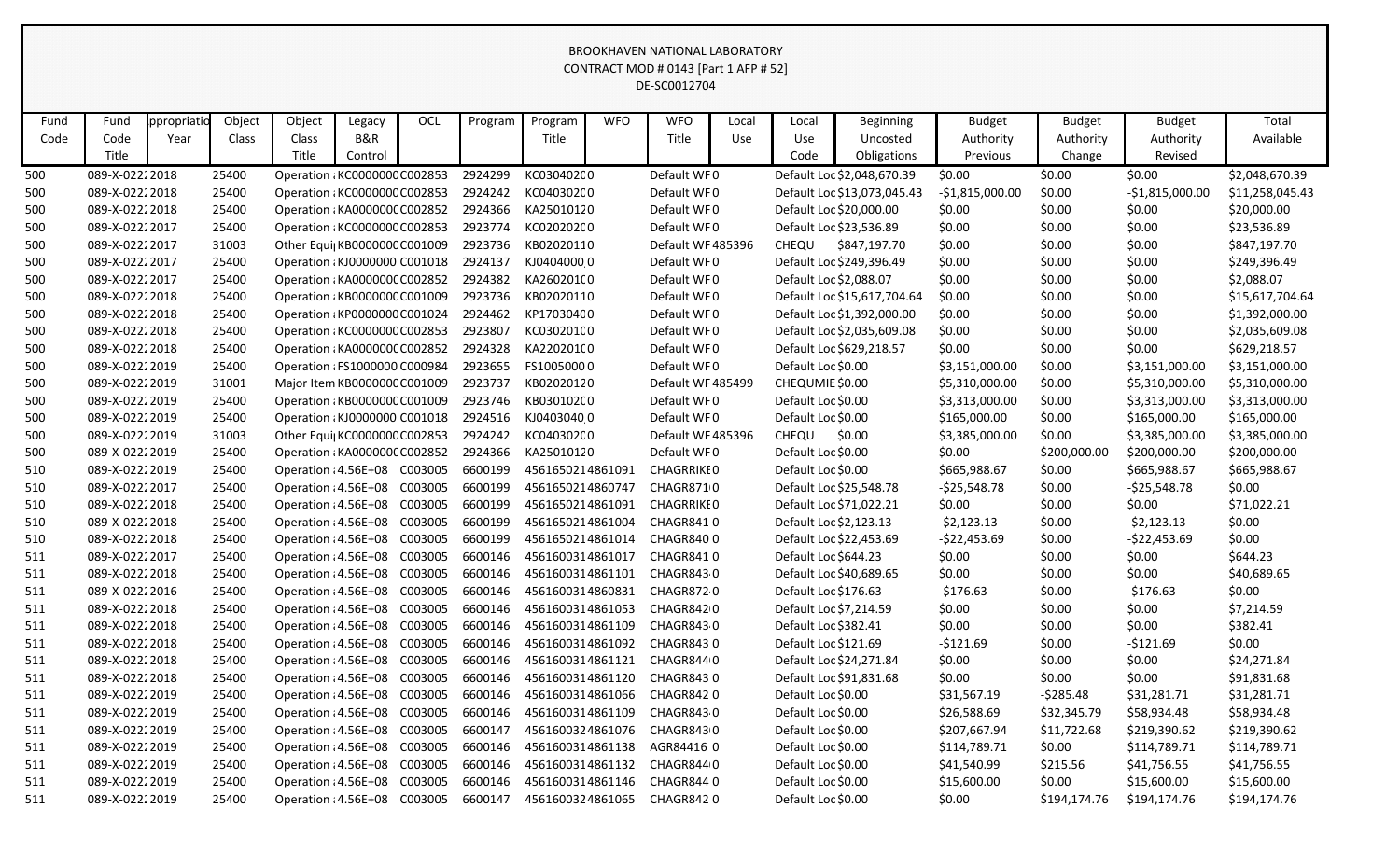|      | phooni inventional labonatoni<br>CONTRACT MOD # 0143 [Part 1 AFP # 52]<br>DE-SC0012704                                                                                                                                     |  |       |                                      |  |  |         |                  |  |                  |  |                        |                            |                |                |                |                |
|------|----------------------------------------------------------------------------------------------------------------------------------------------------------------------------------------------------------------------------|--|-------|--------------------------------------|--|--|---------|------------------|--|------------------|--|------------------------|----------------------------|----------------|----------------|----------------|----------------|
|      | OCL<br>Object<br>Object<br><b>WFO</b><br><b>WFO</b><br>Total<br>ppropriatio<br>Program<br>Program<br>Local<br><b>Budget</b><br><b>Budget</b><br><b>Budget</b><br>Fund<br>Local<br><b>Beginning</b><br>Legacy               |  |       |                                      |  |  |         |                  |  |                  |  |                        |                            |                |                |                |                |
|      |                                                                                                                                                                                                                            |  |       |                                      |  |  |         |                  |  |                  |  |                        |                            |                |                |                |                |
| Fund | B&R<br>Title<br>Code<br>Class<br>Title<br>Use<br>Authority<br>Authority<br>Available<br>Year<br>Class<br>Use<br>Uncosted<br>Authority<br>Title<br>Title<br>Code<br>Revised<br>Control<br>Obligations<br>Previous<br>Change |  |       |                                      |  |  |         |                  |  |                  |  |                        |                            |                |                |                |                |
| Code |                                                                                                                                                                                                                            |  |       |                                      |  |  |         |                  |  |                  |  |                        |                            |                |                |                |                |
|      |                                                                                                                                                                                                                            |  |       |                                      |  |  |         |                  |  |                  |  |                        |                            |                |                |                |                |
| 511  | 089-X-02222017                                                                                                                                                                                                             |  | 25400 | Operation : 4.56E+08 C003005         |  |  | 6600146 | 4561600314860928 |  | <b>CHAGR8730</b> |  |                        | Default Loc \$34,457.69    | \$0.00         | \$0.00         | \$0.00         | \$34,457.69    |
| 511  | 089-X-02222018                                                                                                                                                                                                             |  | 25400 | Operation : 4.56E+08 C003005         |  |  | 6600146 | 4561600314861056 |  | CHAGR8400        |  | Default Loc \$4,070.82 |                            | $-$4,070.82$   | \$0.00         | $-$4,070.82$   | \$0.00         |
| 511  | 089-X-02222017                                                                                                                                                                                                             |  | 25400 | Operation : 4.56E+08 C003005         |  |  | 6600146 | 4561600314860949 |  | CHAGR8730        |  | Default Loc \$8,967.69 |                            | \$0.00         | \$0.00         | \$0.00         | \$8,967.69     |
| 511  | 089-X-02222018                                                                                                                                                                                                             |  | 25400 | Operation : 4.56E+08 C003005         |  |  | 6600147 | 4561600324861032 |  | CHAGR8410        |  |                        | Default Loc \$45,039.33    | \$0.00         | \$0.00         | \$0.00         | \$45,039.33    |
| 511  | 089-X-02222018                                                                                                                                                                                                             |  | 25400 | Operation : 4.56E+08 C003005         |  |  | 6600146 | 4561600314861096 |  | CHAGR8430        |  | Default Loc \$9,631.18 |                            | $-59,631.18$   | \$0.00         | $-59,631.18$   | \$0.00         |
| 511  | 089-X-02222019                                                                                                                                                                                                             |  | 25400 | Operation : 4.56E+08 C003005         |  |  | 6600146 | 4561600314861101 |  | CHAGR8430        |  | Default Loc \$0.00     |                            | \$1,310.68     | -\$131.45      | \$1,179.23     | \$1,179.23     |
| 511  | 089-X-02222019                                                                                                                                                                                                             |  | 25400 | Operation : 4.56E+08 C003005         |  |  | 6600146 | 4561600314861023 |  | CHAGR8400        |  | Default Loc \$0.00     |                            | \$128,668.95   | \$11,306.63    | \$139,975.58   | \$139,975.58   |
| 511  | 089-X-02222019                                                                                                                                                                                                             |  | 25400 | Operation : 4.56E+08 C003005         |  |  | 6600146 | 4561600314861068 |  | CHAGR8420        |  | Default Loc \$0.00     |                            | \$25,253.74    | \$15,176.45    | \$40,430.19    | \$40,430.19    |
| 511  | 089-X-02222019                                                                                                                                                                                                             |  | 25400 | Operation : 4.56E+08 C003005         |  |  | 6600146 | 4561600314860946 |  | CHAGR8730        |  | Default Loc \$0.00     |                            | \$338,700.77   | \$0.00         | \$338,700.77   | \$338,700.77   |
| 511  | 089-X-02222019                                                                                                                                                                                                             |  | 25400 | Operation : 4.56E+08 C003005         |  |  | 6600146 | 4561600314861163 |  | CHAGR8440        |  | Default Loc \$0.00     |                            | \$17,064.00    | \$0.00         | \$17,064.00    | \$17,064.00    |
| 511  | 089-X-02222019                                                                                                                                                                                                             |  | 25400 | Operation : 4.56E+08 C003005         |  |  | 6600146 | 4561600314861159 |  | CHAGR8440        |  | Default Loc \$0.00     |                            | \$0.00         | \$5,111.00     | \$5,111.00     | \$5,111.00     |
| 511  | 089-X-02222017                                                                                                                                                                                                             |  | 25400 | Operation : 4.56E+08 C003005         |  |  | 6600147 | 4561600324861015 |  | CHAGR8400        |  |                        | Default Loc \$903,389.83   | \$0.00         | \$0.00         | \$0.00         | \$903,389.83   |
| 511  | 089-X-02222018                                                                                                                                                                                                             |  | 25400 | Operation : 4.56E+08 C003005         |  |  | 6600146 | 4561600314861090 |  | CHAGR8430        |  |                        | Default Loc \$106,652.72   | \$0.00         | \$0.00         | \$0.00         | \$106,652.72   |
| 511  | 089-X-02222018                                                                                                                                                                                                             |  | 25400 | Operation : 4.56E+08 C003005         |  |  | 6600146 | 4561600314861093 |  | CHAGR8430        |  |                        | Default Loc \$39,507.26    | \$0.00         | $-5268.36$     | -\$268.36      | \$39,238.90    |
| 511  | 089-X-02222018                                                                                                                                                                                                             |  | 25400 | Operation : 4.56E+08 C003005         |  |  | 6600146 | 4561600314861068 |  | CHAGR8420        |  | Default Loc \$122.99   |                            | \$0.00         | \$0.00         | \$0.00         | \$122.99       |
| 511  | 089-X-02222018                                                                                                                                                                                                             |  | 25400 | Operation : 4.56E+08 C003005         |  |  | 6600146 | 4561600314861087 |  | CHAGR8430        |  | Default Loc \$2,500.00 |                            | $-52,500.00$   | \$0.00         | $-52,500.00$   | \$0.00         |
| 511  | 089-X-02222018                                                                                                                                                                                                             |  | 25400 | Operation : 4.56E+08 C003005         |  |  | 6600146 | 4561600314861063 |  | CHAGR8420        |  |                        | Default Loc \$22,087.46    | \$0.00         | \$0.00         | \$0.00         | \$22,087.46    |
| 511  | 089-X-02222018                                                                                                                                                                                                             |  | 25400 | Operation : 4.56E+08 C003005         |  |  | 6600146 | 4561600314860969 |  | <b>CHAGR8730</b> |  |                        | Default Loc \$72,150.96    | \$0.00         | \$0.00         | \$0.00         | \$72,150.96    |
| 511  | 089-X-02222018                                                                                                                                                                                                             |  | 25400 | Operation : 4.56E+08 C003005         |  |  | 6600146 | 4561600314861066 |  | CHAGR8420        |  |                        | Default Loc \$32,960.08    | \$0.00         | \$0.00         | \$0.00         | \$32,960.08    |
| 511  | 089-X-02222015                                                                                                                                                                                                             |  | 25400 | Operation : 4.56E+08 C003005         |  |  | 6600146 | 4561600314860880 |  | CHAGR8720        |  |                        | Default Loc \$2,596.52     | $-52,596.52$   | \$0.00         | $-52,596.52$   | \$0.00         |
| 511  | 089-X-02222018                                                                                                                                                                                                             |  | 25400 | Operation : 4.56E+08 C003005         |  |  | 6600146 | 4561600314861052 |  | CHAGR8410        |  |                        | Default Loc \$599,176.00   | \$0.00         | \$0.00         | \$0.00         | \$599,176.00   |
| 511  | 089-X-02222019                                                                                                                                                                                                             |  | 25400 | Operation : 4.56E+08 C003005         |  |  | 6600146 | 4561600314861022 |  | CHAGR8410        |  | Default Loc \$0.00     |                            | \$4,476,479.51 | \$1,500,644.17 | \$5,977,123.68 | \$5,977,123.68 |
| 511  | 089-X-02222019                                                                                                                                                                                                             |  | 25400 | Operation : 4.56E+08 C003005         |  |  | 6600146 | 4561600314861145 |  | CHAGR8440        |  | Default Loc \$0.00     |                            | \$43,689.32    | \$0.00         | \$43,689.32    | \$43,689.32    |
| 511  | 089-X-02222019                                                                                                                                                                                                             |  | 25400 | Operation : 4.56E+08 C003005         |  |  | 6600146 | 4561600314861099 |  | CHAGR8430        |  | Default Loc \$0.00     |                            | \$144,546.93   | \$0.00         | \$144,546.93   | \$144,546.93   |
| 511  | 089-X-02222019                                                                                                                                                                                                             |  | 25400 | Operation : 4.56E+08 C003005         |  |  | 6600146 | 4561600314861151 |  | CHAGR8440        |  | Default Loc \$0.00     |                            | \$110,679.61   | \$71,941.75    | \$182,621.36   | \$182,621.36   |
| 511  | 089-X-02222019                                                                                                                                                                                                             |  | 25400 | Operation : 4.56E+08 C003005 6600146 |  |  |         | 4561600314861158 |  | CHAGR8440        |  | Default Loc \$0.00     |                            | \$0.00         | \$30,000.00    | \$30,000.00    | \$30,000.00    |
| 511  | 089-X-02222018                                                                                                                                                                                                             |  | 25400 | Operation : 4.56E+08 C003005         |  |  | 6600146 | 4561600314861088 |  | CHAGR8430        |  |                        | Default Loc \$58,118.62    | \$0.00         | \$0.00         | \$0.00         | \$58,118.62    |
| 511  | 089-X-02222017                                                                                                                                                                                                             |  | 25400 | Operation : 4.56E+08 C003005         |  |  | 6600146 | 4561600314861052 |  | CHAGR8410        |  |                        | Default Loc \$2,146,667.98 | \$0.00         | \$0.00         | \$0.00         | \$2,146,667.98 |
| 511  | 089-X-02222018                                                                                                                                                                                                             |  | 25400 | Operation : 4.56E+08 C003005         |  |  | 6600146 | 4561600314860977 |  | CHAGR8730        |  |                        | Default Loc \$1,033.48     | $-$1,033.48$   | \$0.00         | -\$1,033.48    | \$0.00         |
| 511  | 089-X-02222018                                                                                                                                                                                                             |  | 25400 | Operation : 4.56E+08 C003005         |  |  | 6600146 | 4561600314861020 |  | CHAGR8400        |  | Default Loc \$1,704.11 |                            | -\$2,517.22    | \$0.00         | -\$2,517.22    | $-$ \$813.11   |
| 511  | 089-X-02222018                                                                                                                                                                                                             |  | 25400 | Operation : 4.56E+08 C003005         |  |  | 6600146 | 4561600314861079 |  | CHAGR8430        |  |                        | Default Loc \$41,439.06    | \$0.00         | \$0.00         | \$0.00         | \$41,439.06    |
| 511  | 089-X-02222018                                                                                                                                                                                                             |  | 25400 | Operation : 4.56E+08 C003005         |  |  | 6600146 | 4561600314861021 |  | CHAGR8400        |  | Default Loc \$6,587.34 |                            | $-56,587.34$   | \$0.00         | $-56,587.34$   | \$0.00         |
| 511  | 089-X-02222019                                                                                                                                                                                                             |  | 25400 | Operation : 4.56E+08 C003005         |  |  | 6600146 | 4561600314861009 |  | CHAGR8410        |  | Default Loc \$0.00     |                            | \$4,382.92     | -\$4,382.92    | \$0.00         | \$0.00         |
| 511  | 089-X-02222019                                                                                                                                                                                                             |  | 25400 | Operation : 4.56E+08 C003005         |  |  | 6600146 | 4561600314861104 |  | CHAGR8430        |  | Default Loc \$0.00     |                            | \$131,438.29   | \$9,165.79     | \$140,604.08   | \$140,604.08   |
| 511  | 089-X-02222019                                                                                                                                                                                                             |  | 25400 | Operation : 4.56E+08 C003005         |  |  | 6600146 | 4561600314861157 |  | CHAGR8440        |  | Default Loc \$0.00     |                            | \$45,000.00    | \$0.00         | \$45,000.00    | \$45,000.00    |
| 511  | 089-X-02222019                                                                                                                                                                                                             |  | 25400 | Operation : 4.56E+08 C003005         |  |  | 6600146 | 4561600314861120 |  | CHAGR8430        |  | Default Loc \$0.00     |                            | \$0.00         | \$216,515.79   | \$216,515.79   | \$216,515.79   |
| 511  | 089-X-02222019                                                                                                                                                                                                             |  | 25400 | Operation : 4.56E+08 C003005 6600146 |  |  |         | 4561600314861164 |  | CHAGR8440        |  | Default Loc \$0.00     |                            | \$0.00         | \$416.66       | \$416.66       | \$416.66       |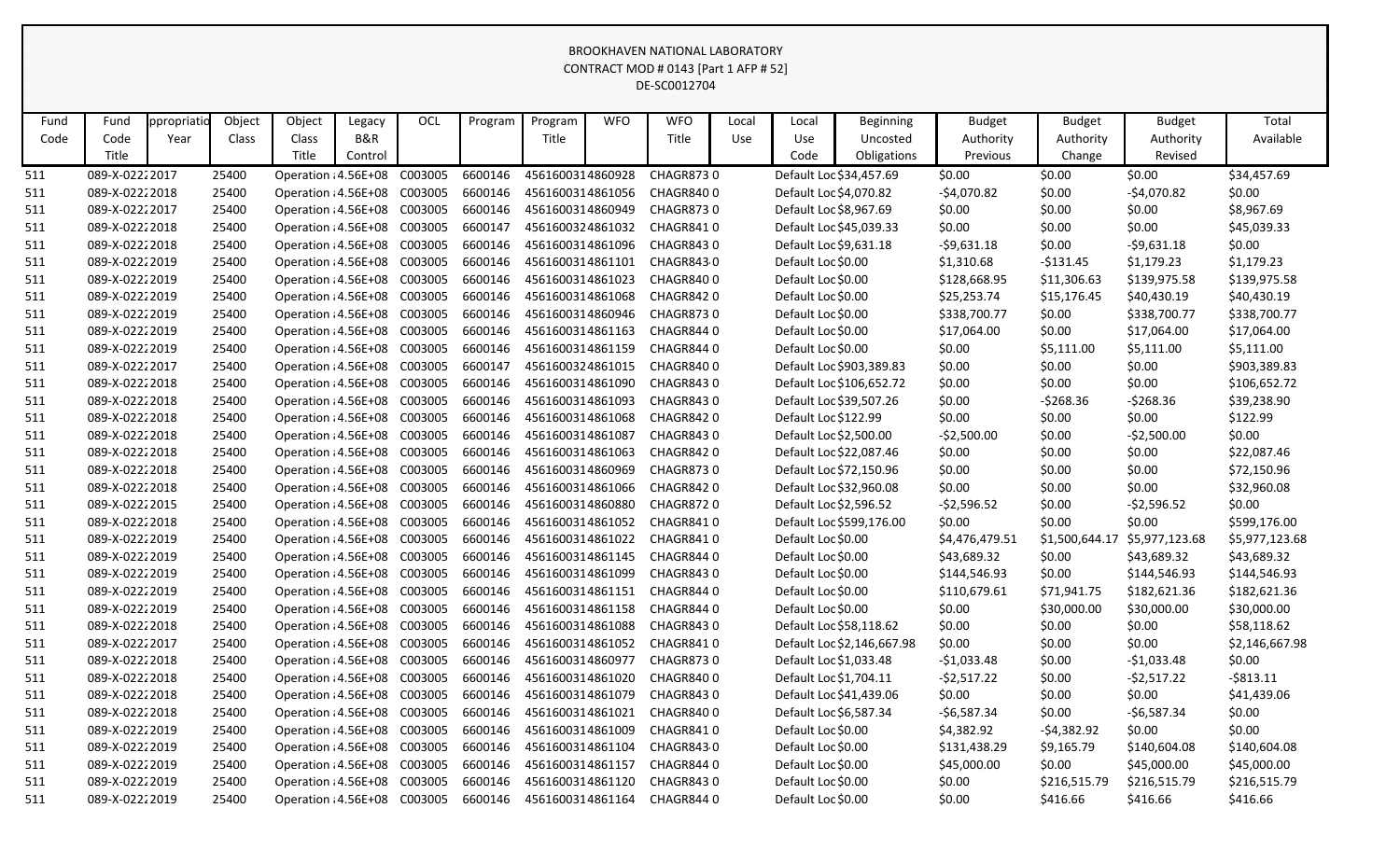|            | CONTRACT MOD # 0143 [Part 1 AFP # 52]<br>DE-SC0012704<br>OCL<br>Object<br>Object<br><b>WFO</b><br><b>WFO</b><br>Total<br>Fund<br>Program<br>Program<br><b>Budget</b><br><b>Budget</b><br><b>Budget</b><br>ppropriatio<br>Legacy<br>Local<br>Local<br><b>Beginning</b><br>B&R<br>Title<br>Title<br>Available<br>Code<br>Class<br>Class<br>Use<br>Use<br>Uncosted<br>Authority<br>Authority<br>Year<br>Authority |  |                |                                                              |         |         |                    |                                      |  |                        |  |                        |                          |                             |                       |                       |                             |
|------------|----------------------------------------------------------------------------------------------------------------------------------------------------------------------------------------------------------------------------------------------------------------------------------------------------------------------------------------------------------------------------------------------------------------|--|----------------|--------------------------------------------------------------|---------|---------|--------------------|--------------------------------------|--|------------------------|--|------------------------|--------------------------|-----------------------------|-----------------------|-----------------------|-----------------------------|
|            |                                                                                                                                                                                                                                                                                                                                                                                                                |  |                |                                                              |         |         |                    |                                      |  |                        |  |                        |                          |                             |                       |                       |                             |
| Fund       |                                                                                                                                                                                                                                                                                                                                                                                                                |  |                |                                                              |         |         |                    |                                      |  |                        |  |                        |                          |                             |                       |                       |                             |
| Code       |                                                                                                                                                                                                                                                                                                                                                                                                                |  |                |                                                              |         |         |                    |                                      |  |                        |  |                        |                          |                             |                       |                       |                             |
|            | Title                                                                                                                                                                                                                                                                                                                                                                                                          |  |                | Title                                                        | Control |         |                    |                                      |  |                        |  | Code                   | Obligations              | Previous                    | Change                | Revised               |                             |
| 511        | 089-X-02222018                                                                                                                                                                                                                                                                                                                                                                                                 |  | 25400          | Operation : 4.56E+08                                         |         | C003005 | 6600146            | 4561600314861072                     |  | CHAGR8420              |  | Default Loc \$5,000.00 |                          | \$0.00                      | \$0.00                | \$0.00                | \$5,000.00                  |
| 511        | 089-X-02222018                                                                                                                                                                                                                                                                                                                                                                                                 |  | 25400          | Operation : 4.56E+08 C003005                                 |         |         | 6600146            | 4561600314861111                     |  | CHAGR8430              |  |                        | Default Loc \$23,648.21  | $-523,648.21$               | \$0.00                | $-523,648.21$         | \$0.00                      |
| 511        | 089-X-02222018                                                                                                                                                                                                                                                                                                                                                                                                 |  | 25400          | Operation : 4.56E+08 C003005                                 |         |         | 6600146            | 4561600314860946                     |  | CHAGR8730              |  | Default Loc \$899.96   |                          | \$0.00                      | \$0.00                | \$0.00                | \$899.96                    |
| 511        | 089-X-02222018                                                                                                                                                                                                                                                                                                                                                                                                 |  | 25400          | Operation : 4.56E+08                                         |         | C003005 | 6600146            | 4561600314860686                     |  | CHAGR8780              |  | Default Loc \$5,536.61 |                          | \$0.00                      | $-$5,444.97$          | $-$5,444.97$          | \$91.64                     |
| 511        | 089-X-02222018                                                                                                                                                                                                                                                                                                                                                                                                 |  | 25400          | Operation : 4.56E+08 C003005                                 |         |         | 6600146            | 4561600314861114                     |  | CHAGR843.0             |  |                        | Default Loc \$40,000.00  | \$0.00                      | \$0.00                | \$0.00                | \$40,000.00                 |
| 511        | 089-X-02222018                                                                                                                                                                                                                                                                                                                                                                                                 |  | 25400          | Operation : 4.56E+08 C003005                                 |         |         | 6600146            | 4561600314861102                     |  | CHAGR8430<br>CHAGR8720 |  | Default Loc \$6,084.13 |                          | \$0.00                      | \$0.00                | \$0.00                | \$6,084.13                  |
| 511        | 089-X-02222014                                                                                                                                                                                                                                                                                                                                                                                                 |  | 25400          | Operation : 4.56E+08 C003005                                 |         |         | 6600146            | 4561600314860871                     |  | CHAGR8410              |  |                        | Default Loc \$119,776.80 | \$0.00                      | \$0.00                | \$0.00                | \$119,776.80                |
| 511        | 089-X-02222018<br>089-X-02222019                                                                                                                                                                                                                                                                                                                                                                               |  | 25400<br>25400 | Operation : 4.56E+08 C003005<br>Operation : 4.56E+08 C003005 |         |         | 6600146<br>6600147 | 4561600314861046<br>4561600324861032 |  | CHAGR8410              |  | Default Loc \$0.00     | Default Loc \$20,056.87  | \$0.00                      | \$0.00                | \$0.00<br>\$71,007.72 | \$20,056.87                 |
| 511<br>511 | 089-X-02222019                                                                                                                                                                                                                                                                                                                                                                                                 |  | 25400          | Operation : 4.56E+08 C003005                                 |         |         | 6600146            | 4561600314861130                     |  | CHAGR8440              |  | Default Loc \$0.00     |                          | \$60,583.68<br>\$101,014.94 | \$10,424.04<br>\$0.00 | \$101,014.94          | \$71,007.72<br>\$101,014.94 |
| 511        | 089-X-02222019                                                                                                                                                                                                                                                                                                                                                                                                 |  | 25400          | Operation : 4.56E+08 C003005                                 |         |         | 6600146            | 4561600314861098                     |  | CHAGR8430              |  | Default Loc \$0.00     |                          | \$32,080.98                 | \$1,306.02            | \$33,387.00           | \$33,387.00                 |
| 511        | 089-X-02222019                                                                                                                                                                                                                                                                                                                                                                                                 |  | 25400          | Operation : 4.56E+08 C003005                                 |         |         | 6600146            | 4561600314861133                     |  | CHAGR8440              |  | Default Loc \$0.00     |                          | \$51,456.31                 | \$34,305.29           | \$85,761.60           | \$85,761.60                 |
| 511        | 089-X-02222019                                                                                                                                                                                                                                                                                                                                                                                                 |  | 25400          | Operation : 4.56E+08 C003005                                 |         |         | 6600147            | 4561600324801577                     |  | CH AGR8780             |  | Default Loc \$0.00     |                          | \$25,242.72                 | \$25,242.72           | \$50,485.44           | \$50,485.44                 |
| 511        | 089-X-02222019                                                                                                                                                                                                                                                                                                                                                                                                 |  | 25400          | Operation : 4.56E+08 C003005                                 |         |         | 6600146            | 4561600314861142                     |  | CHAGR8440              |  | Default Loc \$0.00     |                          | \$40,000.00                 | -\$120.72             | \$39,879.28           | \$39,879.28                 |
| 511        | 089-X-02222019                                                                                                                                                                                                                                                                                                                                                                                                 |  | 25400          | Operation : 4.56E+08 C003005                                 |         |         | 6600146            | 4561600314861107                     |  | CHAGR843.0             |  | Default Loc \$0.00     |                          | \$2,612.50                  | \$0.00                | \$2,612.50            | \$2,612.50                  |
| 511        | 089-X-02222019                                                                                                                                                                                                                                                                                                                                                                                                 |  | 25400          | Operation : 4.56E+08 C003005                                 |         |         | 6600146            | 4561600314860969                     |  | <b>CHAGR8730</b>       |  | Default Loc \$0.00     |                          | \$312,149.04                | \$0.00                | \$312,149.04          | \$312,149.04                |
| 511        | 089-X-02222019                                                                                                                                                                                                                                                                                                                                                                                                 |  | 25400          | Operation : 4.56E+08 C003005                                 |         |         | 6600147            | 4561600324861167                     |  | CHAGR8440              |  | Default Loc \$0.00     |                          | \$0.00                      | \$80,659.47           | \$80,659.47           | \$80,659.47                 |
| 511        | 089-X-02222017                                                                                                                                                                                                                                                                                                                                                                                                 |  | 25400          | Operation : 4.56E+08                                         |         | C003005 | 6600147            | 4561600324860800                     |  | <b>CHAGR8710</b>       |  | Default Loc \$683.29   |                          | $-5683.29$                  | \$0.00                | -\$683.29             | \$0.00                      |
| 511        | 089-X-02222018                                                                                                                                                                                                                                                                                                                                                                                                 |  | 25400          | Operation : 4.56E+08 C003005                                 |         |         | 6600146            | 4561600314861099                     |  | CHAGR8430              |  | Default Loc \$2.94     |                          | \$0.00                      | \$0.00                | \$0.00                | \$2.94                      |
| 511        | 089-X-02222018                                                                                                                                                                                                                                                                                                                                                                                                 |  | 25400          | Operation : 4.56E+08 C003005                                 |         |         | 6600147            | 4561600324860813                     |  | CHAGR8720              |  |                        | Default Loc \$116,420.64 | \$0.00                      | \$0.00                | \$0.00                | \$116,420.64                |
| 511        | 089-X-02222018                                                                                                                                                                                                                                                                                                                                                                                                 |  | 25400          | Operation : 4.56E+08 C003005                                 |         |         | 6600146            | 4561600314861100                     |  | CHAGR8430              |  |                        | Default Loc \$45,915.88  | \$0.00                      | \$0.00                | \$0.00                | \$45,915.88                 |
| 511        | 089-X-02222018                                                                                                                                                                                                                                                                                                                                                                                                 |  | 25400          | Operation : 4.56E+08                                         |         | C003005 | 6600146            | 4561600314860971                     |  | CHAGR8730              |  | Default Loc \$345.85   |                          | $-$ \$345.85                | \$0.00                | $-5345.85$            | \$0.00                      |
| 511        | 089-X-02222018                                                                                                                                                                                                                                                                                                                                                                                                 |  | 25400          | Operation : 4.56E+08                                         |         | C003005 | 6600147            | 4561600324801577                     |  | CH AGR8780             |  |                        | Default Loc \$50,485.44  | \$0.00                      | \$0.00                | \$0.00                | \$50,485.44                 |
| 511        | 089-X-02222017                                                                                                                                                                                                                                                                                                                                                                                                 |  | 25400          | Operation : 4.56E+08 C003005                                 |         |         | 6600146            | 4561600314861021                     |  | CHAGR8400              |  | Default Loc \$2,654.48 |                          | $-52,654.48$                | \$0.00                | $-52,654.48$          | \$0.00                      |
| 511        | 089-X-02222018                                                                                                                                                                                                                                                                                                                                                                                                 |  | 25400          | Operation : 4.56E+08 C003005                                 |         |         | 6600146            | 4561600314860936                     |  | CHAGR8720              |  | Default Loc \$6,000.07 |                          | \$0.00                      | \$0.00                | \$0.00                | \$6,000.07                  |
| 511        | 089-X-02222018                                                                                                                                                                                                                                                                                                                                                                                                 |  | 25400          | Operation : 4.56E+08 C003005                                 |         |         | 6600147            | 4561600324861076                     |  | CHAGR8430              |  |                        | Default Loc \$311,208.48 | \$0.00                      | \$0.00                | \$0.00                | \$311,208.48                |
| 511        | 089-X-02222016                                                                                                                                                                                                                                                                                                                                                                                                 |  | 25400          | Operation : 4.56E+08 C003005                                 |         |         | 6600146            | 4561600314860871                     |  | CHAGR8720              |  |                        | Default Loc \$13,578.50  | \$0.00                      | \$0.00                | \$0.00                | \$13,578.50                 |
| 511        | 089-X-02222019                                                                                                                                                                                                                                                                                                                                                                                                 |  | 25400          | Operation : 4.56E+08 C003005                                 |         |         | 6600146            | 4561600314861136                     |  | CHAGR8440              |  | Default Loc \$0.00     |                          | \$20,035.01                 | \$0.00                | \$20,035.01           | \$20,035.01                 |
| 511        | 089-X-02222019                                                                                                                                                                                                                                                                                                                                                                                                 |  | 25400          | Operation : 4.56E+08 C003005                                 |         |         | 6600146            | 4561600314861053                     |  | CHAGR8420              |  | Default Loc \$0.00     |                          | \$213,541.00                | \$0.00                | \$213,541.00          | \$213,541.00                |
| 511        | 089-X-02222019                                                                                                                                                                                                                                                                                                                                                                                                 |  | 25400          | Operation : 4.56E+08 C003005                                 |         |         | 6600146            | 4561600314861139                     |  | AGR844170              |  | Default Loc \$0.00     |                          | \$146,042.42                | \$0.00                | \$146,042.42          | \$146,042.42                |
| 511        | 089-X-02222019                                                                                                                                                                                                                                                                                                                                                                                                 |  | 25400          | Operation : 4.56E+08 C003005                                 |         |         | 6600146            | 4561600314861052                     |  | CHAGR8410              |  | Default Loc \$0.00     |                          | \$6,625,305.05              | \$110,458.60          | \$6,735,763.65        | \$6,735,763.65              |
| 511        | 089-X-02222019                                                                                                                                                                                                                                                                                                                                                                                                 |  | 25400          | Operation : 4.56E+08 C003005                                 |         |         | 6600146            | 4561600314861128                     |  | CHAGR8440              |  | Default Loc \$0.00     |                          | \$79,162.77                 | \$0.00                | \$79,162.77           | \$79,162.77                 |
| 511        | 089-X-02222019                                                                                                                                                                                                                                                                                                                                                                                                 |  | 25400          | Operation : 4.56E+08 C003005                                 |         |         | 6600146            | 4561600314861063                     |  | CHAGR8420              |  | Default Loc \$0.00     |                          | \$78,927.49                 | \$0.00                | \$78,927.49           | \$78,927.49                 |
| 511        | 089-X-02222019                                                                                                                                                                                                                                                                                                                                                                                                 |  | 25400          | Operation : 4.56E+08 C003005                                 |         |         | 6600146            | 4561600314861134                     |  | CHAGR8440              |  | Default Loc \$0.00     |                          | \$92,905.04                 | \$0.00                | \$92,905.04           | \$92,905.04                 |
| 511        | 089-X-02222019                                                                                                                                                                                                                                                                                                                                                                                                 |  | 25400          | Operation : 4.56E+08 C003005                                 |         |         | 6600146            | 4561600314861075                     |  | CHAGR8430              |  | Default Loc \$0.00     |                          | \$2,569.90                  | \$0.00                | \$2,569.90            | \$2,569.90                  |
| 511        | 089-X-02222019                                                                                                                                                                                                                                                                                                                                                                                                 |  | 25400          | Operation : 4.56E+08 C003005                                 |         |         | 6600147            | 4561600324861161                     |  | CHAGR8440              |  | Default Loc \$0.00     |                          | \$33,203.88                 | \$0.00                | \$33,203.88           | \$33,203.88                 |
| 511        | 089-X-02222019                                                                                                                                                                                                                                                                                                                                                                                                 |  | 25400          | Operation : 4.56E+08 C003005                                 |         |         | 6600146            | 4561600314861153                     |  | CHAGR8440              |  | Default Loc \$0.00     |                          | \$0.00                      | \$3,600.00            | \$3,600.00            | \$3,600.00                  |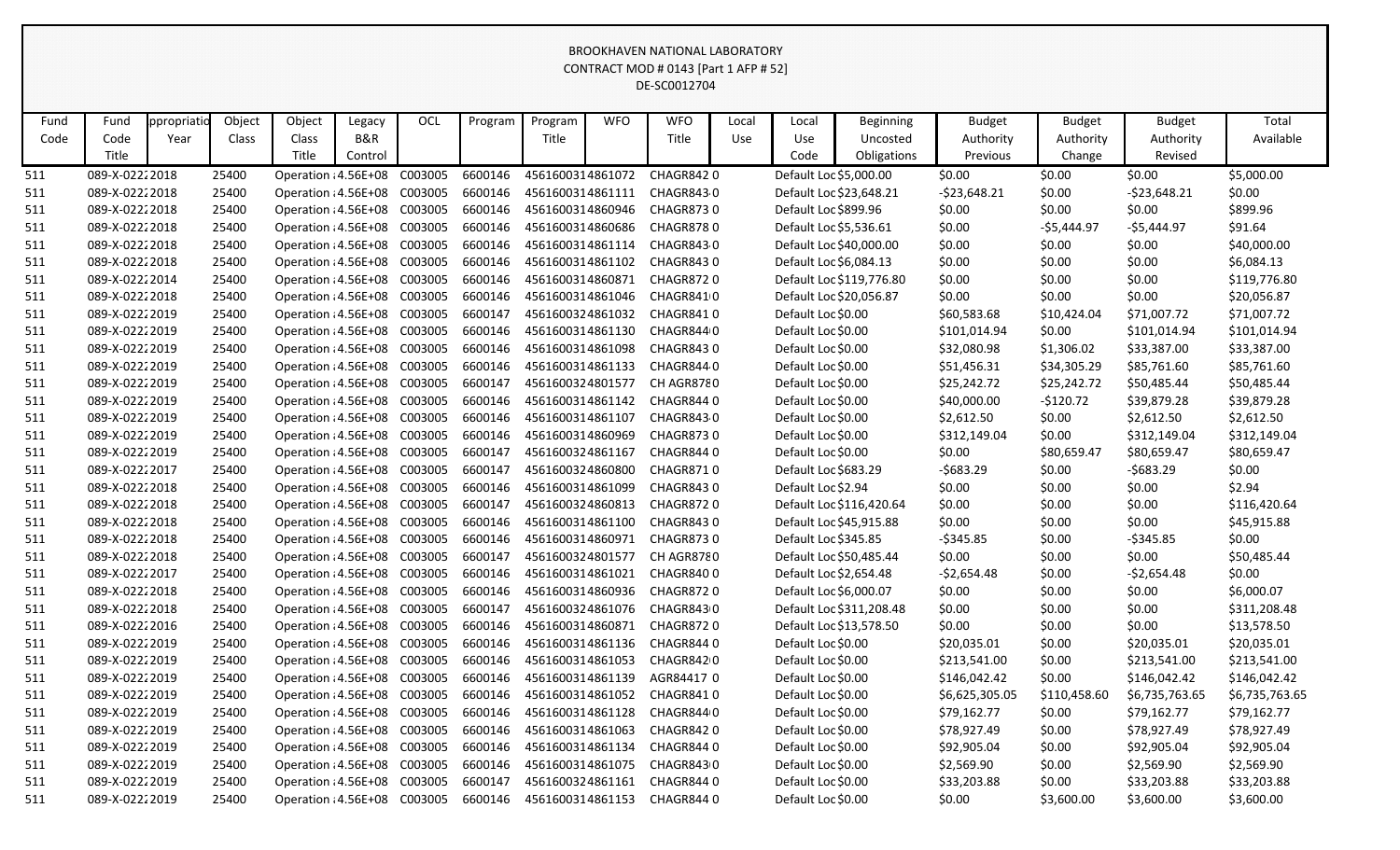|            | <b>DINOONITAVEN INATIONAL LADONATONT</b><br>CONTRACT MOD # 0143 [Part 1 AFP # 52]<br>DE-SC0012704                                                                                                            |      |                |                                                              |         |  |                    |                                      |  |                         |     |                        |                                                        |                  |                  |                  |                                |
|------------|--------------------------------------------------------------------------------------------------------------------------------------------------------------------------------------------------------------|------|----------------|--------------------------------------------------------------|---------|--|--------------------|--------------------------------------|--|-------------------------|-----|------------------------|--------------------------------------------------------|------------------|------------------|------------------|--------------------------------|
|            | OCL<br>Object<br>Object<br><b>WFO</b><br><b>WFO</b><br>Total<br>Fund<br>ppropriatic<br>Program<br>Program<br><b>Budget</b><br><b>Budget</b><br><b>Budget</b><br>Legacy<br>Local<br>Local<br><b>Beginning</b> |      |                |                                                              |         |  |                    |                                      |  |                         |     |                        |                                                        |                  |                  |                  |                                |
|            |                                                                                                                                                                                                              |      |                |                                                              |         |  |                    |                                      |  |                         |     |                        |                                                        |                  |                  |                  |                                |
| Fund       |                                                                                                                                                                                                              |      |                |                                                              |         |  |                    |                                      |  |                         |     |                        |                                                        |                  |                  |                  |                                |
| Code       | Code                                                                                                                                                                                                         | Year | Class          | Class                                                        | B&R     |  |                    | Title                                |  | Title                   | Use | Use                    | Uncosted                                               | Authority        | Authority        | Authority        | Available                      |
|            | Title                                                                                                                                                                                                        |      |                | Title                                                        | Control |  |                    |                                      |  |                         |     | Code                   | Obligations                                            | Previous         | Change           | Revised          |                                |
| 511        | 089-X-02222018                                                                                                                                                                                               |      | 25400          | Operation : 4.56E+08 C003005                                 |         |  | 6600146            | 4561600314861089                     |  | <b>CHAGR8430</b>        |     | Default Loc \$163.45   |                                                        | \$0.00           | \$0.00           | \$0.00           | \$163.45                       |
| 511        | 089-X-02222018                                                                                                                                                                                               |      | 25400          | Operation : 4.56E+08 C003005                                 |         |  | 6600146            | 4561600314861030                     |  | CHAGR8400               |     | Default Loc \$914.45   |                                                        | $-$945.47$       | \$0.00           | $-$945.47$       | $-531.02$                      |
| 511        | 089-X-02222018                                                                                                                                                                                               |      | 25400          | Operation : 4.56E+08 C003005                                 |         |  | 6600146            | 4561600314861023                     |  | CHAGR8400               |     |                        | Default Loc \$64,480.13                                | \$0.00           | \$0.00           | \$0.00           | \$64,480.13                    |
| 511        | 089-X-02222018                                                                                                                                                                                               |      | 25400          | Operation : 4.56E+08 C003005                                 |         |  | 6600146            | 4561600314861022                     |  | CHAGR8410               |     |                        | Default Loc \$2,548,416.05                             | \$0.00           | \$0.00           | \$0.00           | \$2,548,416.05                 |
| 511        | 089-X-02222019                                                                                                                                                                                               |      | 25400          | Operation : 4.56E+08 C003005                                 |         |  | 6600146            | 4561600314861141                     |  | CHAGR8440               |     | Default Loc \$0.00     |                                                        | \$18,693.00      | $-536.46$        | \$18,656.54      | \$18,656.54                    |
| 511        | 089-X-02222019                                                                                                                                                                                               |      | 25400          | Operation : 4.56E+08 C003005                                 |         |  | 6600146            | 4561600314861144                     |  | CHAGR8440               |     | Default Loc \$0.00     |                                                        | \$92,435.00      | \$0.00           | \$92,435.00      | \$92,435.00                    |
| 511        | 089-X-02222019                                                                                                                                                                                               |      | 25400          | Operation : 4.56E+08 C003005                                 |         |  | 6600146            | 4561600314861162                     |  | CHAGR8440               |     | Default Loc \$0.00     |                                                        | \$6,000.00       | \$0.00           | \$6,000.00       | \$6,000.00                     |
| 511        | 089-X-02222016                                                                                                                                                                                               |      | 25400          | Operation : 4.56E+08 C003005                                 |         |  | 6600146            | 4561600314860880                     |  | <b>CHAGR8720</b>        |     | Default Loc \$3,397.00 |                                                        | $-53,397.00$     | \$0.00           | $-53,397.00$     | \$0.00                         |
| 511        | 089-X-02222018                                                                                                                                                                                               |      | 25400          | Operation : 4.56E+08 C003005                                 |         |  | 6600146            | 4561600314861060                     |  | CHAGR8420               |     |                        | Default Loc \$19,067.88                                | $-$19,067.88$    | \$0.00           | $-$19,067.88$    | \$0.00                         |
| 511        | 089-X-02222017                                                                                                                                                                                               |      | 25400          | Operation : 4.56E+08 C003005                                 |         |  | 6600147            | 4561600324801577                     |  | CH AGR8780              |     |                        | Default Loc \$41,696.97                                | \$0.00           | \$0.00           | \$0.00           | \$41,696.97                    |
| 511        | 089-X-02222018                                                                                                                                                                                               |      | 25400          | Operation : 4.56E+08 C003005                                 |         |  | 6600146            | 4561600314861098                     |  | <b>CHAGR8430</b>        |     |                        | Default Loc \$25,008.55                                | \$0.00           | \$0.00           | \$0.00           | \$25,008.55                    |
| 511        | 089-X-02222018                                                                                                                                                                                               |      | 25400          | Operation : 4.56E+08 C003005                                 |         |  | 6600146            | 4561600314861075                     |  | CHAGR8430               |     |                        | Default Loc \$21,730.69                                | $-52,746.31$     | \$0.00           | $-52,746.31$     | \$18,984.38                    |
| 511        | 089-X-02222018                                                                                                                                                                                               |      | 25400          | Operation : 4.56E+08 C003005                                 |         |  | 6600146            | 4561600314861009                     |  | CHAGR8410               |     | Default Loc \$2,617.07 |                                                        | \$0.00           | $-52,617.07$     | $-52,617.07$     | \$0.00                         |
| 511        | 089-X-02222018                                                                                                                                                                                               |      | 25400          | Operation : 4.56E+08 C003005                                 |         |  | 6600146            | 4561600314861107                     |  | CHAGR843.0              |     |                        | Default Loc \$37,074.29                                | \$0.00           | \$0.00           | \$0.00           | \$37,074.29                    |
| 511        | 089-X-02222018                                                                                                                                                                                               |      | 25400          | Operation : 4.56E+08 C003005                                 |         |  | 6600147            | 4561600324861065                     |  | CHAGR8420               |     |                        | Default Loc \$217,281.60                               | \$0.00           | \$0.00           | \$0.00           | \$217,281.60                   |
| 511        | 089-X-02222017                                                                                                                                                                                               |      | 25400          | Operation : 4.56E+08 C003005                                 |         |  | 6600146            | 4561600314860936                     |  | CHAGR8720               |     | Default Loc \$1,926.60 |                                                        | \$0.00           | \$0.00           | \$0.00           | \$1,926.60                     |
| 511        | 089-X-02222018                                                                                                                                                                                               |      | 25400          | Operation : 4.56E+08 C003005                                 |         |  | 6600147            | 4561600324860984                     |  | CHAGR8400               |     | Default Loc \$67.81    |                                                        | \$0.00           | \$0.00           | \$0.00           | \$67.81                        |
| 511        | 089-X-02222019                                                                                                                                                                                               |      | 25400          | Operation : 4.56E+08 C003005                                 |         |  | 6600146            | 4561600314861102                     |  | CHAGR8430               |     | Default Loc \$0.00     |                                                        | \$19,031.97      | \$0.00           | \$19,031.97      | \$19,031.97                    |
| 511        | 089-X-02222019                                                                                                                                                                                               |      | 25400          | Operation : 4.56E+08 C003005                                 |         |  | 6600146            | 4561600314861115                     |  | CHAGR8430               |     | Default Loc \$0.00     |                                                        | \$23,358.82      | \$4,585.98       | \$27,944.80      | \$27,944.80                    |
| 511        | 089-X-02222019                                                                                                                                                                                               |      | 25400          | Operation : 4.56E+08 C003005                                 |         |  | 6600146            | 4561600314861100                     |  | CHAGR8430               |     | Default Loc \$0.00     |                                                        | \$50,507.48      | \$0.00           | \$50,507.48      | \$50,507.48                    |
| 511        | 089-X-02222019                                                                                                                                                                                               |      | 25400          | Operation : 4.56E+08 C003005                                 |         |  | 6600146            | 4561600314861089                     |  | CHAGR8430               |     | Default Loc \$0.00     |                                                        | \$9,708.74       | \$0.00           | \$9,708.74       | \$9,708.74                     |
| 511        | 089-X-02222019                                                                                                                                                                                               |      | 25400          | Operation : 4.56E+08 C003005                                 |         |  | 6600146            | 4561600314861121                     |  | CHAGR8440               |     | Default Loc \$0.00     |                                                        | \$2,853.76       | \$0.00           | \$2,853.76       | \$2,853.76                     |
| 511        | 089-X-02222019                                                                                                                                                                                               |      | 25400          | Operation : 4.56E+08 C003005                                 |         |  | 6600146            | 4561600314861135                     |  | CHAGR8440               |     | Default Loc \$0.00     |                                                        | \$315,660.97     | \$0.00           | \$315,660.97     | \$315,660.97                   |
| 511        | 089-X-02222019                                                                                                                                                                                               |      | 25400          | Operation : 4.56E+08 C003005                                 |         |  | 6600146            | 4561600314860936                     |  | CHAGR8720               |     | Default Loc \$0.00     |                                                        | \$2,999.88       | \$0.00           | \$2,999.88       | \$2,999.88                     |
| 512        | 089-X-02222014                                                                                                                                                                                               |      | 25400          | Operation : 4.56E+08 C003005                                 |         |  | 6600007            | 4561400504860561                     |  | CHAGR9EW0               |     | Default Loc \$8,737.52 |                                                        | \$0.00           | \$0.00           | \$0.00           | \$8,737.52                     |
| 512        | 089-X-02222015                                                                                                                                                                                               |      | 25400          | Operation : 4.56E+08 C003005                                 |         |  | 6600007            | 4561400504860959                     |  | CHAGR2010               |     | Default Loc \$473.17   |                                                        | \$0.00           | \$0.00           | \$0.00           | \$473.17                       |
| 512        | 089-X-02222012                                                                                                                                                                                               |      | 25400          | Operation : 4.56E+08 C003005                                 |         |  | 6600053            | 4561402204804168                     |  | CH AGRY1CO              |     | Default Loc \$3,309.73 |                                                        | \$0.00           | \$0.00           | \$0.00           | \$3,309.73                     |
| 512        | 089-X-02222015                                                                                                                                                                                               |      | 25400          | Operation : 4.56E+08 C003005                                 |         |  | 6600050            | 4561401964860927                     |  | CHARGNNL0               |     | Default Loc \$354.45   |                                                        | \$0.00           | \$0.00           | \$0.00           | \$354.45                       |
| 512        | 089-X-02222013                                                                                                                                                                                               |      | 25400          | Operation : 4.56E+08 C003005                                 |         |  | 6600053            | 4561402204860794                     |  | CHAGRAGN0               |     | Default Loc \$8,934.17 |                                                        | \$0.00           | \$0.00           | \$0.00           | \$8,934.17                     |
| 512        | 089-X-02222015                                                                                                                                                                                               |      | 25400          | Operation : 4.56E+08 C003005                                 |         |  | 6600067            | 4561403524860964                     |  | CHAGR1930               |     |                        | Default Loc \$68,048.75                                | \$0.00           | \$0.00           | \$0.00           | \$68,048.75                    |
| 512        | 089-X-02222017                                                                                                                                                                                               |      | 25400          | Operation : 4.56E+08 C003005                                 |         |  | 6600007            | 4561400504861041                     |  | CHAGR2010               |     | Default Loc \$109.78   |                                                        | \$0.00           | \$0.00           | \$0.00           | \$109.78                       |
| 512        | 089-X-02222017                                                                                                                                                                                               |      | 25400          | Operation : 4.56E+08 C003005                                 |         |  | 6600007            | 4561400504861054                     |  | CHAGRNA10               |     | Default Loc \$8,453.63 |                                                        | \$0.00           | \$0.00           | \$0.00           | \$8,453.63                     |
| 512        | 089-X-02222017                                                                                                                                                                                               |      | 25400          | Operation : 4.56E+08 C003005                                 |         |  | 6600100            | 4561403754860765                     |  | CH189N75 0              |     | Default Loc \$280.57   |                                                        | \$0.00           | \$0.00           | \$0.00           | \$280.57                       |
| 512        | 089-X-02222013<br>089-X-02222018                                                                                                                                                                             |      | 25400<br>25400 | Operation : 4.56E+08 C003005                                 |         |  | 6600067            | 4561403524860796<br>4561402204860902 |  | CHAGRSIA/0<br>CHAGRP410 |     | Default Loc \$19.78    |                                                        | \$0.00           | \$0.00           | \$0.00<br>\$0.00 | \$19.78                        |
| 512<br>512 | 089-X-02222015                                                                                                                                                                                               |      | 25400          | Operation : 4.56E+08 C003005<br>Operation : 4.56E+08 C003005 |         |  | 6600053<br>6600053 | 4561402204803492                     |  | CH AGRNIHO              |     |                        | Default Loc \$3,011,272.60<br>Default Loc \$822,752.00 | \$0.00<br>\$0.00 | \$0.00<br>\$0.00 | \$0.00           | \$3,011,272.60<br>\$822,752.00 |
| 512        | 089-X-02222017                                                                                                                                                                                               |      | 25400          | Operation : 4.56E+08 C003005                                 |         |  | 6600007            | 4561400504861037                     |  | CHAGR17E'0              |     | Default Loc \$3.72     |                                                        | \$0.00           | \$0.00           | \$0.00           | \$3.72                         |
|            |                                                                                                                                                                                                              |      |                |                                                              |         |  |                    |                                      |  |                         |     |                        |                                                        |                  |                  |                  |                                |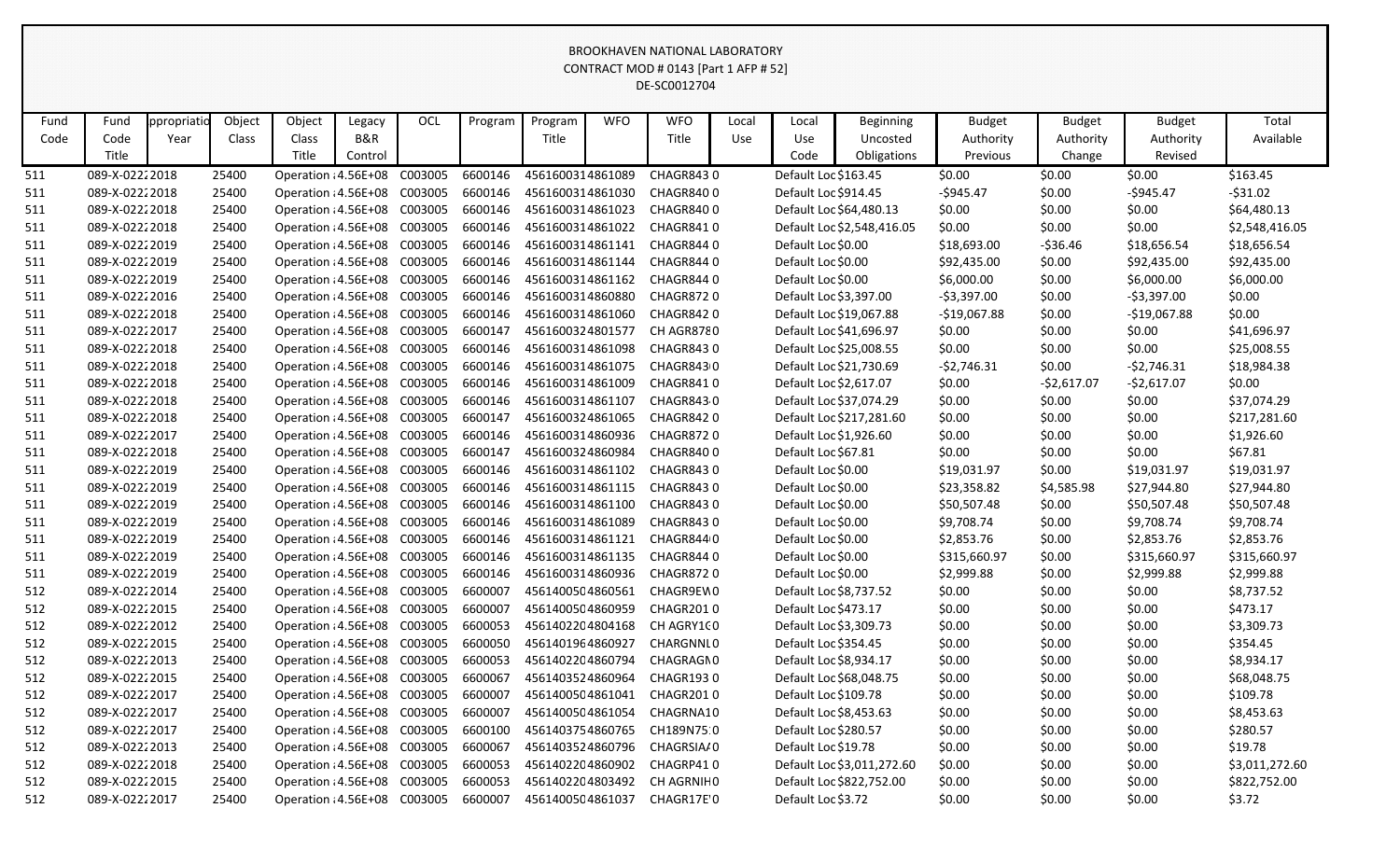|      | CONTRACT MOD # 0143 [Part 1 AFP # 52]<br>DE-SC0012704<br><b>OCL</b><br>Object<br>Object<br><b>WFO</b><br><b>WFO</b><br>ppropriatio<br>Program<br><b>Budget</b><br><b>Budget</b><br><b>Budget</b><br>Total<br>Fund<br>Legacy<br>Program<br>Local<br>Local<br><b>Beginning</b> |  |       |                              |         |  |         |                  |  |                  |  |                        |                             |                |              |                |                 |
|------|------------------------------------------------------------------------------------------------------------------------------------------------------------------------------------------------------------------------------------------------------------------------------|--|-------|------------------------------|---------|--|---------|------------------|--|------------------|--|------------------------|-----------------------------|----------------|--------------|----------------|-----------------|
|      | <b>B&amp;R</b><br>Available<br>Code<br>Year<br>Class<br>Title<br>Title<br>Use<br>Authority<br>Authority<br>Class<br><b>Use</b><br>Uncosted<br>Authority                                                                                                                      |  |       |                              |         |  |         |                  |  |                  |  |                        |                             |                |              |                |                 |
|      |                                                                                                                                                                                                                                                                              |  |       |                              |         |  |         |                  |  |                  |  |                        |                             |                |              |                |                 |
| Fund |                                                                                                                                                                                                                                                                              |  |       |                              |         |  |         |                  |  |                  |  |                        |                             |                |              |                |                 |
| Code |                                                                                                                                                                                                                                                                              |  |       |                              |         |  |         |                  |  |                  |  |                        |                             |                |              |                |                 |
|      | Title                                                                                                                                                                                                                                                                        |  |       | Title                        | Control |  |         |                  |  |                  |  | Code                   | Obligations                 | Previous       | Change       | Revised        |                 |
| 512  | 089-X-02222016                                                                                                                                                                                                                                                               |  | 25400 | Operation : 4.56E+08 C003005 |         |  | 6600099 | 4561403744860941 |  | CHAGRNRC0        |  |                        | Default Loc \$26,293.22     | \$0.00         | \$0.00       | \$0.00         | \$26,293.22     |
| 512  | 089-X-02222015                                                                                                                                                                                                                                                               |  | 25400 | Operation : 4.56E+08 C003005 |         |  | 6600007 | 4561400504860561 |  | CHAGR9EW0        |  | Default Loc \$1.29     |                             | \$0.00         | \$0.00       | \$0.00         | \$1.29          |
| 512  | 089-X-02222018                                                                                                                                                                                                                                                               |  | 25400 | Operation : 4.56E+08 C003005 |         |  | 6600066 | 4561403514861127 |  | CH1931CP10       |  |                        | Default Loc \$12,500,000.00 | \$0.00         | \$0.00       | \$0.00         | \$12,500,000.00 |
| 512  | 089-X-02222019                                                                                                                                                                                                                                                               |  | 25400 | Operation : 4.56E+08 C003005 |         |  | 6600099 | 4561403744860894 |  | CHAGRNRC0        |  | Default Loc \$0.00     |                             | \$148,206.79   | \$0.00       | \$148,206.79   | \$148,206.79    |
| 512  | 089-X-02222019                                                                                                                                                                                                                                                               |  | 25400 | Operation : 4.56E+08 C003005 |         |  | 6600050 | 4561401964860979 |  | CHAGRNNJ0        |  | Default Loc \$0.00     |                             | \$3,944,368.94 | \$0.00       | \$3,944,368.94 | \$3,944,368.94  |
| 512  | 089-X-02222019                                                                                                                                                                                                                                                               |  | 25400 | Operation : 4.56E+08 C003005 |         |  | 6600050 | 4561401964861025 |  | CHAGRNNI 0       |  | Default Loc \$0.00     |                             | \$48,543.69    | \$0.00       | \$48,543.69    | \$48,543.69     |
| 512  | 089-X-02222019                                                                                                                                                                                                                                                               |  | 25400 | Operation : 4.56E+08 C003005 |         |  | 6600050 | 4561401964860991 |  | CHAGRNNI 0       |  | Default Loc \$0.00     |                             | \$970.87       | \$0.00       | \$970.87       | \$970.87        |
| 512  | 089-X-02222019                                                                                                                                                                                                                                                               |  | 25400 | Operation : 4.56E+08 C003005 |         |  | 6600007 | 4561400504861123 |  | CHAGRP180        |  | Default Loc \$0.00     |                             | \$0.00         | \$242,718.45 | \$242,718.45   | \$242,718.45    |
| 512  | 089-X-02222013                                                                                                                                                                                                                                                               |  | 25400 | Operation : 4.56E+08 C003005 |         |  | 6600007 | 4561400504860561 |  | CHAGR9EW0        |  |                        | Default Loc \$11,621.01     | \$0.00         | \$0.00       | \$0.00         | \$11,621.01     |
| 512  | 089-X-02222018                                                                                                                                                                                                                                                               |  | 25400 | Operation : 4.56E+08 C003005 |         |  | 6600050 | 4561401964860992 |  | CHAGRNN/0        |  |                        | Default Loc \$27,289.71     | \$0.00         | \$0.00       | \$0.00         | \$27,289.71     |
| 512  | 089-X-02222016                                                                                                                                                                                                                                                               |  | 25400 | Operation : 4.56E+08 C003005 |         |  | 6600066 | 4561403514861012 |  | CHAGR1930        |  |                        | Default Loc \$3,431,271.01  | \$0.00         | \$0.00       | \$0.00         | \$3,431,271.01  |
| 512  | 089-X-02222016                                                                                                                                                                                                                                                               |  | 25400 | Operation : 4.56E+08 C003005 |         |  | 6600099 | 4561403744860724 |  | CH189V61!0       |  | Default Loc \$3,761.11 |                             | \$0.00         | \$0.00       | \$0.00         | \$3,761.11      |
| 512  | 089-X-02222014                                                                                                                                                                                                                                                               |  | 25400 | Operation : 4.56E+08 C003005 |         |  | 6600053 | 4561402204803492 |  | CH AGRNIHO       |  |                        | Default Loc \$733,390.21    | $-$1,453.80$   | $-539.41$    | $-$1,493.21$   | \$731,897.00    |
| 512  | 089-X-02222016                                                                                                                                                                                                                                                               |  | 25400 | Operation : 4.56E+08 C003005 |         |  | 6600066 | 4561403514860970 |  | CHAGR1930        |  |                        | Default Loc \$1,288,712.72  | \$0.00         | \$0.00       | \$0.00         | \$1,288,712.72  |
| 512  | 089-X-02222016                                                                                                                                                                                                                                                               |  | 25400 | Operation : 4.56E+08 C003005 |         |  | 6600050 | 4561401964860745 |  | CHAGRNNJ0        |  |                        | Default Loc \$6,224.31      | \$0.00         | \$0.00       | \$0.00         | \$6,224.31      |
| 512  | 089-X-02222019                                                                                                                                                                                                                                                               |  | 25400 | Operation : 4.56E+08 C003005 |         |  | 6600050 | 4561401964860942 |  | CHAGRNNJ0        |  | Default Loc \$0.00     |                             | \$472,330.09   | \$0.00       | \$472,330.09   | \$472,330.09    |
| 512  | 089-X-02222014                                                                                                                                                                                                                                                               |  | 25400 | Operation : 4.56E+08 C003005 |         |  | 6600072 | 4561403574860914 |  | CHAGR1930        |  | Default Loc \$6,708.87 |                             | \$0.00         | \$0.00       | \$0.00         | \$6,708.87      |
| 512  | 089-X-02222014                                                                                                                                                                                                                                                               |  | 25400 | Operation : 4.56E+08 C003005 |         |  | 6600053 | 4561402204860836 |  | CHAGRAGN0        |  | Default Loc \$767.68   |                             | \$0.00         | \$0.00       | \$0.00         | \$767.68        |
| 512  | 089-X-02222014                                                                                                                                                                                                                                                               |  | 25400 | Operation : 4.56E+08 C003005 |         |  | 6600073 | 4561403583011110 |  | CRAGRS-OI0       |  | Default Loc \$121.25   |                             | \$0.00         | \$0.00       | \$0.00         | \$121.25        |
| 512  | 089-X-02222016                                                                                                                                                                                                                                                               |  | 25400 | Operation : 4.56E+08 C003005 |         |  | 6600099 | 4561403744860760 |  | CH189N6910       |  |                        | Default Loc \$13,279.83     | \$0.00         | \$0.00       | \$0.00         | \$13,279.83     |
| 512  | 089-X-02222011                                                                                                                                                                                                                                                               |  | 25400 | Operation : 4.56E+08 C003005 |         |  | 6600050 | 4561401964860463 |  | CHAGRNNJ0        |  | Default Loc \$0.26     |                             | $-50.26$       | \$0.00       | $-50.26$       | \$0.00          |
| 512  | 089-X-02222018                                                                                                                                                                                                                                                               |  | 25400 | Operation : 4.56E+08 C003005 |         |  | 6600007 | 4561400504861119 |  | CHAGRP180        |  |                        | Default Loc \$563,021.60    | \$0.00         | \$0.00       | \$0.00         | \$563,021.60    |
| 512  | 089-X-02222018                                                                                                                                                                                                                                                               |  | 25400 | Operation : 4.56E+08 C003005 |         |  | 6600007 | 4561400504861123 |  | CHAGRP180        |  |                        | Default Loc \$85,838.77     | \$0.00         | \$0.00       | \$0.00         | \$85,838.77     |
| 512  | 089-X-02222014                                                                                                                                                                                                                                                               |  | 25400 | Operation : 4.56E+08 C003005 |         |  | 6600099 | 4561403744860657 |  | CH189V61!0       |  |                        | Default Loc \$29,137.54     | \$0.00         | \$0.00       | \$0.00         | \$29,137.54     |
| 512  | 089-X-02222015                                                                                                                                                                                                                                                               |  | 25400 | Operation : 4.56E+08 C003005 |         |  | 6600099 | 4561403744860913 |  | CHAGRNRC0        |  | Default Loc \$151.73   |                             | \$0.00         | \$0.00       | \$0.00         | \$151.73        |
| 512  | 089-X-02222012                                                                                                                                                                                                                                                               |  | 25400 | Operation : 4.56E+08 C003005 |         |  | 6600053 | 4561402204804149 |  | CH AGRY1/0       |  | Default Loc \$4,499.65 |                             | $-54,499.65$   | \$0.00       | -\$4,499.65    | \$0.00          |
| 512  | 089-X-02222018                                                                                                                                                                                                                                                               |  | 25400 | Operation : 4.56E+08 C003005 |         |  | 6600050 | 4561401964860979 |  | CHAGRNNJ0        |  |                        | Default Loc \$7,179,609.54  | \$0.00         | -\$873.79    | $-5873.79$     | \$7,178,735.75  |
| 512  | 089-X-02222018                                                                                                                                                                                                                                                               |  | 25400 | Operation : 4.56E+08 C003005 |         |  | 6600096 | 4561403714861125 |  | <b>CHNRC3130</b> |  |                        | Default Loc \$319,512.42    | \$0.00         | \$0.00       | \$0.00         | \$319,512.42    |
| 512  | 089-X-02222018                                                                                                                                                                                                                                                               |  | 25400 | Operation : 4.56E+08 C003005 |         |  | 6600050 | 4561401964860991 |  | CHAGRNNI 0       |  |                        | Default Loc \$223,300.97    | \$0.00         | \$0.00       | \$0.00         | \$223,300.97    |
| 512  | 089-X-02222019                                                                                                                                                                                                                                                               |  | 25400 | Operation : 4.56E+08 C003005 |         |  | 6600096 | 4561403714861125 |  | <b>CHNRC3130</b> |  | Default Loc \$0.00     |                             | \$291,262.14   | \$0.00       | \$291,262.14   | \$291,262.14    |
| 512  | 089-X-02222018                                                                                                                                                                                                                                                               |  | 25400 | Operation : 4.56E+08 C003005 |         |  | 6600050 | 4561401964861069 |  | CHAGR80H0        |  |                        | Default Loc \$134,939.61    | \$0.00         | \$0.00       | \$0.00         | \$134,939.61    |
| 512  | 089-X-02222016                                                                                                                                                                                                                                                               |  | 25400 | Operation : 4.56E+08 C003005 |         |  | 6600096 | 4561403714860773 |  | CH189QBIC0       |  | Default Loc \$813.05   |                             | \$0.00         | $-$ \$813.05 | $-5813.05$     | \$0.00          |
| 512  | 089-X-02222014                                                                                                                                                                                                                                                               |  | 25400 | Operation : 4.56E+08 C003005 |         |  | 6600066 | 4561403514860917 |  | CHAGR1930        |  |                        | Default Loc \$840,986.71    | \$0.00         | \$0.00       | \$0.00         | \$840,986.71    |
| 512  | 089-X-02222011                                                                                                                                                                                                                                                               |  | 25400 | Operation : 4.56E+08 C003005 |         |  | 6600096 | 4561403714860532 |  | CH189J4140       |  | Default Loc \$3,429.21 |                             | \$0.00         | \$0.00       | \$0.00         | \$3,429.21      |
| 512  | 089-X-02222018                                                                                                                                                                                                                                                               |  | 25400 | Operation : 4.56E+08 C003005 |         |  | 6600007 | 4561400504860850 |  | CHAGR2010        |  |                        | Default Loc \$2,448.77      | \$0.00         | \$0.00       | \$0.00         | \$2,448.77      |
| 512  | 089-X-02222018                                                                                                                                                                                                                                                               |  | 25400 | Operation : 4.56E+08 C003005 |         |  | 6600069 | 4561403544860930 |  | CHAGRAID(0       |  |                        | Default Loc \$242,718.45    | \$0.00         | \$0.00       | \$0.00         | \$242,718.45    |
| 512  | 089-X-02222017                                                                                                                                                                                                                                                               |  | 25400 | Operation : 4.56E+08 C003005 |         |  | 6600050 | 4561401964860991 |  | CHAGRNNI 0       |  |                        | Default Loc \$76,278.33     | \$0.00         | \$0.00       | \$0.00         | \$76,278.33     |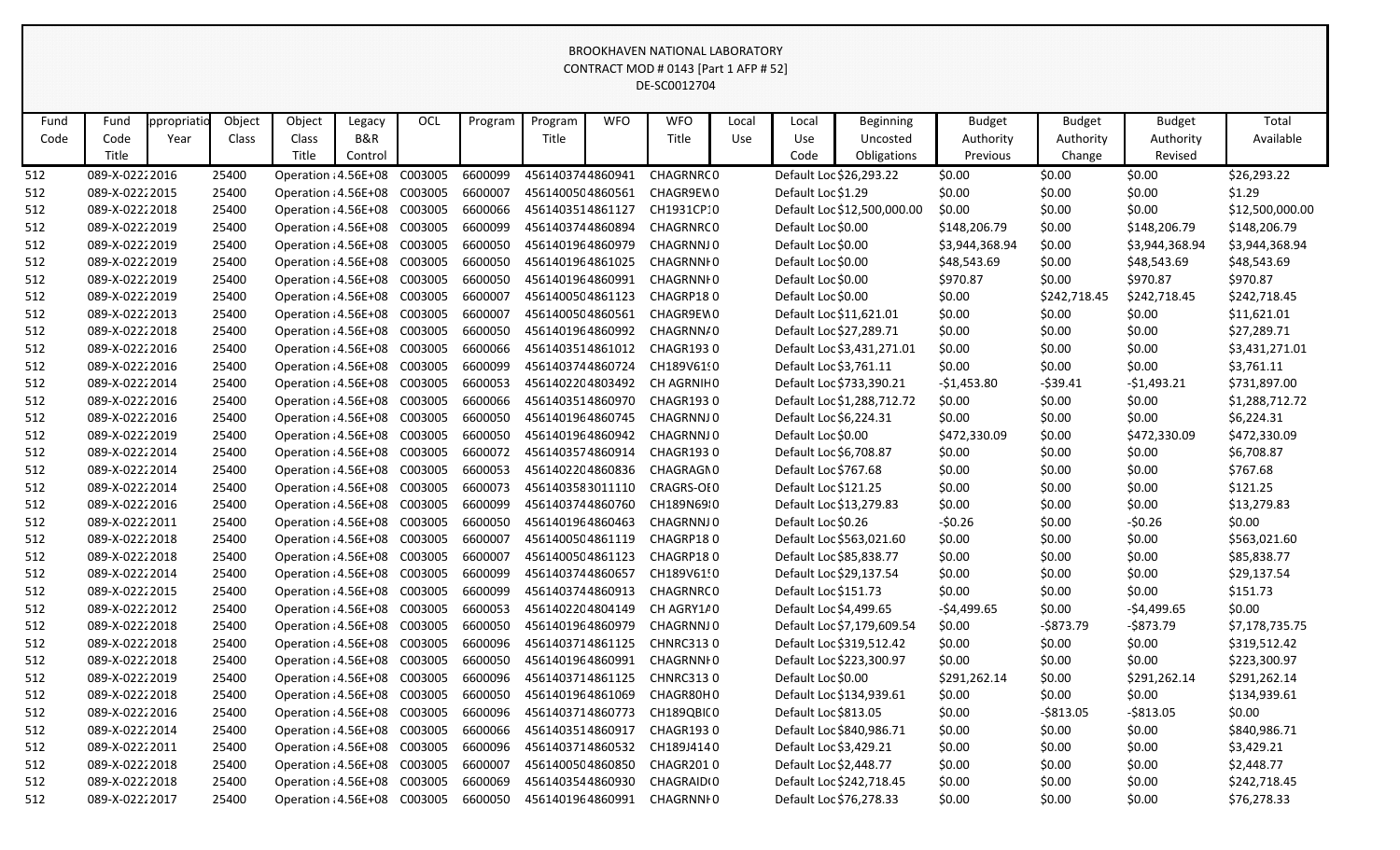|      | <b>DINUONITAVEN NATIONAL LABONATONT</b><br>CONTRACT MOD # 0143 [Part 1 AFP # 52]<br>DE-SC0012704                                                                                                             |      |       |                                      |         |         |         |                  |  |                            |     |                      |                            |              |               |               |                |
|------|--------------------------------------------------------------------------------------------------------------------------------------------------------------------------------------------------------------|------|-------|--------------------------------------|---------|---------|---------|------------------|--|----------------------------|-----|----------------------|----------------------------|--------------|---------------|---------------|----------------|
|      | OCL<br>Object<br>Object<br><b>WFO</b><br><b>WFO</b><br>Fund<br>Program<br>Program<br><b>Beginning</b><br><b>Budget</b><br>Total<br>ppropriatio<br>Legacy<br>Local<br>Local<br><b>Budget</b><br><b>Budget</b> |      |       |                                      |         |         |         |                  |  |                            |     |                      |                            |              |               |               |                |
|      |                                                                                                                                                                                                              |      |       |                                      |         |         |         |                  |  |                            |     |                      |                            |              |               |               |                |
| Fund |                                                                                                                                                                                                              |      |       |                                      |         |         |         |                  |  |                            |     |                      |                            |              |               |               |                |
| Code | Code                                                                                                                                                                                                         | Year | Class | Class                                | B&R     |         |         | Title            |  | Title                      | Use | Use                  | Uncosted                   | Authority    | Authority     | Authority     | Available      |
|      | Title                                                                                                                                                                                                        |      |       | Title                                | Control |         |         |                  |  |                            |     | Code                 | Obligations                | Previous     | Change        | Revised       |                |
| 512  | 089-X-02222016                                                                                                                                                                                               |      | 25400 | Operation : 4.56E+08 C003005         |         |         | 6600099 | 4561403744860948 |  | CHAGRNRC0                  |     |                      | Default Loc \$93,722.24    | \$0.00       | \$0.00        | \$0.00        | \$93,722.24    |
| 512  | 089-X-02222019                                                                                                                                                                                               |      | 25400 | Operation : 4.56E+08 C003005         |         |         | 6600007 | 4561400504861131 |  | CHAGRER20                  |     | Default Loc \$0.00   |                            | \$67,502.91  | \$0.00        | \$67,502.91   | \$67,502.91    |
| 512  | 089-X-02222019                                                                                                                                                                                               |      | 25400 | Operation : 4.56E+08 C003005         |         |         | 6600050 | 4561401964861073 |  | CHAGR80H0                  |     | Default Loc \$0.00   |                            | \$202,912.62 | \$0.00        | \$202,912.62  | \$202,912.62   |
| 512  | 089-X-02222015                                                                                                                                                                                               |      | 25400 | Operation : 4.56E+08 C003005         |         |         | 6600099 | 4561403744860657 |  | CH189V61!0                 |     |                      | Default Loc \$9,708.74     | \$0.00       | \$0.00        | \$0.00        | \$9,708.74     |
| 512  | 089-X-02222016                                                                                                                                                                                               |      | 25400 | Operation : 4.56E+08 C003005         |         |         | 6600053 | 4561402204803492 |  | CH AGRNIHO                 |     |                      | Default Loc \$455,077.00   | \$0.00       | \$0.00        | \$0.00        | \$455,077.00   |
| 512  | 089-X-02222018                                                                                                                                                                                               |      | 25400 | Operation : 4.56E+08 C003005         |         |         | 6600050 | 4561401964861073 |  | CHAGR80H0                  |     |                      | Default Loc \$143,425.49   | \$0.00       | \$0.00        | \$0.00        | \$143,425.49   |
| 512  | 089-X-02222014                                                                                                                                                                                               |      | 25400 | Operation : 4.56E+08 C003005         |         |         | 6600073 | 4561403584860852 |  | CHAGR0170                  |     |                      | Default Loc \$83,084.91    | \$0.00       | \$0.00        | \$0.00        | \$83,084.91    |
| 512  | 089-X-02222005                                                                                                                                                                                               |      | 25400 | Operation : 4.56E+08 C003005         |         |         | 6600053 | 4561402204803774 |  | CH AGRRW0                  |     |                      | Default Loc \$527,491.57   | \$0.00       | \$0.00        | \$0.00        | \$527,491.57   |
| 512  | 089-X-02222017                                                                                                                                                                                               |      | 25400 | Operation : 4.56E+08 C003005         |         |         | 6600069 | 4561403544860930 |  | CHAGRAID(0                 |     |                      | Default Loc \$121,227.96   | \$0.00       | \$0.00        | \$0.00        | \$121,227.96   |
| 512  | 089-X-02222017                                                                                                                                                                                               |      | 25400 | Operation : 4.56E+08 C003005         |         |         | 6600099 | 4561403744860947 |  | CHAGRNRC0                  |     |                      | Default Loc \$1,430.36     | \$0.00       | \$0.00        | \$0.00        | \$1,430.36     |
| 512  | 089-X-02222018                                                                                                                                                                                               |      | 25400 | Operation : 4.56E+08 C003005         |         |         | 6600050 | 4561401964860932 |  | CHAGRNN(0                  |     | Default Loc \$60.98  |                            | $-560.98$    | \$0.00        | $-560.98$     | \$0.00         |
| 512  | 089-X-02222016                                                                                                                                                                                               |      | 25400 | Operation : 4.56E+08 C003005         |         |         | 6600050 | 4561401964860957 |  | CHAGRNNL0                  |     |                      | Default Loc \$1,554.98     | $-$1,554.98$ | \$0.00        | $-51,554.98$  | \$0.00         |
| 512  | 089-X-02222005                                                                                                                                                                                               |      | 25400 | Operation : 4.56E+08 C003005         |         |         | 6600066 | 4561403514806666 |  | CHAGRRW10                  |     |                      | Default Loc \$394,234.20   | \$0.00       | \$0.00        | \$0.00        | \$394,234.20   |
| 512  | 089-X-02222007                                                                                                                                                                                               |      | 25400 | Operation : 4.56E+08 C003005         |         |         | 6600050 | 4561401964860316 |  | CHAGRNNJ0                  |     |                      | Default Loc \$20,870.32    | \$0.00       | \$0.00        | \$0.00        | \$20,870.32    |
| 512  | 089-X-02222019                                                                                                                                                                                               |      | 25400 | Operation : 4.56E+08 C003005         |         |         | 6600096 | 4561403714860873 |  | CHAGRNRC0                  |     | Default Loc \$0.00   |                            | \$439,001.95 | \$187,884.28  | \$626,886.23  | \$626,886.23   |
| 512  | 089-X-02222015                                                                                                                                                                                               |      | 25400 | Operation : 4.56E+08 C003005         |         |         | 6600099 | 4561403744860622 |  | CH189N68!0                 |     | Default Loc \$561.39 |                            | \$0.00       | \$0.00        | \$0.00        | \$561.39       |
| 512  | 089-X-02222015                                                                                                                                                                                               |      | 25400 | Operation : 4.56E+08 C003005         |         |         | 6600053 | 4561402204860897 |  | CHAGRR210                  |     |                      | Default Loc \$6,228.29     | \$0.00       | \$0.00        | \$0.00        | \$6,228.29     |
| 512  | 089-X-02222017                                                                                                                                                                                               |      | 25400 | Operation : 4.56E+08 C003005         |         |         | 6600007 | 4561400504860843 |  | CHAGR2010                  |     | Default Loc \$611.68 |                            | \$0.00       | \$0.00        | \$0.00        | \$611.68       |
| 512  | 089-X-02222017                                                                                                                                                                                               |      | 25400 | Operation : 4.56E+08 C003005         |         |         | 6600066 | 4561403514861057 |  | CH1931CP10                 |     |                      | Default Loc \$4,474,778.10 | \$0.00       | \$0.00        | \$0.00        | \$4,474,778.10 |
| 512  | 089-X-02222018                                                                                                                                                                                               |      | 25400 | Operation : 4.56E+08 C003005         |         |         | 6600050 | 4561401964860942 |  | CHAGRNNJ0                  |     |                      | Default Loc \$143,017.14   | \$0.00       | \$0.00        | \$0.00        | \$143,017.14   |
| 512  | 089-X-02222018                                                                                                                                                                                               |      | 25400 | Operation : 4.56E+08 C003005         |         |         | 6600096 | 4561403714861126 |  | <b>CHNRC3130</b>           |     |                      | Default Loc \$961,165.05   | \$0.00       | \$0.00        | \$0.00        | \$961,165.05   |
| 512  | 089-X-02222014                                                                                                                                                                                               |      | 25400 | Operation : 4.56E+08 C003005         |         |         | 6600099 | 4561403744860697 |  | CH189N67!0                 |     |                      | Default Loc \$67,304.85    | \$0.00       | \$0.00        | \$0.00        | \$67,304.85    |
| 512  | 089-X-02222017                                                                                                                                                                                               |      | 25400 | Operation : 4.56E+08                 |         | C003005 | 6600099 | 4561403744860911 |  | CHAGRNRC0                  |     |                      | Default Loc \$119,801.34   | \$0.00       | \$0.00        | \$0.00        | \$119,801.34   |
| 512  | 089-X-02222018                                                                                                                                                                                               |      | 25400 | Operation : 4.56E+08 C003005         |         |         | 6600051 | 4561402004861105 |  | CHAGR1830                  |     |                      | Default Loc \$63,865.80    | \$0.00       | \$0.00        | \$0.00        | \$63,865.80    |
| 512  | 089-X-02222019                                                                                                                                                                                               |      | 25400 | Operation : 4.56E+08 C003005         |         |         | 6600007 | 4561400504861119 |  | CHAGRP180                  |     | Default Loc \$0.00   |                            | \$147,572.82 | \$296,966.02  | \$444,538.84  | \$444,538.84   |
| 512  | 089-X-02222019                                                                                                                                                                                               |      | 25400 | Operation : 4.56E+08 C003005 6600053 |         |         |         |                  |  | 4561402204861118 CHAGR1R20 |     | Default Loc \$0.00   |                            | \$219,284.00 | \$0.00        | \$219,284.00  | \$219,284.00   |
| 512  | 089-X-02222019                                                                                                                                                                                               |      | 25400 | Operation : 4.56E+08 C003005         |         |         | 6600050 | 4561401964861154 |  | CHAGR80L <sub>0</sub>      |     | Default Loc \$0.00   |                            | \$52,360.19  | \$0.00        | \$52,360.19   | \$52,360.19    |
| 512  | 089-X-02222015                                                                                                                                                                                               |      | 25400 | Operation : 4.56E+08 C003005         |         |         | 6600072 | 4561403574860914 |  | CHAGR1930                  |     | Default Loc \$260.99 |                            | \$0.00       | \$0.00        | \$0.00        | \$260.99       |
| 512  | 089-X-02222017                                                                                                                                                                                               |      | 25400 | Operation : 4.56E+08 C003005         |         |         | 6600099 | 4561403744860901 |  | CHAGRNRC 0                 |     |                      | Default Loc \$34,547.10    | \$0.00       | \$0.00        | \$0.00        | \$34,547.10    |
| 512  | 089-X-02222014                                                                                                                                                                                               |      | 25400 | Operation : 4.56E+08 C003005         |         |         | 6600096 | 4561403714860776 |  | CH189QBV0                  |     |                      | Default Loc \$9,993.07     | \$0.00       | \$0.00        | \$0.00        | \$9,993.07     |
| 512  | 089-X-02222012                                                                                                                                                                                               |      | 25400 | Operation : 4.56E+08 C003005         |         |         | 6600053 | 4561402204860788 |  | CHAGR12FI0                 |     |                      | Default Loc \$152,272.29   | \$0.00       | -\$152,272.29 | -\$152,272.29 | \$0.00         |
| 512  | 089-X-02222018                                                                                                                                                                                               |      | 25400 | Operation : 4.56E+08 C003005         |         |         | 6600050 | 4561401964860920 |  | <b>CHAGRRPO0</b>           |     |                      | Default Loc \$25,684.62    | \$0.00       | \$0.00        | \$0.00        | \$25,684.62    |
| 512  | 089-X-02222011                                                                                                                                                                                               |      | 25400 | Operation : 4.56E+08 C003005         |         |         | 6600050 | 4561401964860467 |  | CHAGRNNJ0                  |     |                      | Default Loc \$360,508.07   | \$0.00       | \$0.00        | \$0.00        | \$360,508.07   |
| 512  | 089-X-02222018                                                                                                                                                                                               |      | 25400 | Operation : 4.56E+08 C003005         |         |         | 6600050 | 4561401964861025 |  | CHAGRNNI 0                 |     |                      | Default Loc \$35,279.75    | \$0.00       | \$0.00        | \$0.00        | \$35,279.75    |
| 512  | 089-X-02222019                                                                                                                                                                                               |      | 25400 | Operation : 4.56E+08 C003005         |         |         | 6600069 | 4561403544860930 |  | CHAGRAID <sub>10</sub>     |     | Default Loc \$0.00   |                            | \$111,650.49 | \$0.00        | \$111,650.49  | \$111,650.49   |
| 512  | 089-X-02222016                                                                                                                                                                                               |      | 25400 | Operation : 4.56E+08 C003005         |         |         | 6600099 | 4561403744860817 |  | CH189V64(0                 |     |                      | Default Loc \$1,784.78     | \$0.00       | \$0.00        | \$0.00        | \$1,784.78     |
| 512  | 089-X-02222013                                                                                                                                                                                               |      | 25400 | Operation : 4.56E+08 C003005         |         |         | 6600066 | 4561403514860844 |  | CHAGRSIA/0                 |     |                      | Default Loc \$3,808.15     | \$0.00       | \$0.00        | \$0.00        | \$3,808.15     |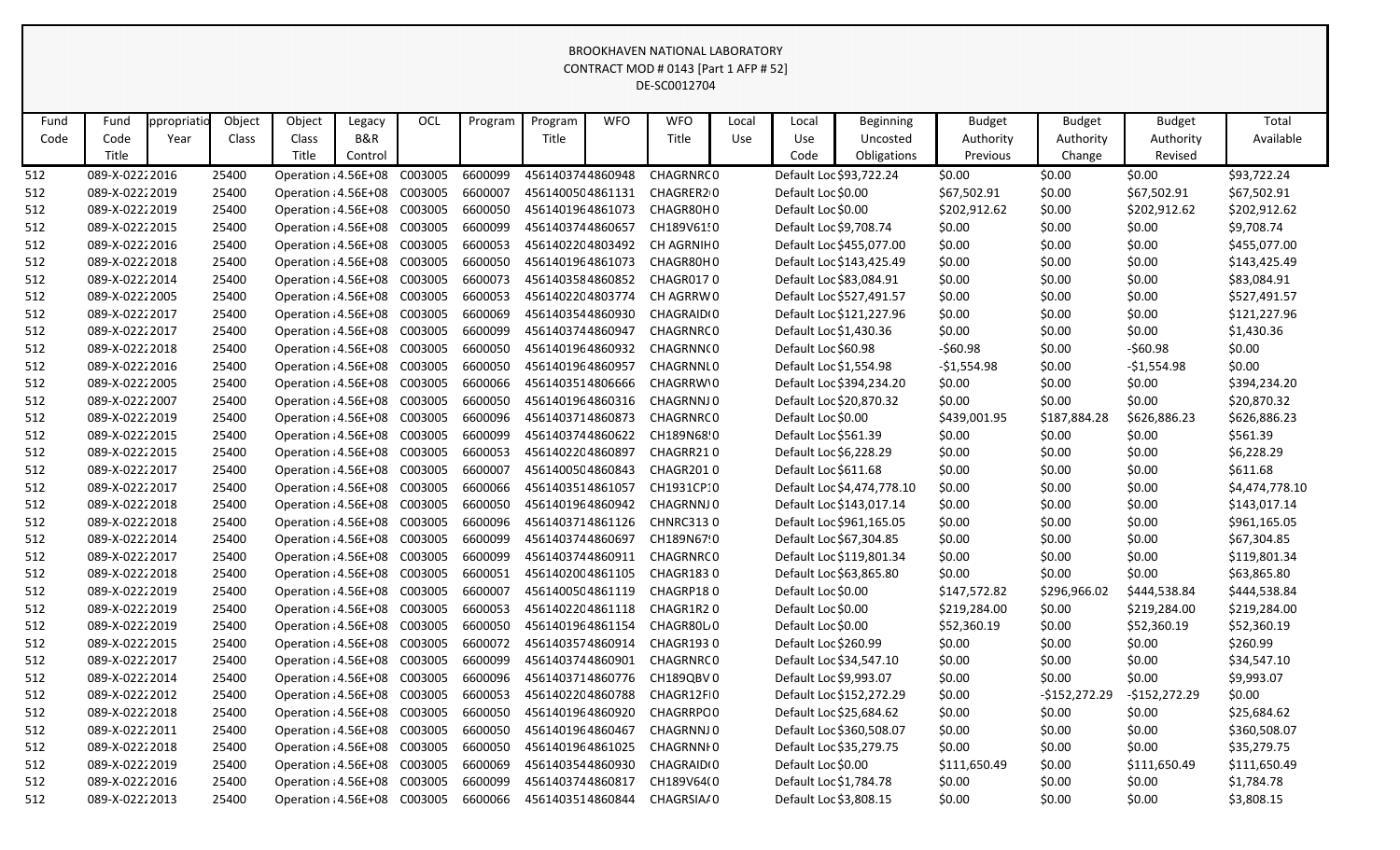|      | CONTRACT MOD # 0143 [Part 1 AFP # 52]<br>DE-SC0012704<br>Object<br>OCL<br><b>WFO</b><br>Total<br>Object<br><b>WFO</b><br><b>Budget</b><br>Fund<br>ppropriatio<br>Program<br>Local<br>Local<br><b>Budget</b><br><b>Budget</b><br>Legacy<br>Program<br><b>Beginning</b> |      |       |                               |         |         |         |                  |                  |                        |     |                         |                            |                |             |                |                |
|------|-----------------------------------------------------------------------------------------------------------------------------------------------------------------------------------------------------------------------------------------------------------------------|------|-------|-------------------------------|---------|---------|---------|------------------|------------------|------------------------|-----|-------------------------|----------------------------|----------------|-------------|----------------|----------------|
|      |                                                                                                                                                                                                                                                                       |      |       |                               |         |         |         |                  |                  |                        |     |                         |                            |                |             |                |                |
|      |                                                                                                                                                                                                                                                                       |      |       |                               |         |         |         |                  |                  |                        |     |                         |                            |                |             |                |                |
| Fund |                                                                                                                                                                                                                                                                       |      |       |                               |         |         |         |                  |                  |                        |     |                         |                            |                |             |                |                |
| Code | Code                                                                                                                                                                                                                                                                  | Year | Class | Class                         | B&R     |         |         | Title            |                  | Title                  | Use | Use                     | Uncosted                   | Authority      | Authority   | Authority      | Available      |
|      | Title                                                                                                                                                                                                                                                                 |      |       | Title                         | Control |         |         |                  |                  |                        |     | Code                    | Obligations                | Previous       | Change      | Revised        |                |
| 512  | 089-X-02222016                                                                                                                                                                                                                                                        |      | 25400 | Operation : 4.56E+08          |         | C003005 | 6600099 | 4561403744860894 |                  | CHAGRNRC0              |     |                         | Default Loc \$20,943.02    | \$0.00         | \$0.00      | \$0.00         | \$20,943.02    |
| 512  | 089-X-02222018                                                                                                                                                                                                                                                        |      | 25400 | Operation : 4.56E+08 C003005  |         |         | 6600096 | 4561403714860873 |                  | CHAGRNRC0              |     |                         | Default Loc \$1,680,118.93 | \$0.00         | \$0.00      | \$0.00         | \$1,680,118.93 |
| 512  | 089-X-02222013                                                                                                                                                                                                                                                        |      | 25400 | Operation : 4.56E+08 C003005  |         |         | 6600007 | 4561400504860849 |                  | CHAGR2010              |     | Default Loc \$2,007.03  |                            | \$0.00         | \$0.00      | \$0.00         | \$2,007.03     |
| 517  | 089-X-02222018                                                                                                                                                                                                                                                        |      | 25400 | Operation : 4.56E+08 C003005  |         |         | 6600207 | 456167SC04860834 |                  | CHAGR8720              |     |                         | Default Loc \$13,298.02    | \$0.00         | \$0.00      | \$0.00         | \$13,298.02    |
| 517  | 089-X-02222018                                                                                                                                                                                                                                                        |      | 25400 | Operation : 4.56E+08 C003005  |         |         | 6600207 | 456167SC04861010 |                  | CHAGR8730              |     |                         | Default Loc \$51,826.30    | \$0.00         | \$0.00      | \$0.00         | \$51,826.30    |
| 517  | 089-X-02222019                                                                                                                                                                                                                                                        |      | 25400 | Operation : 4.56E+08 C003005  |         |         | 6600207 | 456167SC04860823 | <b>CHAGR8720</b> | Default Loc \$0.00     |     | \$58,252.43             | \$0.00                     | \$58,252.43    | \$58,252.43 |                |                |
| 517  | Operation : 4.56E+08 C003005<br>6600207<br>089-X-02222018<br>25400<br>456167SC04861108<br>CHAGR8430                                                                                                                                                                   |      |       |                               |         |         |         |                  |                  |                        |     |                         | Default Loc \$7,178,397.68 | \$0.00         | \$0.00      | \$0.00         | \$7,178,397.68 |
| 517  | 6600207<br><b>CHAGR8720</b><br>089-X-02222018<br>25400<br>Operation : 4.56E+08 C003005<br>456167SC04860823<br>Operation : 4.56E+08 C003005                                                                                                                            |      |       |                               |         |         |         |                  |                  |                        |     |                         | Default Loc \$19,856.98    | \$0.00         | \$0.00      | \$0.00         | \$19,856.98    |
| 517  | 089-X-02222019                                                                                                                                                                                                                                                        |      | 25400 |                               |         |         | 6600207 | 456167SC04861108 |                  | <b>CHAGR8430</b>       |     | Default Loc \$0.00      |                            | \$3,602,103.30 | \$0.00      | \$3,602,103.30 | \$3,602,103.30 |
| 517  | 089-X-02222018                                                                                                                                                                                                                                                        |      | 25400 | Operation : 4.56E+08 C003005  |         |         | 6600207 | 456167SC04860826 |                  | <b>CHAGR8720</b>       |     | Default Loc \$7,745.02  |                            | \$0.00         | \$0.00      | \$0.00         | \$7,745.02     |
| 517  | 089-X-02222019                                                                                                                                                                                                                                                        |      | 25400 | Operation : 4.56E+08 C003005  |         |         | 6600207 | 456167SC04861010 |                  | <b>CHAGR8730</b>       |     | Default Loc \$0.00      |                            | \$3,231,067.96 | \$0.00      | \$3,231,067.96 | \$3,231,067.96 |
| 674  | 089-18/19-2018                                                                                                                                                                                                                                                        |      | 25400 | Operation : TT0000000 C003093 |         |         | 4500001 | TT10200000       |                  | Default WF0            |     | Default Loc \$0.00      |                            | \$55,000.00    | \$0.00      | \$55,000.00    | \$55,000.00    |
| 679  | 089-15/16-2015                                                                                                                                                                                                                                                        |      | 25400 | Operation : WA220000 C001104  |         |         | 2822390 | WA2230100        |                  | Default WF 302064      |     | Climate REI \$40,000.00 |                            | \$0.00         | \$0.00      | \$0.00         | \$40,000.00    |
| 681  | 089-14/15-2014                                                                                                                                                                                                                                                        |      | 25400 | Operation : WA220000 C001104  |         |         | 2822390 | WA2230100        |                  | Default WF0            |     |                         | Default Loc \$39,548.18    | \$0.00         | \$0.00      | \$0.00         | \$39,548.18    |
| 692  | 089-14/15-2014                                                                                                                                                                                                                                                        |      | 25400 | Operation : WN000000 C001118  |         |         | 1721222 | WN0219064860825  |                  | <b>CHAGR8720</b>       |     | Default Loc \$17,728.79 |                            | \$0.00         | \$0.00      | \$0.00         | \$17,728.79    |
| 900  | 089-X-024(2018                                                                                                                                                                                                                                                        |      | 25400 | Operation : DP090900(C002955  |         |         | 2223112 | DP090901(0       |                  | Default WF0            |     |                         | Default Loc \$24,444.15    | \$0.00         | \$0.00      | \$0.00         | \$24,444.15    |
| 900  | 089-X-024(2015                                                                                                                                                                                                                                                        |      | 25400 | Operation : DP800000C C002982 |         |         | 2222989 | DP80000000       |                  | Default WF0            |     | Default Loc \$3,252.52  |                            | \$0.00         | \$0.00      | \$0.00         | \$3,252.52     |
| 900  | 089-X-024(2014                                                                                                                                                                                                                                                        |      | 25400 | Operation : DP1204000 C000912 |         |         | 2220743 | DP120401(0       |                  | Default WF0            |     | Default Loc \$836.82    |                            | \$0.00         | \$0.00      | \$0.00         | \$836.82       |
| 900  | 089-X-024(2015                                                                                                                                                                                                                                                        |      | 25400 | Operation : DP4000000 C000925 |         |         | 2221775 | DP40150110       |                  | Default WF0            |     | Default Loc \$0.01      |                            | $-50.01$       | \$0.00      | $-50.01$       | \$0.00         |
| 900  | 089-X-024(2014                                                                                                                                                                                                                                                        |      | 25400 | Operation : DP400000C C000925 |         |         | 2222480 | DP40110930       |                  | Default WF0            |     | Default Loc \$2,057.91  |                            | \$0.00         | \$0.00      | \$0.00         | \$2,057.91     |
| 900  | 089-X-024(2019                                                                                                                                                                                                                                                        |      | 25400 | Operation : DP0909000 C002955 |         |         | 2223112 | DP090901(0       |                  | Default WF0            |     | Default Loc \$0.00      |                            | \$275,000.00   | \$0.00      | \$275,000.00   | \$275,000.00   |
| 910  | 089-X-024(2014                                                                                                                                                                                                                                                        |      | 25400 | Operation : 4.56E+08 C003005  |         |         | 6600084 | 45614036E4860789 |                  | CHAGRHSH0              |     | Default Loc \$4,403.81  |                            | \$0.00         | \$0.00      | \$0.00         | \$4,403.81     |
| 910  | 089-X-024(2014                                                                                                                                                                                                                                                        |      | 25400 | Operation : 4.56E+08 C003005  |         |         | 6600072 | 4561403574860787 |                  | CHAGRSIA/0             |     | Default Loc \$849.00    |                            | \$0.00         | \$0.00      | \$0.00         | \$849.00       |
| 910  | 089-X-024(2017                                                                                                                                                                                                                                                        |      | 25400 | Operation : 4.56E+08          |         | C003005 | 6600072 | 4561403574860787 |                  | CHAGRSIA/0             |     | Default Loc \$0.01      |                            | \$0.00         | \$0.00      | \$0.00         | \$0.01         |
| 910  | 089-X-024(2014)                                                                                                                                                                                                                                                       |      | 25400 | Operation : 4.56E+08 C003005  |         |         | 6600084 | 45614036E4841247 |                  | CHAGRHSH0              |     | Default Loc \$4,212.25  |                            | \$0.00         | \$0.00      | \$0.00         | \$4,212.25     |
| 910  | 089-X-024(2015                                                                                                                                                                                                                                                        |      | 25400 | Operation : 4.56E+08 C003005  |         |         | 6600084 | 45614036E4860847 |                  | CHAGRHSH0              |     |                         | Default Loc \$34,200.86    | \$0.00         | \$0.00      | \$0.00         | \$34,200.86    |
| 910  | 089-X-024(2014                                                                                                                                                                                                                                                        |      | 25400 | Operation : 4.56E+08 C003005  |         |         | 6600014 | 4561400754860884 |                  | CHAGRW7 <sup>2</sup> 0 |     |                         | Default Loc \$70,657.76    | \$0.00         | \$0.00      | \$0.00         | \$70,657.76    |
| 910  | 089-X-024(2015                                                                                                                                                                                                                                                        |      | 25400 | Operation : 4.56E+08 C003005  |         |         | 6600014 | 4561400754860884 |                  | CHAGRW7 <sup>2</sup> 0 |     |                         | Default Loc \$97,087.38    | \$0.00         | \$0.00      | \$0.00         | \$97,087.38    |
| 910  | 089-X-024(2014                                                                                                                                                                                                                                                        |      | 25400 | Operation : 4.56E+08 C003005  |         |         | 6600084 | 45614036E4860915 |                  | CHAGRHSH0              |     |                         | Default Loc \$11,352.52    | \$0.00         | \$0.00      | \$0.00         | \$11,352.52    |
| 1050 | 089-X-02432018                                                                                                                                                                                                                                                        |      | 25400 | Operation : HQ000000 C002425  |         |         | 3184701 | HQ100100(0       |                  | Default WF0            |     | Default Loc \$9,523.04  |                            | \$0.00         | \$0.00      | \$0.00         | \$9,523.04     |
| 1050 | 089-X-02432019                                                                                                                                                                                                                                                        |      | 25400 | Operation : HQ000000 C002425  |         |         | 3184701 | HQ100100(0       |                  | Default WF0            |     | Default Loc \$0.00      |                            | \$35,000.00    | \$40,000.00 | \$75,000.00    | \$75,000.00    |
| 1050 | 089-X-02432018                                                                                                                                                                                                                                                        |      | 25400 | Operation : HU0000000 C002426 |         |         | 3184709 | HU200610(0       |                  | Default WF0            |     | Default Loc \$2,500.00  |                            | \$0.00         | \$0.00      | \$0.00         | \$2,500.00     |
| 1055 | 089-X-02432015<br>6600084<br>45614036E4860923<br>CHARGHSH0<br>25400<br>Operation : 4.56E+08 C003005                                                                                                                                                                   |      |       |                               |         |         |         |                  |                  |                        |     | Default Loc \$696.09    |                            | \$0.00         | \$0.00      | \$0.00         | \$696.09       |
| 1055 | 6600040<br>089-X-02432018<br>25400<br>Operation : 4.56E+08 C003005<br>4561401424861110                                                                                                                                                                                |      |       |                               |         |         |         |                  |                  | CH16003D.0             |     |                         | Default Loc \$172,913.16   | \$0.00         | \$0.00      | \$0.00         | \$172,913.16   |
| 1055 | 089-X-02432016<br>Operation : 4.56E+08 C003005<br>6600084<br>45614036E4860997<br>25400<br>Operation : 4.56E+08 C003005                                                                                                                                                |      |       |                               |         |         |         |                  |                  | CHAGRHSH0              |     |                         | Default Loc \$17,697.10    | \$0.00         | \$0.00      | \$0.00         | \$17,697.10    |
| 1055 | 089-X-02432017                                                                                                                                                                                                                                                        |      | 25400 |                               |         |         | 6600084 | 45614036E4861005 |                  | CHAGRHSH0              |     |                         | Default Loc \$1,681,056.67 | \$0.00         | \$0.00      | \$0.00         | \$1,681,056.67 |
| 1055 | 089-X-02432017                                                                                                                                                                                                                                                        |      | 25400 | Operation : 4.56E+08 C003005  |         |         | 6600084 | 45614036E4861024 |                  | CHAGRHSH0              |     | Default Loc \$437.15    |                            | \$0.00         | \$0.00      | \$0.00         | \$437.15       |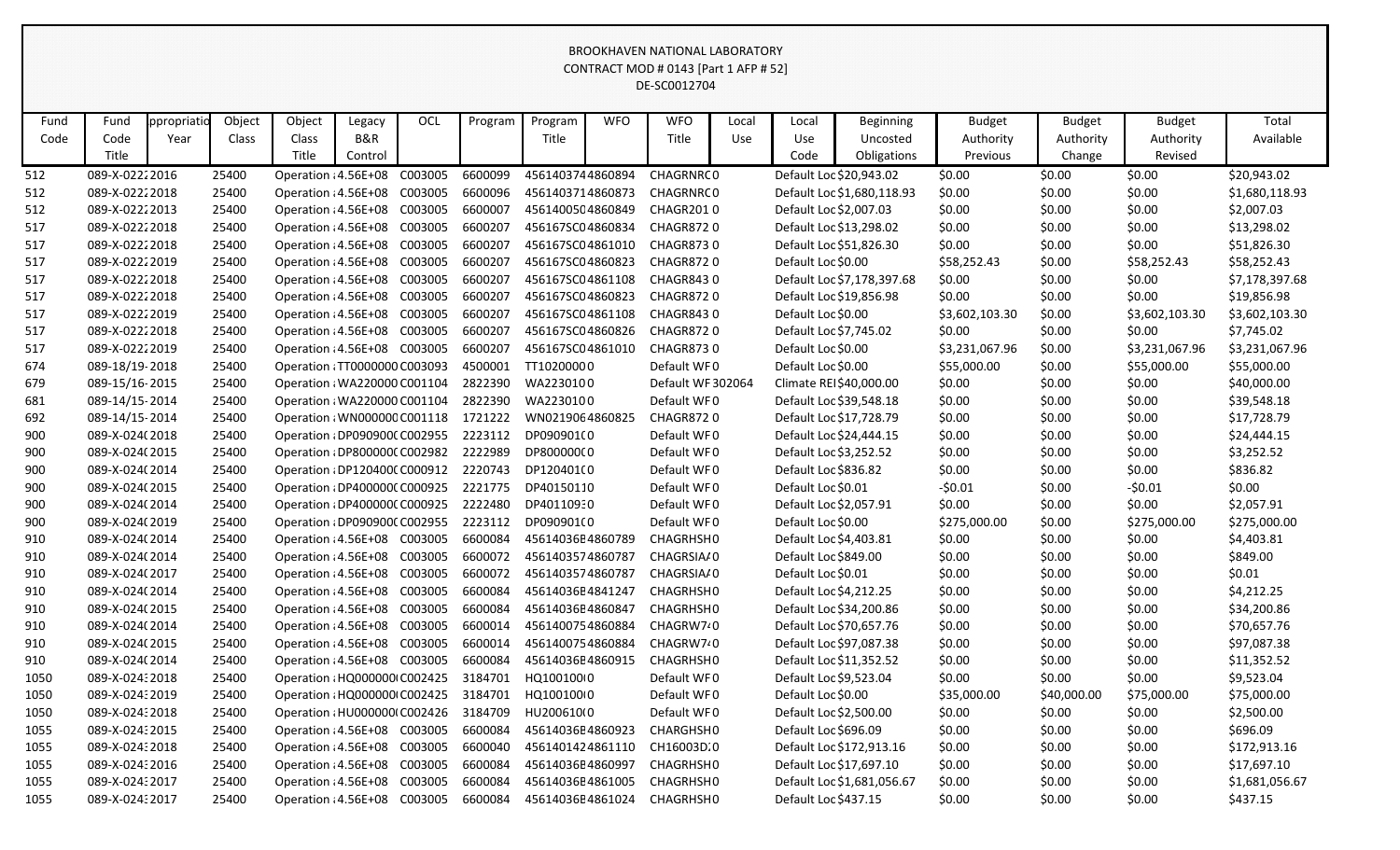|      | BROOKHAVEN NATIONAL LABORATORY<br>CONTRACT MOD # 0143 [Part 1 AFP # 52]                                                                                                                                                                                                                                                                                               |  |       |                                      |         |  |         |                  |  |                            |  |                      |                          |               |              |               |              |
|------|-----------------------------------------------------------------------------------------------------------------------------------------------------------------------------------------------------------------------------------------------------------------------------------------------------------------------------------------------------------------------|--|-------|--------------------------------------|---------|--|---------|------------------|--|----------------------------|--|----------------------|--------------------------|---------------|--------------|---------------|--------------|
|      |                                                                                                                                                                                                                                                                                                                                                                       |  |       |                                      |         |  |         |                  |  |                            |  |                      |                          |               |              |               |              |
|      | DE-SC0012704                                                                                                                                                                                                                                                                                                                                                          |  |       |                                      |         |  |         |                  |  |                            |  |                      |                          |               |              |               |              |
|      | OCL<br>Object<br><b>WFO</b><br>Total<br>ppropriatio<br>Object<br><b>WFO</b><br><b>Budget</b><br><b>Budget</b><br>Fund<br>Fund<br>Program<br>Program<br>Local<br>Local<br><b>Beginning</b><br><b>Budget</b><br>Legacy<br>B&R<br>Title<br>Code<br>Code<br>Class<br>Title<br>Authority<br>Available<br>Year<br>Class<br>Use<br>Use<br>Uncosted<br>Authority<br>Authority |  |       |                                      |         |  |         |                  |  |                            |  |                      |                          |               |              |               |              |
|      |                                                                                                                                                                                                                                                                                                                                                                       |  |       |                                      |         |  |         |                  |  |                            |  |                      |                          |               |              |               |              |
|      | Title                                                                                                                                                                                                                                                                                                                                                                 |  |       | Title                                |         |  |         |                  |  |                            |  | Code                 | Obligations              | Previous      |              | Revised       |              |
|      |                                                                                                                                                                                                                                                                                                                                                                       |  |       |                                      | Control |  |         |                  |  |                            |  |                      |                          |               | Change       |               |              |
| 1055 | 089-X-024: 2016                                                                                                                                                                                                                                                                                                                                                       |  | 25400 | Operation : 4.56E+08 C003005         |         |  | 6600033 | 4561401244861006 |  | <b>CHAGR1000</b>           |  |                      | Default Loc \$2,259.69   | \$0.00        | \$0.00       | \$0.00        | \$2,259.69   |
| 1055 | 089-X-02432015                                                                                                                                                                                                                                                                                                                                                        |  | 25400 | Operation : 4.56E+08 C003005         |         |  | 6600084 | 45614036E4860933 |  | CHAGRHSH0                  |  |                      | Default Loc \$2,147.71   | \$0.00        | \$0.00       | \$0.00        | \$2,147.71   |
| 1055 | 089-X-024:2018                                                                                                                                                                                                                                                                                                                                                        |  | 25400 | Operation : 4.56E+08 C003005         |         |  | 6600109 | 4561400634861078 |  | CHAGRF4FI0                 |  |                      | Default Loc \$38,994.52  | \$0.00        | \$0.00       | \$0.00        | \$38,994.52  |
| 1055 | 089-X-024:2019                                                                                                                                                                                                                                                                                                                                                        |  | 25400 | Operation : 4.56E+08 C003005         |         |  | 6600084 | 45614036E4861140 |  | CHAGR70R0                  |  | Default Loc \$0.00   |                          | \$110,000.00  | \$0.00       | \$110,000.00  | \$110,000.00 |
| 1055 | 089-X-024:2019                                                                                                                                                                                                                                                                                                                                                        |  | 25400 | Operation : 4.56E+08 C003005         |         |  | 6600040 | 4561401424861149 |  | CHAGREAO0                  |  | Default Loc \$0.00   |                          | \$150,000.00  | \$0.00       | \$150,000.00  | \$150,000.00 |
| 1055 | 089-X-02432018                                                                                                                                                                                                                                                                                                                                                        |  | 25400 | Operation : 4.56E+08 C003005         |         |  | 6600040 | 4561401424861085 |  | CHAGRNR70                  |  |                      | Default Loc \$418,837.42 | \$0.00        | \$0.00       | \$0.00        | \$418,837.42 |
| 1055 | 089-X-024:2018                                                                                                                                                                                                                                                                                                                                                        |  | 25400 | Operation : 4.56E+08 C003005         |         |  | 6600040 | 4561401424861082 |  | CHAGREAO0                  |  | Default Loc \$403.92 |                          | \$0.00        | \$0.00       | \$0.00        | \$403.92     |
| 1055 | 089-X-02432017                                                                                                                                                                                                                                                                                                                                                        |  | 25400 | Operation : 4.56E+08 C003005         |         |  | 6600084 | 45614036E4861048 |  | CHAGRHSH0                  |  |                      | Default Loc \$286,219.17 | \$0.00        | \$0.00       | \$0.00        | \$286,219.17 |
| 1055 | 089-X-02432011                                                                                                                                                                                                                                                                                                                                                        |  | 25400 | Operation : 4.56E+08 C003005         |         |  | 6600084 | 45614036E4860604 |  | CHAGRHSH0                  |  |                      | Default Loc \$25,454.80  | $-525,454.80$ | \$0.00       | $-525,454.80$ | \$0.00       |
| 1055 | 089-X-02432015                                                                                                                                                                                                                                                                                                                                                        |  | 25400 | Operation : 4.56E+08 C003005         |         |  | 6600084 | 45614036E4860960 |  | CHAGRHSH0                  |  |                      | Default Loc \$120,280.40 | \$0.00        | \$0.00       | \$0.00        | \$120,280.40 |
| 1055 | 089-X-024:2018                                                                                                                                                                                                                                                                                                                                                        |  | 25400 | Operation : 4.56E+08 C003005         |         |  | 6600040 | 4561401424861112 |  | CHAGREAO0                  |  |                      | Default Loc \$147,799.55 | \$0.00        | \$0.00       | \$0.00        | \$147,799.55 |
| 1055 | 089-X-024: 2016                                                                                                                                                                                                                                                                                                                                                       |  | 25400 | Operation : 4.56E+08 C003005         |         |  | 6600084 | 45614036E4860994 |  | CHAGRHSH0                  |  |                      | Default Loc \$2,561.17   | \$0.00        | \$0.00       | \$0.00        | \$2,561.17   |
| 1055 | 089-X-02432011                                                                                                                                                                                                                                                                                                                                                        |  | 25400 | Operation : 4.56E+08 C003005         |         |  | 6600020 | 4561400864860694 |  | CHAGRN000                  |  |                      | Default Loc \$2,572.20   | $-52,572.20$  | \$0.00       | $-52,572.20$  | \$0.00       |
| 1055 | 089-X-024: 2016                                                                                                                                                                                                                                                                                                                                                       |  | 25400 | Operation : 4.56E+08 C003005         |         |  | 6600084 | 45614036E4861008 |  | CHAGRHSH0                  |  |                      | Default Loc \$25,000.00  | \$0.00        | \$0.00       | \$0.00        | \$25,000.00  |
| 1055 | 089-X-024:2018                                                                                                                                                                                                                                                                                                                                                        |  | 25400 | Operation : 4.56E+08 C003005         |         |  | 6600040 | 4561401424861113 |  | CHAGREAO0                  |  |                      | Default Loc \$96,227.18  | \$0.00        | \$0.00       | \$0.00        | \$96,227.18  |
| 1055 | 089-X-024:2019                                                                                                                                                                                                                                                                                                                                                        |  | 25400 | Operation : 4.56E+08 C003005         |         |  | 6600040 | 4561401424861155 |  | CHAGREAO0                  |  | Default Loc \$0.00   |                          | \$133,862.00  | \$0.00       | \$133,862.00  | \$133,862.00 |
| 1055 | 089-X-02432019                                                                                                                                                                                                                                                                                                                                                        |  | 25400 | Operation : 4.56E+08 C003005         |         |  | 6600040 | 4561401424861166 |  | CHAGRNR70                  |  | Default Loc \$0.00   |                          | \$0.00        | \$153,751.00 | \$153,751.00  | \$153,751.00 |
| 1055 | 089-X-02432017                                                                                                                                                                                                                                                                                                                                                        |  | 25400 | Operation : 4.56E+08 C003005         |         |  | 6600040 | 4561401424861055 |  | <b>CHAGRNCSO</b>           |  |                      | Default Loc \$175,668.34 | \$0.00        | \$0.00       | \$0.00        | \$175,668.34 |
| 1055 | 089-X-024:2018                                                                                                                                                                                                                                                                                                                                                        |  | 25400 | Operation : 4.56E+08 C003005         |         |  | 6600040 | 4561401424861055 |  | <b>CHAGRNCS 0</b>          |  |                      | Default Loc \$450,000.00 | \$0.00        | \$0.00       | \$0.00        | \$450,000.00 |
| 1055 | 089-X-024:2018                                                                                                                                                                                                                                                                                                                                                        |  | 25400 | Operation : 4.56E+08 C003005         |         |  | 6600084 | 45614036E4861124 |  | CHAGR70F.0                 |  |                      | Default Loc \$20,000.00  | \$0.00        | \$0.00       | \$0.00        | \$20,000.00  |
| 1055 | 089-X-02432017                                                                                                                                                                                                                                                                                                                                                        |  | 25400 | Operation : 4.56E+08 C003005         |         |  | 6600084 | 45614036E4861038 |  | AGRHSHQF0                  |  | Default Loc \$535.90 |                          | $-5535.90$    | \$0.00       | $-$ \$535.90  | \$0.00       |
| 1055 | 089-X-024: 2017                                                                                                                                                                                                                                                                                                                                                       |  | 25400 | Operation : 4.56E+08 C003005         |         |  | 6600084 | 45614036E4861049 |  | <b>CHAGRHSHO</b>           |  |                      | Default Loc \$1,108.00   | \$0.00        | \$0.00       | \$0.00        | \$1,108.00   |
| 1055 | 089-X-02432019                                                                                                                                                                                                                                                                                                                                                        |  | 25400 | Operation : 4.56E+08 C003005         |         |  | 6600038 | 4561401354861137 |  | CHAGRHR00                  |  | Default Loc \$0.00   |                          | \$253,119.42  | \$0.00       | \$253,119.42  | \$253,119.42 |
| 1055 | 089-X-024:2019                                                                                                                                                                                                                                                                                                                                                        |  | 25400 | Operation : 4.56E+08 C003005         |         |  | 6600084 | 45614036E4861143 |  | CHAGR70R0                  |  | Default Loc \$0.00   |                          | \$110,000.00  | \$0.00       | \$110,000.00  | \$110,000.00 |
| 1055 | 089-X-02432018                                                                                                                                                                                                                                                                                                                                                        |  | 25400 | Operation : 4.56E+08 C003005 6600040 |         |  |         |                  |  | 4561401424861083 CHAGREAO0 |  |                      | Default Loc \$317,094.71 | \$0.00        | \$0.00       | \$0.00        | \$317,094.71 |
| 1055 | 089-X-02432018                                                                                                                                                                                                                                                                                                                                                        |  | 25400 | Operation : 4.56E+08 C003005         |         |  | 6600084 | 45614036E4861129 |  | CHAGR70R0                  |  |                      | Default Loc \$200,000.00 | \$0.00        | \$0.00       | \$0.00        | \$200,000.00 |
| 1055 | 089-X-02432015                                                                                                                                                                                                                                                                                                                                                        |  | 25400 | Operation : 4.56E+08 C003005         |         |  | 6600084 | 45614036E4842545 |  | CHAGRHSH0                  |  | Default Loc \$156.92 |                          | \$0.00        | \$0.00       | \$0.00        | \$156.92     |
| 1055 | 089-X-02432018                                                                                                                                                                                                                                                                                                                                                        |  | 25400 | Operation : 4.56E+08 C003005         |         |  | 6600084 | 45614036E4861051 |  | CHAGRHSH0                  |  |                      | Default Loc \$221,200.00 | \$0.00        | \$0.00       | \$0.00        | \$221,200.00 |
| 1055 | 089-X-02432016                                                                                                                                                                                                                                                                                                                                                        |  | 25400 | Operation : 4.56E+08 C003005         |         |  | 6600084 | 45614036E4860960 |  | CHAGRHSH0                  |  |                      | Default Loc \$90,000.00  | \$0.00        | \$0.00       | \$0.00        | \$90,000.00  |
| 1055 | 089-X-024: 2019                                                                                                                                                                                                                                                                                                                                                       |  | 25400 | Operation : 4.56E+08 C003005         |         |  | 6600040 | 4561401424861152 |  | CHAGRHQ(0                  |  | Default Loc \$0.00   |                          | \$195,631.07  | \$0.00       | \$195,631.07  | \$195,631.07 |
| 1055 | 089-X-02432019                                                                                                                                                                                                                                                                                                                                                        |  | 25400 | Operation : 4.56E+08 C003005         |         |  | 6600040 | 4561401424861147 |  | CHAGREAO0                  |  | Default Loc \$0.00   |                          | \$15,000.00   | \$0.00       | \$15,000.00   | \$15,000.00  |
| 1055 | 089-X-02432016                                                                                                                                                                                                                                                                                                                                                        |  | 25400 | Operation : 4.56E+08 C003005         |         |  | 6600084 | 45614036E4842534 |  | CHAGRHSH0                  |  |                      | Default Loc \$21,555.93  | \$0.00        | \$0.00       | \$0.00        | \$21,555.93  |
| 1055 | 089-X-02432017                                                                                                                                                                                                                                                                                                                                                        |  | 25400 | Operation : 4.56E+08 C003005         |         |  | 6600084 | 45614036E4861051 |  | CHAGRHSH0                  |  |                      | Default Loc \$41,676.76  | \$0.00        | \$0.00       | \$0.00        | \$41,676.76  |
| 1055 | 089-X-02432016                                                                                                                                                                                                                                                                                                                                                        |  | 25400 | Operation : 4.56E+08 C003005         |         |  | 6600040 | 4561401424861013 |  | CHAGRNID 0                 |  |                      | Default Loc \$100,000.00 | \$0.00        | \$0.00       | \$0.00        | \$100,000.00 |
| 1055 | 089-X-02432018                                                                                                                                                                                                                                                                                                                                                        |  | 25400 | Operation : 4.56E+08 C003005         |         |  | 6600084 | 45614036E4861024 |  | CHAGRHSH0                  |  |                      | Default Loc \$15,000.00  | \$0.00        | \$0.00       | \$0.00        | \$15,000.00  |
| 1055 | 089-X-02432019                                                                                                                                                                                                                                                                                                                                                        |  | 25400 | Operation : 4.56E+08 C003005         |         |  | 6600040 | 4561401424861148 |  | CHAGREAO0                  |  | Default Loc \$0.00   |                          | \$150,000.00  | \$0.00       | \$150,000.00  | \$150,000.00 |
| 1055 | 089-X-02432018                                                                                                                                                                                                                                                                                                                                                        |  | 25400 | Operation : 4.56E+08 C003005         |         |  | 6600040 | 4561401424861094 |  | CHAGREAO0                  |  |                      | Default Loc \$150,000.00 | \$0.00        | \$0.00       | \$0.00        | \$150,000.00 |
|      |                                                                                                                                                                                                                                                                                                                                                                       |  |       |                                      |         |  |         |                  |  |                            |  |                      |                          |               |              |               |              |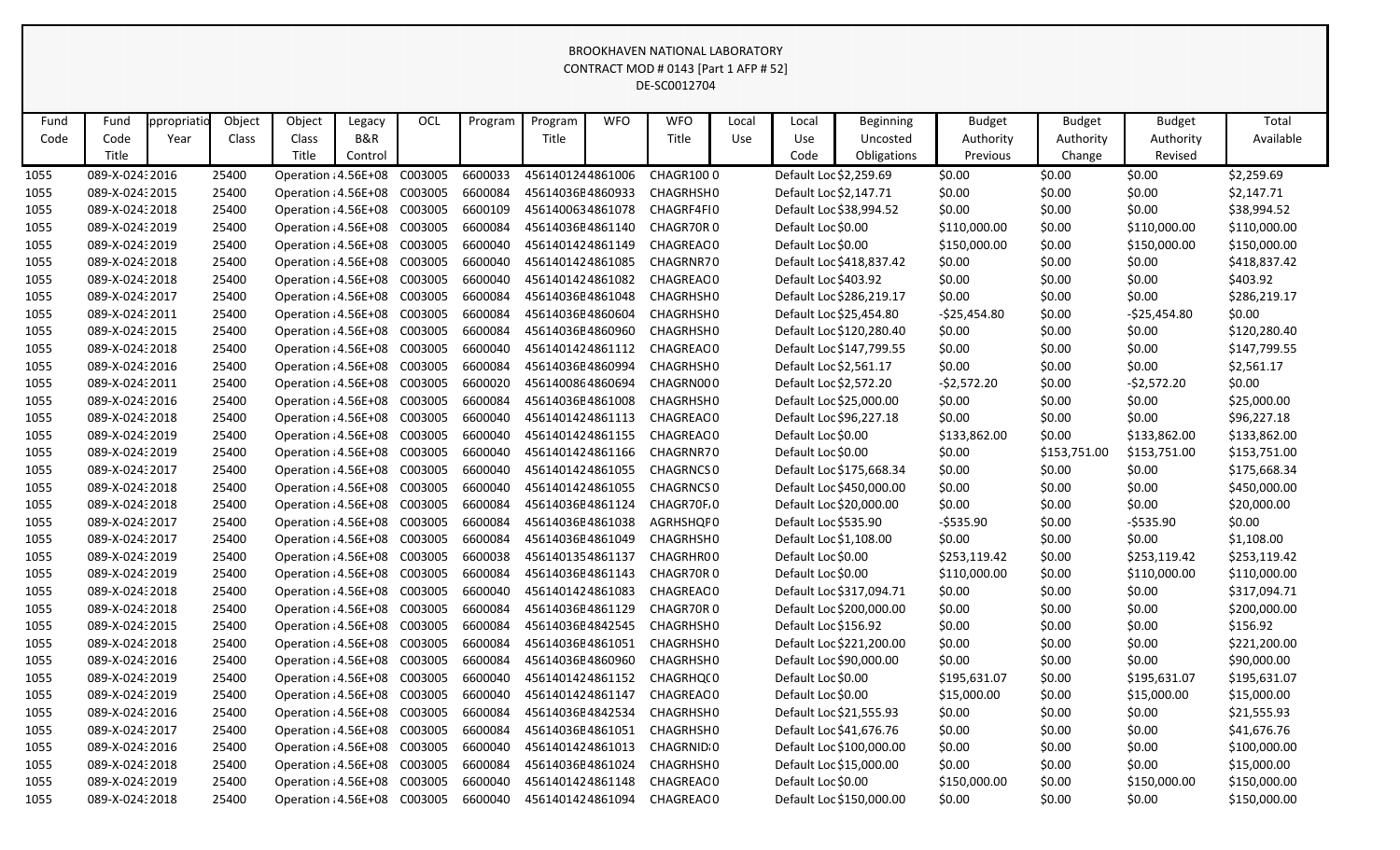|                                                                                                                                                                                                                     | CONTRACT MOD # 0143 [Part 1 AFP # 52]<br>DE-SC0012704 |      |       |                               |         |  |         |                  |  |             |     |                        |                          |                |              |                |                |
|---------------------------------------------------------------------------------------------------------------------------------------------------------------------------------------------------------------------|-------------------------------------------------------|------|-------|-------------------------------|---------|--|---------|------------------|--|-------------|-----|------------------------|--------------------------|----------------|--------------|----------------|----------------|
|                                                                                                                                                                                                                     |                                                       |      |       |                               |         |  |         |                  |  |             |     |                        |                          |                |              |                |                |
| Object<br>Object<br>OCL<br><b>WFO</b><br><b>WFO</b><br>Total<br>Fund<br>Fund<br>ppropriati<br>Program<br>Program<br>Legacy<br>Local<br>Local<br><b>Beginning</b><br><b>Budget</b><br><b>Budget</b><br><b>Budget</b> |                                                       |      |       |                               |         |  |         |                  |  |             |     |                        |                          |                |              |                |                |
|                                                                                                                                                                                                                     |                                                       |      |       |                               |         |  |         |                  |  |             |     |                        |                          |                |              |                |                |
| Code                                                                                                                                                                                                                | Code                                                  | Year | Class | Class                         | B&R     |  |         | Title            |  | Title       | Use | Use                    | Uncosted                 | Authority      | Authority    | Authority      | Available      |
|                                                                                                                                                                                                                     | Title                                                 |      |       | Title                         | Control |  |         |                  |  |             |     | Code                   | Obligations              | Previous       | Change       | Revised        |                |
| 1055                                                                                                                                                                                                                | 089-X-02432018                                        |      | 25400 | Operation : 4.56E+08 C003005  |         |  | 6600040 | 4561401424861117 |  | CHAGRNR00   |     |                        | Default Loc \$600,000.00 | \$0.00         | \$0.00       | \$0.00         | \$600,000.00   |
| 1055                                                                                                                                                                                                                | 089-X-02432012                                        |      | 25400 | Operation : 4.56E+08 C003005  |         |  | 6600084 | 45614036E4860604 |  | CHAGRHSH0   |     |                        | Default Loc \$20,000.00  | $-520,000.00$  | \$0.00       | $-$20,000.00$  | \$0.00         |
| 1055                                                                                                                                                                                                                | 089-X-02432018                                        |      | 25400 | Operation : 4.56E+08 C003005  |         |  | 6600040 | 4561401424861095 |  | CHAGREAO0   |     |                        | Default Loc \$55,000.00  | \$0.00         | \$0.00       | \$0.00         | \$55,000.00    |
| 1055                                                                                                                                                                                                                | 089-X-02432019                                        |      | 25400 | Operation : 4.56E+08 C003005  |         |  | 6600040 | 4561401424861150 |  | CHAGREAO0   |     | Default Loc \$0.00     |                          | \$150,000.00   | \$0.00       | \$150,000.00   | \$150,000.00   |
| 1055                                                                                                                                                                                                                | 089-X-02432012                                        |      | 25400 | Operation : 4.56E+08 C003005  |         |  | 6600084 | 45614036E4860789 |  | CHAGRHSH0   |     | Default Loc \$1,561.80 |                          | \$0.00         | \$0.00       | \$0.00         | \$1,561.80     |
| 1055                                                                                                                                                                                                                | 089-X-02432018                                        |      | 25400 | Operation : 4.56E+08 C003005  |         |  | 6600038 | 4561401354861106 |  | CHAGRHR00   |     |                        | Default Loc \$320,703.38 | \$0.00         | \$0.00       | \$0.00         | \$320,703.38   |
| 1055                                                                                                                                                                                                                | 089-X-02432018                                        |      | 25400 | Operation : 4.56E+08 C003005  |         |  | 6600040 | 4561401424861097 |  | CHAGREAO0   |     |                        | Default Loc \$61,792.34  | \$0.00         | \$0.00       | \$0.00         | \$61,792.34    |
| 1060                                                                                                                                                                                                                | 089-X-02432019                                        |      | 25400 | Operation : GD600000(C002970  |         |  | 3203762 | GD602020(0       |  | Default WF0 |     | Default Loc \$0.00     |                          | \$163,000.00   | \$0.00       | \$163,000.00   | \$163,000.00   |
| 1060                                                                                                                                                                                                                | 089-X-02432017                                        |      | 25400 | Operation : GD600000(C002970  |         |  | 3203779 | GD605010(0       |  | Default WF0 |     | Default Loc \$864.41   |                          | \$0.00         | \$0.00       | \$0.00         | \$864.41       |
| 1060                                                                                                                                                                                                                | 089-X-02432018                                        |      | 25400 | Operation ¿GD600000(C002970   |         |  | 3203780 | GD605020(0       |  | Default WF0 |     |                        | Default Loc \$123,011.73 | \$0.00         | \$0.00       | \$0.00         | \$123,011.73   |
| 1060                                                                                                                                                                                                                | 089-X-02432018                                        |      | 25400 | Operation : GD600000(C002970  |         |  | 3203761 | GD602010(0       |  | Default WF0 |     |                        | Default Loc \$188,358.94 | \$0.00         | \$0.00       | \$0.00         | \$188,358.94   |
| 1060                                                                                                                                                                                                                | 089-X-02432019                                        |      | 25400 | Operation : GD600000(C002970  |         |  | 3203769 | GD602090(0       |  | Default WF0 |     | Default Loc \$0.00     |                          | \$760,920.00   | \$0.00       | \$760,920.00   | \$760,920.00   |
| 1060                                                                                                                                                                                                                | 089-X-02432017                                        |      | 25400 | Operation : GD600000(C002970  |         |  | 3203764 | GD602040(0       |  | Default WF0 |     | Default Loc \$5,100.26 |                          | \$0.00         | \$0.00       | \$0.00         | \$5,100.26     |
| 1060                                                                                                                                                                                                                | 089-X-02432018                                        |      | 25400 | Operation : GD600000(C002970  |         |  | 3203764 | GD602040(0       |  | Default WF0 |     |                        | Default Loc \$60,260.00  | \$0.00         | \$0.00       | \$0.00         | \$60,260.00    |
| 1060                                                                                                                                                                                                                | 089-X-02432018                                        |      | 25400 | Operation : GD600000(C002970  |         |  | 3203769 | GD602090(0       |  | Default WF0 |     |                        | Default Loc \$293,339.45 | \$0.00         | \$0.00       | \$0.00         | \$293,339.45   |
| 1060                                                                                                                                                                                                                | 089-X-02432018                                        |      | 25400 | Operation : GD600000(C002970  |         |  | 3203763 | GD602030(0       |  | Default WF0 |     |                        | Default Loc \$273,869.22 | \$0.00         | \$0.00       | \$0.00         | \$273,869.22   |
| 1060                                                                                                                                                                                                                | 089-X-02432019                                        |      | 25400 | Operation : GD600000(C002970  |         |  | 3203761 | GD602010(0       |  | Default WF0 |     | Default Loc \$0.00     |                          | \$326,878.00   | \$200,000.00 | \$526,878.00   | \$526,878.00   |
| 1060                                                                                                                                                                                                                | 089-X-02432019                                        |      | 25400 | Operation : GD600000(C002970  |         |  | 3203763 | GD602030(0       |  | Default WF0 |     | Default Loc \$0.00     |                          | \$2,631,509.00 | \$0.00       | \$2,631,509.00 | \$2,631,509.00 |
| 1079                                                                                                                                                                                                                | 089-16/17-2016                                        |      | 25400 | Operation : CS0000000 C000892 |         |  | 1713352 | CS70000000       |  | Default WF0 |     | Default Loc \$5,561.57 |                          | $-$10,107.33$  | \$0.00       | -\$10,107.33   | $-54,545.76$   |
| 1551                                                                                                                                                                                                                | 089-X-03092015                                        |      | 25400 | Operation : NN400000 C001056  |         |  | 2222730 | NN4012010        |  | Default WF0 |     | Default Loc \$160.47   |                          | $-5160.47$     | \$0.00       | $-$160.47$     | \$0.00         |
| 1551                                                                                                                                                                                                                | 089-X-0309 2014                                       |      | 25400 | Operation : NN500000 C001058  |         |  | 2222881 | NN507004(0       |  | Default WF0 |     |                        | Default Loc \$21,819.56  | $-521,819.56$  | \$0.00       | $-521,819.56$  | \$0.00         |
| 1551                                                                                                                                                                                                                | 089-X-0309 2018                                       |      | 25400 | Operation : DN400000(C003042  |         |  | 2223094 | DN400101(0       |  | Default WF0 |     |                        | Default Loc \$241,179.71 | \$0.00         | \$0.00       | \$0.00         | \$241,179.71   |
| 1551                                                                                                                                                                                                                | 089-X-0309 2017                                       |      | 25400 | Operation : DN300100(C003039  |         |  | 2223080 | DN300102(0       |  | Default WF0 |     | Default Loc \$7,011.34 |                          | $-57,011.34$   | \$0.00       | $-57,011.34$   | \$0.00         |
| 1551                                                                                                                                                                                                                | 089-X-0309 2015                                       |      | 25400 | Operation : NN400000 C001056  |         |  | 2222717 | NN400901(0       |  | Default WF0 |     | Default Loc \$235.76   |                          | \$295.68       | \$0.00       | \$295.68       | \$531.44       |
| 1551                                                                                                                                                                                                                | 089-X-0309 2014                                       |      | 25400 | Operation : NN400000 C001056  |         |  | 2222717 | NN400901(0       |  | Default WF0 |     | Default Loc \$0.00     |                          | \$11.07        | \$0.00       | \$11.07        | \$11.07        |
| 1551                                                                                                                                                                                                                | 089-X-0309 2019                                       |      | 25400 | Operation : DN400000(C003042  |         |  | 2223103 | DN400401(0       |  | Default WF0 |     | Default Loc \$0.00     |                          | \$304,170.00   | \$0.00       | \$304,170.00   | \$304,170.00   |
| 1551                                                                                                                                                                                                                | 089-X-0309 2016                                       |      | 25400 | Operation : DN100100(C003034  |         |  | 2223049 | DN100101:0       |  | Default WF0 |     | Default Loc \$2,911.08 |                          | \$0.00         | \$0.00       | \$0.00         | \$2,911.08     |
| 1551                                                                                                                                                                                                                | 089-X-0309 2018                                       |      | 25400 | Operation : DN201000(C003118  |         |  | 2223180 | DN201000(0       |  | Default WF0 |     |                        | Default Loc \$114,433.87 | \$0.00         | \$0.00       | \$0.00         | \$114,433.87   |
| 1551                                                                                                                                                                                                                | 089-X-0309 2017                                       |      | 25400 | Operation : DN2000001 C003038 |         |  | 2223154 | DN200600(0       |  | Default WF0 |     | Default Loc \$225.25   |                          | \$0.00         | \$0.00       | \$0.00         | \$225.25       |
| 1551                                                                                                                                                                                                                | 089-X-0309 2016                                       |      | 25400 | Operation : DN400000(C003042  |         |  | 2223105 | DN400403(0       |  | Default WF0 |     |                        | Default Loc \$81,275.44  | \$0.00         | \$0.00       | \$0.00         | \$81,275.44    |
| 1551                                                                                                                                                                                                                | 089-X-0309 2019                                       |      | 25400 | Operation : CT0000000 C003007 |         |  | 2223014 | CT81010000       |  | Default WF0 |     | Default Loc \$0.00     |                          | \$15,000.00    | \$0.00       | \$15,000.00    | \$15,000.00    |
| 1551                                                                                                                                                                                                                | 089-X-0309 2019                                       |      | 25400 | Operation : DN400000 C003042  |         |  | 2223102 | DN400302(0       |  | Default WF0 |     | Default Loc \$0.00     |                          | \$631,000.00   | \$70,000.00  | \$701,000.00   | \$701,000.00   |
| 1551                                                                                                                                                                                                                | 089-X-0309 2013                                       |      | 25400 | Operation : NN400000 C001056  |         |  | 2222717 | NN4009010        |  | Default WF0 |     | Default Loc \$0.00     |                          | \$29.02        | \$0.00       | \$29.02        | \$29.02        |
| 1551                                                                                                                                                                                                                | 089-X-0309 2017                                       |      | 25400 | Operation : DN2000001 C003038 |         |  | 2223076 | DN200100(0       |  | Default WF0 |     |                        | Default Loc \$67,947.41  | \$0.00         | \$0.00       | \$0.00         | \$67,947.41    |
| 1551                                                                                                                                                                                                                | 089-X-0309 2015                                       |      | 25400 | Operation : NN500000 C001058  |         |  | 2221234 | NN5002010        |  | Default WF0 |     |                        | Default Loc \$58,896.49  | \$30,000.00    | \$72.49      | \$30,072.49    | \$88,968.98    |
| 1551                                                                                                                                                                                                                | 089-X-0309 2019                                       |      | 25400 | Operation : DN400000 C003042  |         |  | 2223101 | DN400301(0       |  | Default WF0 |     | Default Loc \$0.00     |                          | \$185,000.00   | \$0.00       | \$185,000.00   | \$185,000.00   |
| 1551                                                                                                                                                                                                                | 089-X-0309 2017                                       |      | 25400 | Operation : DN100100(C003034  |         |  | 2223049 | DN100101:0       |  | Default WF0 |     |                        | Default Loc \$140,000.00 | \$0.00         | \$0.00       | \$0.00         | \$140,000.00   |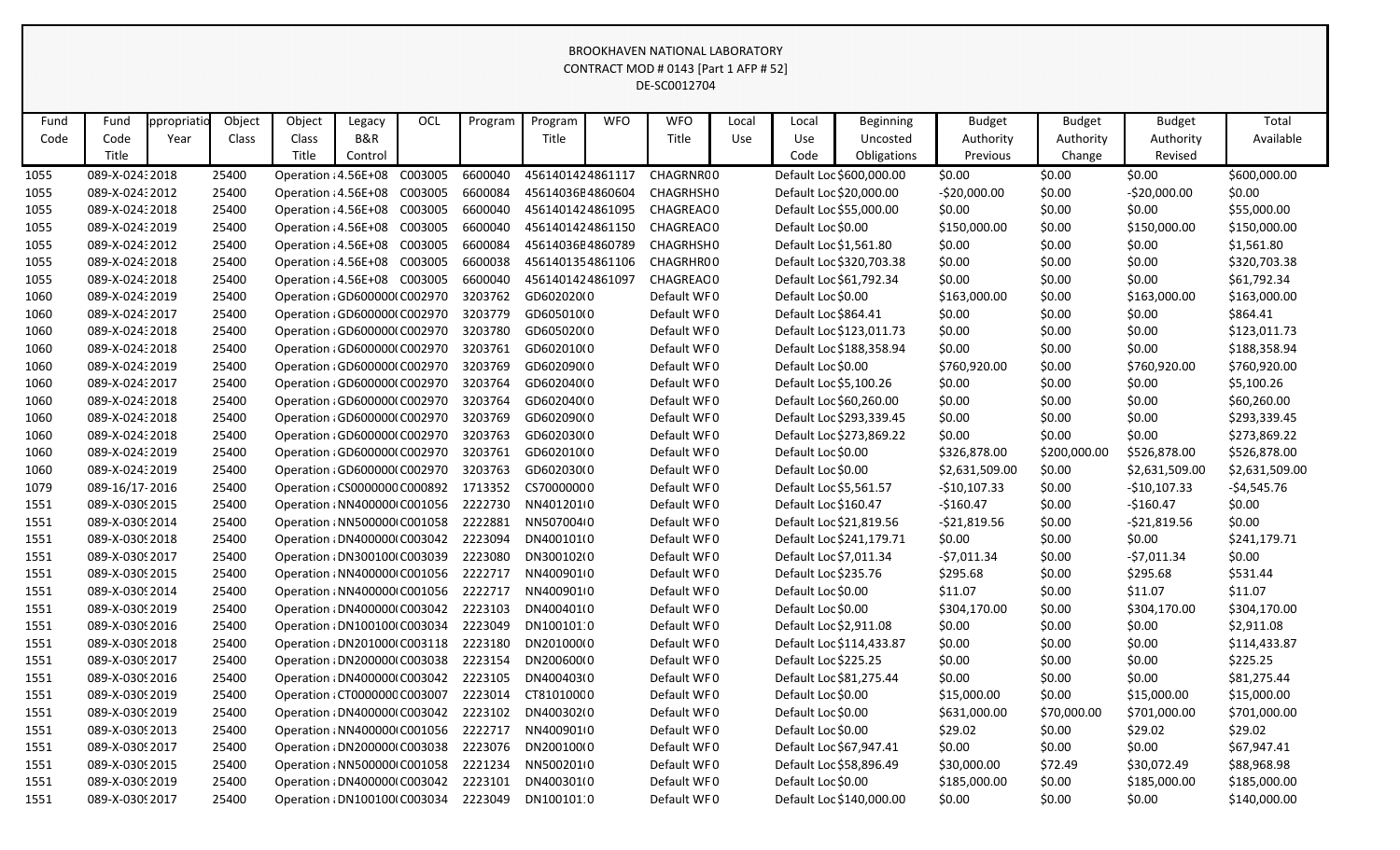|              | CONTRACT MOD # 0143 [Part 1 AFP # 52]                                                                                                                                                                                                                                                                                                                                 |  |                |                                                               |         |  |                    |                          |  |                            |  |                                                  |                            |                  |                  |                     |                          |
|--------------|-----------------------------------------------------------------------------------------------------------------------------------------------------------------------------------------------------------------------------------------------------------------------------------------------------------------------------------------------------------------------|--|----------------|---------------------------------------------------------------|---------|--|--------------------|--------------------------|--|----------------------------|--|--------------------------------------------------|----------------------------|------------------|------------------|---------------------|--------------------------|
|              | DE-SC0012704                                                                                                                                                                                                                                                                                                                                                          |  |                |                                                               |         |  |                    |                          |  |                            |  |                                                  |                            |                  |                  |                     |                          |
|              | Object<br>Object<br>OCL<br><b>WFO</b><br><b>WFO</b><br>Total<br>ppropriatic<br>Program<br><b>Budget</b><br><b>Budget</b><br>Fund<br>Fund<br>Legacy<br>Program<br>Local<br>Local<br><b>Beginning</b><br><b>Budget</b><br>B&R<br>Code<br>Code<br>Class<br>Title<br>Title<br>Use<br>Authority<br>Available<br>Year<br>Class<br>Use<br>Uncosted<br>Authority<br>Authority |  |                |                                                               |         |  |                    |                          |  |                            |  |                                                  |                            |                  |                  |                     |                          |
|              |                                                                                                                                                                                                                                                                                                                                                                       |  |                |                                                               |         |  |                    |                          |  |                            |  |                                                  |                            |                  |                  |                     |                          |
|              |                                                                                                                                                                                                                                                                                                                                                                       |  |                |                                                               |         |  |                    |                          |  |                            |  |                                                  |                            |                  |                  |                     |                          |
|              | Title                                                                                                                                                                                                                                                                                                                                                                 |  |                | Title                                                         | Control |  |                    |                          |  |                            |  | Code                                             | Obligations                | Previous         | Change           | Revised             |                          |
| 1551         | 089-X-03092018                                                                                                                                                                                                                                                                                                                                                        |  | 25400          | Operation : DN100600(C003089                                  |         |  | 2223153            | DN100601(0               |  | Default WF0                |  |                                                  | Default Loc \$34,738.39    | \$0.00           | \$0.00           | \$0.00              | \$34,738.39              |
| 1551         | 089-X-03092015                                                                                                                                                                                                                                                                                                                                                        |  | 25400          | Operation : NN910000 C002938                                  |         |  | 2222883            | NN910000(0               |  | Default WF0                |  | Default Loc \$625.62                             |                            | \$0.00           | $-54.69$         | $-54.69$            | \$620.93                 |
| 1551         | 089-X-03092018                                                                                                                                                                                                                                                                                                                                                        |  | 25400          | Operation : CT0000000 C003007                                 |         |  | 2223025            | CT84050100               |  | Default WF0                |  | Default Loc \$677.25                             |                            | \$0.00           | $-57.12$         | $-57.12$            | \$670.13                 |
| 1551         | 089-X-03092019                                                                                                                                                                                                                                                                                                                                                        |  | 25400          | Operation : DN400000 C003042                                  |         |  | 2223094            | DN400101(0               |  | Default WF0                |  | Default Loc \$0.00                               |                            | \$962,872.00     | \$0.00           | \$962,872.00        | \$962,872.00             |
| 1551         | 089-X-03092014<br>089-X-03092018                                                                                                                                                                                                                                                                                                                                      |  | 25400<br>25400 | Operation : NN400000 C001056                                  |         |  | 2222722            | NN401002 0<br>CT84040100 |  | Default WF0<br>Default WF0 |  | Default Loc \$11.07                              |                            | $-511.07$        | \$0.00<br>\$0.00 | $-$11.07$<br>\$0.00 | \$0.00                   |
| 1551         | 089-X-03092018                                                                                                                                                                                                                                                                                                                                                        |  | 25400          | Operation : CT0000000 C003007<br>Operation : DN201200(C003120 |         |  | 2223023<br>2223182 | DN201201(0               |  | Default WF0                |  | Default Loc \$2,513.78<br>Default Loc \$7,477.00 |                            | \$0.00<br>\$0.00 | \$0.00           | \$0.00              | \$2,513.78<br>\$7,477.00 |
| 1551<br>1551 | 089-X-03092013                                                                                                                                                                                                                                                                                                                                                        |  | 25400          | Operation : NN400000 C001056                                  |         |  | 2222721            | NN401001(0               |  | Default WF0                |  | Default Loc \$29.02                              |                            | $-529.02$        | \$0.00           | $-529.02$           | \$0.00                   |
| 1551         | 089-X-03092018                                                                                                                                                                                                                                                                                                                                                        |  | 25400          | Operation : DN400000 C003042                                  |         |  | 2223103            | DN400401(0               |  | Default WF0                |  |                                                  | Default Loc \$35,435.78    | \$0.00           | \$0.00           | \$0.00              | \$35,435.78              |
| 1551         | 089-X-03092015                                                                                                                                                                                                                                                                                                                                                        |  | 25400          | Operation : NN400000 C001056                                  |         |  | 2222719            | NN400903(0               |  | Default WF0                |  | Default Loc \$98.26                              |                            | $-598.26$        | \$0.00           | $-598.26$           | \$0.00                   |
| 1551         | 089-X-03092015                                                                                                                                                                                                                                                                                                                                                        |  | 25400          | Operation : NN500000 C001058                                  |         |  | 2221235            | NN500202(0               |  | Default WF0                |  |                                                  | Default Loc \$1,139,072.07 | $-530,000.00$    | \$0.00           | $-530,000.00$       | \$1,109,072.07           |
| 1551         | 089-X-03092019                                                                                                                                                                                                                                                                                                                                                        |  | 25400          | Operation : DN400000(C003042                                  |         |  | 2223106            | DN400404(0               |  | Default WF0                |  | Default Loc \$0.00                               |                            | \$100,000.00     | \$0.00           | \$100,000.00        | \$100,000.00             |
| 1551         | 089-X-03092019                                                                                                                                                                                                                                                                                                                                                        |  | 25400          | Operation : DN1006000 C003089                                 |         |  | 2223153            | DN100601(0               |  | Default WF0                |  | Default Loc \$0.00                               |                            | \$75,000.00      | \$0.00           | \$75,000.00         | \$75,000.00              |
| 1551         | 089-X-0309 2019                                                                                                                                                                                                                                                                                                                                                       |  | 25400          | Operation : DN100500(C003088                                  |         |  | 2223152            | DN100501(0               |  | Default WF0                |  | Default Loc \$0.00                               |                            | \$180,000.00     | \$0.00           | \$180,000.00        | \$180,000.00             |
| 1551         | 089-X-03092015                                                                                                                                                                                                                                                                                                                                                        |  | 25400          | Operation : NN200000 C001052                                  |         |  | 2221132            | NN200100(0               |  | Default WF0                |  | Default Loc \$338.56                             |                            | \$0.00           | \$0.00           | \$0.00              | \$338.56                 |
| 1551         | 089-X-03092018                                                                                                                                                                                                                                                                                                                                                        |  | 25400          | Operation : DN100300(C003036                                  |         |  | 2223063            | DN100301:0               |  | Default WF0                |  |                                                  | Default Loc \$931,325.42   | \$0.00           | \$0.00           | \$0.00              | \$931,325.42             |
| 1551         | 089-X-03092015                                                                                                                                                                                                                                                                                                                                                        |  | 25400          | Operation : NN930000 C002936                                  |         |  | 2222890            | NN930100(0               |  | Default WF0                |  | Default Loc \$4.21                               |                            | $-54.21$         | \$0.00           | $-54.21$            | \$0.00                   |
| 1551         | 089-X-03092018                                                                                                                                                                                                                                                                                                                                                        |  | 25400          | Operation : CT0000000 C003007                                 |         |  | 2223020            | CT84010000               |  | Default WF0                |  |                                                  | Default Loc \$1,415,004.85 | \$0.00           | \$0.00           | \$0.00              | \$1,415,004.85           |
| 1551         | 089-X-03092015                                                                                                                                                                                                                                                                                                                                                        |  | 25400          | Operation : NN500000 C001058                                  |         |  | 2221240            | NN500401(0               |  | Default WF0                |  |                                                  | Default Loc \$10,121.59    | \$0.00           | $-572.49$        | $-572.49$           | \$10,049.10              |
| 1551         | 089-X-03092015                                                                                                                                                                                                                                                                                                                                                        |  | 25400          | Operation : NN500000 C001058                                  |         |  | 2222881            | NN507004(0               |  | Default WF0                |  |                                                  | Default Loc \$15,000.00    | $-59,011.41$     | \$0.00           | $-59,011.41$        | \$5,988.59               |
| 1551         | 089-X-03092015                                                                                                                                                                                                                                                                                                                                                        |  | 25400          | Operation : NN400000 C001056                                  |         |  | 2222718            | NN40090210               |  | Default WF0                |  | Default Loc \$29.70                              |                            | $-529.70$        | \$0.00           | $-529.70$           | \$0.00                   |
| 1551         | 089-X-03092017                                                                                                                                                                                                                                                                                                                                                        |  | 25400          | Operation : DN300100(C003039                                  |         |  | 2223079            | DN300101(0               |  | Default WF0                |  |                                                  | Default Loc \$10,000.00    | \$7,011.34       | $-514.70$        | \$6,996.64          | \$16,996.64              |
| 1551         | 089-X-03092018                                                                                                                                                                                                                                                                                                                                                        |  | 25400          | Operation : DN100500(C003088                                  |         |  | 2223152            | DN100501(0               |  | Default WF0                |  |                                                  | Default Loc \$111,905.15   | \$0.00           | \$0.00           | \$0.00              | \$111,905.15             |
| 1551         | 089-X-03092014                                                                                                                                                                                                                                                                                                                                                        |  | 25400          | Operation : NN500000 C001058                                  |         |  | 2221231            | NN500101(0               |  | Default WF0                |  | Default Loc \$2.69                               |                            | \$0.00           | $-52.69$         | $-52.69$            | \$0.00                   |
| 1551         | 089-X-0309 2015                                                                                                                                                                                                                                                                                                                                                       |  | 25400          | Operation : NN500000 C001058                                  |         |  | 2221243            | NN5005010                |  | Default WF0                |  |                                                  | Default Loc \$48,416.10    | \$0.00           | \$0.00           | \$0.00              | \$48,416.10              |
| 1551         | 089-X-03092016                                                                                                                                                                                                                                                                                                                                                        |  | 25400          | Operation : DN100100(C003034                                  |         |  | 2223053            | DN100102:0               |  | Default WF0                |  |                                                  | Default Loc \$544,016.73   | \$0.00           | \$0.00           | \$0.00              | \$544,016.73             |
| 1551         | 089-X-03092019                                                                                                                                                                                                                                                                                                                                                        |  | 25400          | Operation : DN400000(C003042                                  |         |  | 2223096            | DN400103(0               |  | Default WF0                |  | Default Loc \$0.00                               |                            | \$1,103,000.00   | \$0.00           | \$1,103,000.00      | \$1,103,000.00           |
| 1551         | 089-X-0309 2019                                                                                                                                                                                                                                                                                                                                                       |  | 25400          | Operation : CT0000000 C003007                                 |         |  | 2223023            | CT84040100               |  | Default WF0                |  | Default Loc \$0.00                               |                            | \$105,000.00     | \$0.00           | \$105,000.00        | \$105,000.00             |
| 1551         | 089-X-0309 2019                                                                                                                                                                                                                                                                                                                                                       |  | 25400          | Operation : CT0000000 C003007                                 |         |  | 2223020            | CT84010000               |  | Default WF0                |  | Default Loc \$0.00                               |                            | \$2,414,018.00   | \$0.00           | \$2,414,018.00      | \$2,414,018.00           |
| 1551         | 089-X-03092018                                                                                                                                                                                                                                                                                                                                                        |  | 25400          | Operation : DN4000001 C003042                                 |         |  | 2223102            | DN400302(0               |  | Default WF0                |  |                                                  | Default Loc \$121,801.18   | \$0.00           | \$0.00           | \$0.00              | \$121,801.18             |
| 1551         | 089-X-03092015                                                                                                                                                                                                                                                                                                                                                        |  | 25400          | Operation : NN400000 C001056                                  |         |  | 2222732            | NN401203(0               |  | Default WF0                |  | Default Loc \$7.25                               |                            | $-57.25$         | \$0.00           | $-57.25$            | \$0.00                   |
| 1551         | 089-X-03092015                                                                                                                                                                                                                                                                                                                                                        |  | 25400          | Operation : NN500000 C001058                                  |         |  | 2222810            | NN500204(0               |  | Default WF0                |  | Default Loc \$3,347.69                           |                            | \$0.00           | \$0.00           | \$0.00              | \$3,347.69               |
| 1551         | 089-X-03092015                                                                                                                                                                                                                                                                                                                                                        |  | 25400          | Operation : NN400000 C001056                                  |         |  | 2222733            | NN401204(0               |  | Default WF0                |  |                                                  | Default Loc \$28,413.25    | \$0.00           | \$0.00           | \$0.00              | \$28,413.25              |
| 1551         | 089-X-0309 2019                                                                                                                                                                                                                                                                                                                                                       |  | 25400          | Operation : DN201200(C003120                                  |         |  | 2223182            | DN201201(0               |  | Default WF0                |  | Default Loc \$0.00                               |                            | \$429,133.00     | \$0.00           | \$429,133.00        | \$429,133.00             |
| 1551         | 089-X-0309 2019                                                                                                                                                                                                                                                                                                                                                       |  | 25400          | Operation : CT0000000 C003007                                 |         |  | 2223144            | CT80000000               |  | Default WF0                |  | Default Loc \$0.00                               |                            | \$150,000.00     | \$0.00           | \$150,000.00        | \$150,000.00             |
| 1551         | 089-X-03092014                                                                                                                                                                                                                                                                                                                                                        |  | 25400          | Operation : NN500000 C001058                                  |         |  | 2221234            | NN5002010                |  | Default WF0                |  | Default Loc \$0.00                               |                            | \$0.00           | \$2.69           | \$2.69              | \$2.69                   |
| 1551         | 089-X-03092018                                                                                                                                                                                                                                                                                                                                                        |  | 25400          | Operation : DN400000(C003042 2223095                          |         |  |                    | DN400102(0               |  | Default WF0                |  |                                                  | Default Loc \$293,029.56   | \$0.00           | \$0.00           | \$0.00              | \$293,029.56             |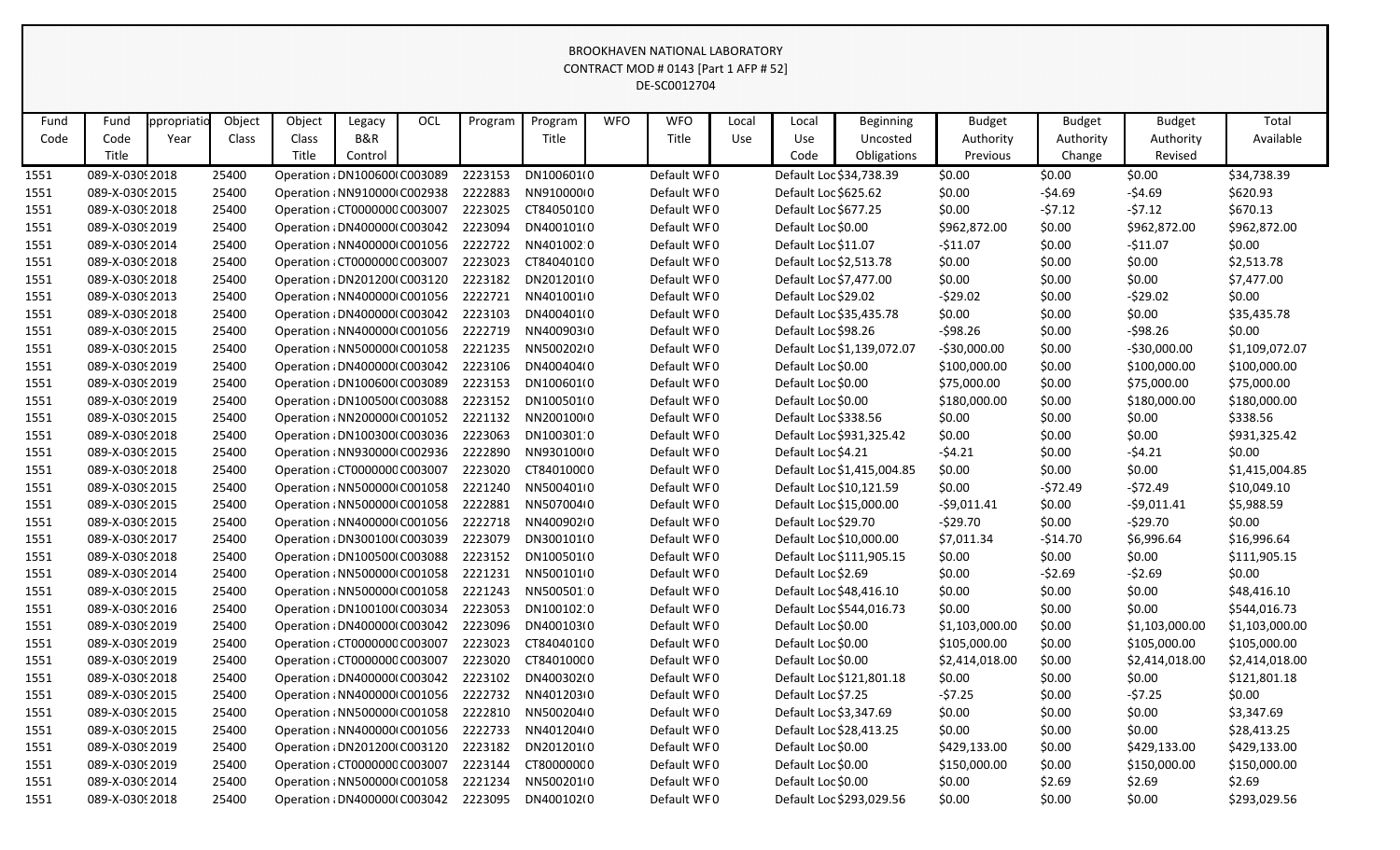|              | CONTRACT MOD # 0143 [Part 1 AFP # 52]                                                     |      |                |                                                                |         |  |                    |                          |  |                                  |     |                      |                                         |                  |                  |                  |                             |
|--------------|-------------------------------------------------------------------------------------------|------|----------------|----------------------------------------------------------------|---------|--|--------------------|--------------------------|--|----------------------------------|-----|----------------------|-----------------------------------------|------------------|------------------|------------------|-----------------------------|
|              | DE-SC0012704                                                                              |      |                |                                                                |         |  |                    |                          |  |                                  |     |                      |                                         |                  |                  |                  |                             |
|              | OCL<br><b>WFO</b><br><b>WFO</b><br>Total<br>ppropriatio<br>Local<br>Fund<br>Fund<br>Local |      |                |                                                                |         |  |                    |                          |  |                                  |     |                      |                                         |                  |                  |                  |                             |
|              |                                                                                           |      | Object         | Object                                                         | Legacy  |  | Program            | Program                  |  |                                  |     |                      | <b>Beginning</b>                        | <b>Budget</b>    | <b>Budget</b>    | <b>Budget</b>    |                             |
| Code         | Code                                                                                      | Year | Class          | Class                                                          | B&R     |  |                    | Title                    |  | Title                            | Use | Use                  | Uncosted                                | Authority        | Authority        | Authority        | Available                   |
|              | Title                                                                                     |      |                | Title                                                          | Control |  |                    |                          |  |                                  |     | Code                 | Obligations                             | Previous         | Change           | Revised          |                             |
| 1551         | 089-X-0309 2018                                                                           |      | 25400          | Operation : DN400000(C003042                                   |         |  | 2223096            | DN400103(0               |  | Default WF0                      |     |                      | Default Loc \$222,697.36                | \$0.00           | \$0.00           | \$0.00           | \$222,697.36                |
| 1551         | 089-X-0309 2013                                                                           |      | 25400          | Operation : NN500000 C001058                                   |         |  | 2222811            | NN500304(0               |  | Default WF0                      |     |                      | Default Loc \$2,868.79                  | \$0.00           | \$0.00           | \$0.00           | \$2,868.79                  |
| 1551         | 089-X-0309 2017                                                                           |      | 25400          | Operation : DN400000 C003042                                   |         |  | 2223106            | DN400404(0               |  | Default WF0                      |     | Default Loc \$26.66  |                                         | \$0.00           | \$0.00           | \$0.00           | \$26.66                     |
| 1551         | 089-X-03092018                                                                            |      | 25400          | Operation ¿CT0000000 C003007                                   |         |  | 2223144            | CT80000000               |  | Default WF0                      |     |                      | Default Loc \$67,478.61                 | \$0.00           | \$0.00           | \$0.00           | \$67,478.61                 |
| 1551         | 089-X-03092018                                                                            |      | 25400          | Operation : CT0000000 C003007                                  |         |  | 2223014            | CT81010000               |  | Default WF0                      |     |                      | Default Loc \$40,583.15                 | \$0.00           | \$0.00           | \$0.00           | \$40,583.15                 |
| 1551         | 089-X-0309 2019                                                                           |      | 25400          | Operation : DN100300(C003036                                   |         |  | 2223063            | DN100301:0               |  | Default WF0                      |     | Default Loc \$0.00   |                                         | \$887,411.24     | \$0.00           | \$887,411.24     | \$887,411.24                |
| 1551         | 089-X-0309 2019                                                                           |      | 25400          | Operation : DN400000(C003042                                   |         |  | 2223095            | DN400102(0               |  | Default WF0                      |     | Default Loc \$0.00   |                                         | \$1,305,000.00   | \$0.00           | \$1,305,000.00   | \$1,305,000.00              |
| 1551         | 089-X-0309 2019                                                                           |      | 25400          | Operation : DN201000(C003118                                   |         |  | 2223180            | DN201000(0               |  | Default WF0                      |     | Default Loc \$0.00   |                                         | \$1,090,000.00   | \$0.00           | \$1,090,000.00   | \$1,090,000.00              |
| 1557         | 089-X-03092012                                                                            |      | 25400          | Operation : NN500000 C001058                                   |         |  | 2222290            | NN501000(0               |  | Default WF0                      |     |                      | Default Loc \$42,854.56                 | \$0.00           | \$0.00           | \$0.00           | \$42,854.56                 |
| 1650         | 089-X-031:2010                                                                            |      | 25400          | Operation : PS0000000 C001075                                  |         |  | 2221514            | PS02021320               |  | Default WF0                      |     |                      | Default Loc \$31,245.57                 | \$0.00           | \$0.00           | \$0.00           | \$31,245.57                 |
| 1689         | 089-14/15-2014                                                                            |      | 25400          | Operation : PS0000000 C001075                                  |         |  | 2222565            | PS02022000               |  | Default WF0                      |     |                      | Default Loc \$2,021.13                  | \$0.00           | \$0.00           | \$0.00           | \$2,021.13                  |
| 1751         | 089-X-0315 2013                                                                           |      | 25400          | Operation : EZ5000000 C002226                                  |         |  | 1110981            | EZ50123000               |  | Default WF0                      |     |                      | Default Loc \$368,597.47                | \$0.00           | \$0.00           | \$0.00           | \$368,597.47                |
| 1751         | 089-X-0315 2015                                                                           |      | 25400          | Operation : EZ5000000 C002226                                  |         |  | 1110981            | EZ50123000               |  | Default WF0                      |     | Default Loc \$47.62  |                                         | \$0.00           | \$0.00           | \$0.00           | \$47.62                     |
| 1751         | 089-X-0315 2019                                                                           |      | 25400          | Operation : EZ5000000 C002226                                  |         |  | 1110983            | EZ50124100               |  | Default WF0                      |     | Default Loc \$0.00   |                                         | \$79,000.00      | \$0.00           | \$79,000.00      | \$79,000.00                 |
| 2300         | 089-X-418(2018                                                                            |      | 25400          | Operation : ST0000000 C001087                                  |         |  | 2924281            | ST60010340               |  | Default WF0                      |     |                      | Default Loc \$794,983.94                | \$0.00           | \$0.00           | \$0.00           | \$794,983.94                |
| 2300         | 089-X-418(2018                                                                            |      | 32003          | Accelerator ST0000000 C001087                                  |         |  | 2924281            | ST60010340               |  | Default WF 485395                |     | <b>CHAIP</b>         | \$1,970,000.00                          | \$0.00           | \$0.00           | \$0.00           | \$1,970,000.00              |
| 2300         | 089-X-418(2019                                                                            |      | 25400          | Operation : ST0000000 C001087                                  |         |  | 2720715            | ST50010300               |  | Default WF0                      |     | Default Loc \$0.00   |                                         | \$614,000.00     | \$0.00           | \$614,000.00     | \$614,000.00                |
| 2300         | 089-X-418(2014                                                                            |      | 25400          | Operation : ST0000000 C001087                                  |         |  | 2720714            | ST50010200               |  | Default WF0                      |     |                      | Default Loc \$70,772.18                 | \$0.00           | \$0.00           | \$0.00           | \$70,772.18                 |
| 2300         | 089-X-418(2016                                                                            |      | 25400          | Operation : ST0000000 C001087                                  |         |  | 2924282            | ST60010360               |  | Default WF0                      |     |                      | Default Loc \$18,396.78                 | \$0.00           | \$0.00           | \$0.00           | \$18,396.78                 |
| 2300         | 089-X-418(2019                                                                            |      | 25400          | Operation : ST0000000 C001087                                  |         |  | 2924424            | ST50010400               |  | Default WF0                      |     | Default Loc \$0.00   |                                         | \$323,000.00     | \$0.00           | \$323,000.00     | \$323,000.00                |
| 2300         | 089-X-418(2018                                                                            |      | 25400          | Operation : ST0000000 C001087                                  |         |  | 2924306            | ST60010310               |  | Default WF0                      |     |                      | Default Loc \$2,070,079.86              | \$1,080,000.00   | \$0.00           | \$1,080,000.00   | \$3,150,079.86              |
| 2300         | 089-X-418(2018                                                                            |      | 25400          | Operation : ST0000000 C001087                                  |         |  | 2720714            | ST50010200<br>ST60010340 |  | Default WF0                      |     |                      | Default Loc \$289,000.00                | \$0.00           | \$0.00           | \$0.00           | \$289,000.00                |
| 2300         | 089-X-418(2015<br>089-X-418(2017                                                          |      | 32003<br>25400 | Accelerator ST0000000 C001087                                  |         |  | 2924281<br>2924424 | ST50010400               |  | Default WF 485395<br>Default WF0 |     | <b>CHAIP</b>         | \$70,203.23<br>Default Loc \$244,681.97 | \$0.00           | \$0.00           | \$0.00           | \$70,203.23<br>\$244,681.97 |
| 2300<br>2300 | 089-X-418(2018                                                                            |      | 25400          | Operation : ST0000000 C001087<br>Operation : ST0000000 C001087 |         |  | 2720716            | ST50020000               |  | Default WF0                      |     |                      | Default Loc \$33,063.17                 | \$0.00<br>\$0.00 | \$0.00<br>\$0.00 | \$0.00<br>\$0.00 | \$33,063.17                 |
| 2300         | 089-X-418(2019                                                                            |      | 25400          | Operation : ST0000000 C001087                                  |         |  | 2924306            | ST60010310               |  | Default WF0                      |     | Default Loc \$0.00   |                                         | \$6,378,000.00   | \$0.00           | \$6,378,000.00   | \$6,378,000.00              |
| 2300         | 089-X-418(2018                                                                            |      | 25400          | Operation : ST0000000 C001087                                  |         |  | 2924424            | ST50010400               |  | Default WF0                      |     |                      | Default Loc \$921,000.00                | \$0.00           | \$0.00           | \$0.00           | \$921,000.00                |
| 2300         | 089-X-418(2018                                                                            |      | 25400          | Operation : ST0000000 C001087                                  |         |  | 2924280            | ST60010320               |  | Default WF0                      |     |                      | Default Loc \$1,029,775.87              | \$800,000.00     | \$0.00           | \$800,000.00     | \$1,829,775.87              |
| 2300         | 089-X-418(2019                                                                            |      | 25400          | Operation : ST0000000 C001087                                  |         |  | 2924280            | ST60010320               |  | Default WF0                      |     | Default Loc \$0.00   |                                         | \$2,142,000.00   | \$0.00           | \$2,142,000.00   | \$2,142,000.00              |
| 2300         | 089-X-418(2018                                                                            |      | 25400          | Operation : ST0000000 C001087                                  |         |  | 2720718            | ST60010200               |  | Default WF0                      |     |                      | Default Loc \$460,780.05                | \$300,000.00     | \$0.00           | \$300,000.00     | \$760,780.05                |
| 2300         | 089-X-418(2019                                                                            |      | 25400          | Operation : ST0000000 C001087                                  |         |  | 2720714            | ST50010200               |  | Default WF0                      |     | Default Loc \$0.00   |                                         | \$0.00           | \$350,000.00     | \$350,000.00     | \$350,000.00                |
| 2300         | 089-X-418(2018                                                                            |      | 25400          | Operation : ST0000000 C001087                                  |         |  | 2720715            | ST50010300               |  | Default WF0                      |     |                      | Default Loc \$547,559.87                | \$250,000.00     | \$0.00           | \$250,000.00     | \$797,559.87                |
| 2300         | 089-X-418(2019                                                                            |      | 25400          | Operation : ST0000000 C001087                                  |         |  | 2720718            | ST60010200               |  | Default WF0                      |     | Default Loc \$0.00   |                                         | \$532,000.00     | \$0.00           | \$532,000.00     | \$532,000.00                |
| 5300         | 089-X-031 {2017                                                                           |      | 25400          | Operation : TE1300000 C002800                                  |         |  | 3123803            | TE13010000               |  | Default WF0                      |     |                      | Default Loc \$15,077.50                 | \$0.00           | \$0.00           | \$0.00           | \$15,077.50                 |
| 5300         | 089-X-03182017                                                                            |      | 25400          | Operation : TE1400000 C002801                                  |         |  | 3123795            | TE14000000               |  | Default WF0                      |     | Default Loc \$260.97 |                                         | \$0.00           | \$0.00           | \$0.00           | \$260.97                    |
| 5300         | 089-X-031 {2017                                                                           |      | 25400          | Operation : TE1100000 C002798                                  |         |  | 3123785            | TE11030000               |  | Default WF0                      |     |                      | Default Loc \$216,741.77                | \$0.00           | \$0.00           | \$0.00           | \$216,741.77                |
| 5300         | 089-X-031 {2016                                                                           |      | 25400          | Operation : TE1200000 C002799                                  |         |  | 3123792            | TE12010000               |  | Default WF0                      |     |                      | Default Loc \$2,262.82                  | \$0.00           | \$0.00           | \$0.00           | \$2,262.82                  |
|              |                                                                                           |      |                |                                                                |         |  |                    |                          |  |                                  |     |                      |                                         |                  |                  |                  |                             |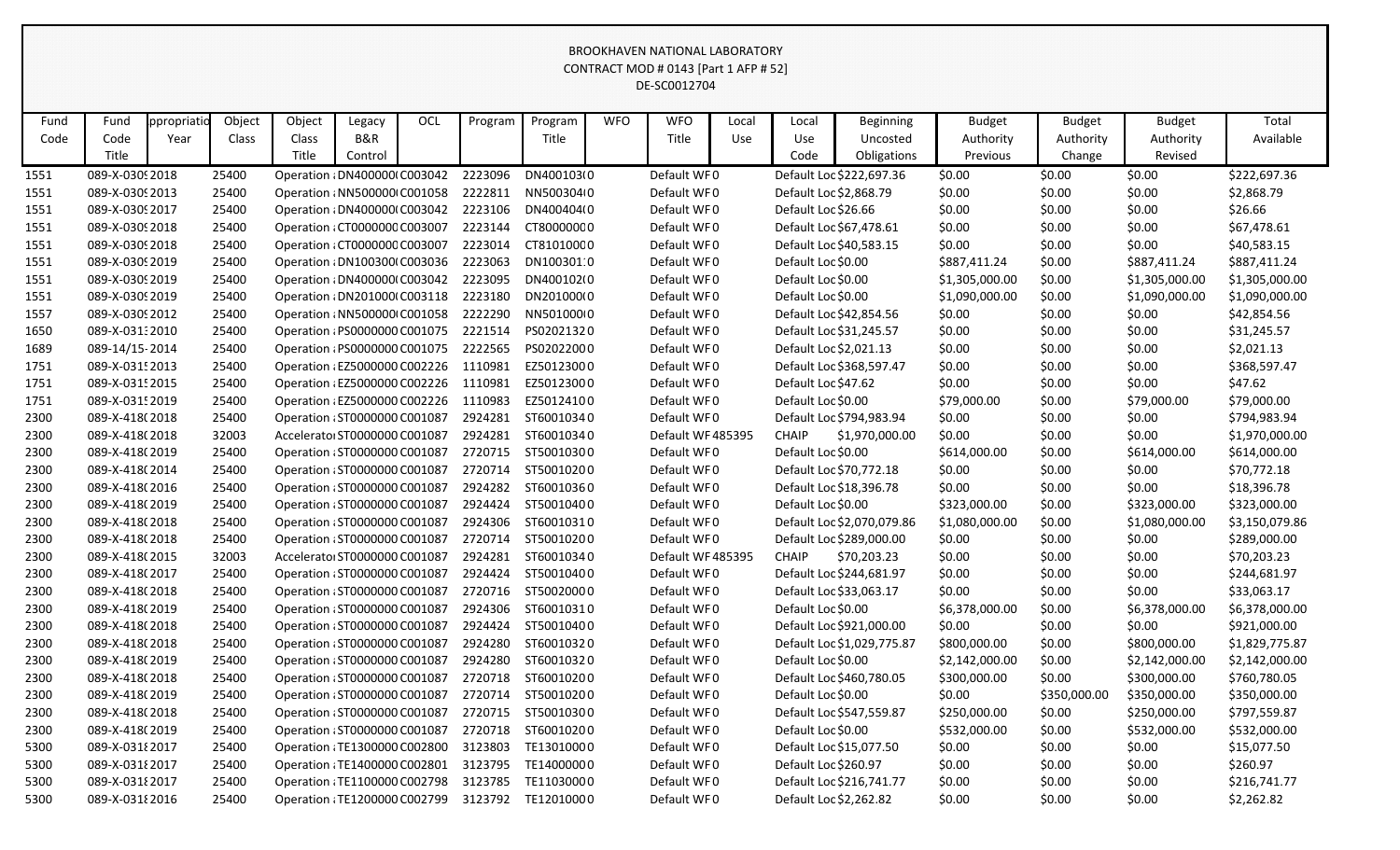|      | CONTRACT MOD # 0143 [Part 1 AFP # 52] |             |        |                               |         |     |         |            |            |                   |       |                            |                          |               |               |               |              |
|------|---------------------------------------|-------------|--------|-------------------------------|---------|-----|---------|------------|------------|-------------------|-------|----------------------------|--------------------------|---------------|---------------|---------------|--------------|
|      | DE-SC0012704                          |             |        |                               |         |     |         |            |            |                   |       |                            |                          |               |               |               |              |
|      |                                       |             |        |                               |         |     |         |            |            |                   |       |                            |                          |               |               |               |              |
| Fund | Fund                                  | ppropriatic | Object | Object                        | Legacy  | OCL | Program | Program    | <b>WFO</b> | <b>WFO</b>        | Local | Local                      | <b>Beginning</b>         | <b>Budget</b> | <b>Budget</b> | <b>Budget</b> | Total        |
| Code | Code                                  | Year        | Class  | Class                         | B&R     |     |         | Title      |            | Title             | Use   | Use                        | Uncosted                 | Authority     | Authority     | Authority     | Available    |
|      | Title                                 |             |        | Title                         | Control |     |         |            |            |                   |       | Code                       | Obligations              | Previous      | Change        | Revised       |              |
| 5300 | 089-X-03182017                        |             | 25400  | Operation : TE1200000 C002799 |         |     | 3123809 | TE12030000 |            | Default WF0       |       | Default Loc \$621.94       |                          | \$0.00        | \$0.00        | \$0.00        | \$621.94     |
| 5300 | 089-X-03182016                        |             | 25400  | Operation : TF0000000 C002802 |         |     | 3123796 | TF00000000 |            | Default WF0       |       | Default Loc \$121.66       |                          | \$0.00        | \$0.00        | \$0.00        | \$121.66     |
| 5300 | 089-X-03182016                        |             | 25400  | Operation : TE1200000 C002799 |         |     | 3123810 | TE12040000 |            | Default WF0       |       | Default Loc \$205.91       |                          | \$0.00        | \$0.00        | \$0.00        | \$205.91     |
| 5300 | 089-X-03182019                        |             | 25400  | Operation : TE1100000 C002798 |         |     | 3123785 | TE11030000 |            | Default WF0       |       | Default Loc \$0.00         |                          | \$700,000.00  | \$0.00        | \$700,000.00  | \$700,000.00 |
| 5300 | 089-X-03182016                        |             | 25400  | Operation : TE1100000 C002798 |         |     | 3123802 | TE11040000 |            | Default WF0       |       |                            | Default Loc \$136,065.59 | \$0.00        | \$0.00        | \$0.00        | \$136,065.59 |
| 5300 | 089-X-03182016                        |             | 25400  | Operation : TE1300000 C002800 |         |     | 3123815 | TE13050000 |            | Default WF0       |       | Default Loc \$117.37       |                          | \$0.00        | \$0.00        | \$0.00        | \$117.37     |
| 5300 | 089-X-03182017                        |             | 25400  | Operation : TE1100000 C002798 |         |     | 3123816 | TE11040100 |            | Default WF0       |       |                            | Default Loc \$14,277.03  | \$0.00        | \$0.00        | \$0.00        | \$14,277.03  |
| 5300 | 089-X-03182016                        |             | 25400  | Operation : TE1300000 C002800 |         |     | 3123804 | TE13020000 |            | Default WF0       |       | Default Loc \$200.26       |                          | \$0.00        | \$0.00        | \$0.00        | \$200.26     |
| 5300 | 089-X-03182016                        |             | 25400  | Operation : TE1100000 C002798 |         |     | 3123789 | TE11010000 |            | Default WF0       |       | Default Loc \$136.88       |                          | \$0.00        | \$0.00        | \$0.00        | \$136.88     |
| 5300 | 089-X-03182017                        |             | 25400  | Operation : TE1200000 C002799 |         |     | 3123811 | TE12050000 |            | Default WF0       |       |                            | Default Loc \$24,915.99  | \$0.00        | \$0.00        | \$0.00        | \$24,915.99  |
| 5300 | 089-X-03182016                        |             | 25400  | Operation : TE1200000 C002799 |         |     | 3123812 | TE12060000 |            | Default WF0       |       | Default Loc \$22.70        |                          | \$0.00        | \$0.00        | \$0.00        | \$22.70      |
| 5300 | 089-X-03182018                        |             | 25400  | Operation : TE1200000 C002799 |         |     | 3123811 | TE12050000 |            | Default WF0       |       |                            | Default Loc \$85,000.00  | \$0.00        | \$0.00        | \$0.00        | \$85,000.00  |
| 5300 | 089-X-031 2018                        |             | 25400  | Operation : TE1100000 C002798 |         |     | 3123785 | TE11030000 |            | Default WF0       |       |                            | Default Loc \$700,000.00 | \$0.00        | \$0.00        | \$0.00        | \$700,000.00 |
| 5350 | 089-X-03192017                        |             | 25400  | Operation : AF5800000 C000822 |         |     | 2720875 | AF58320300 |            | Default WF0       |       |                            | Default Loc \$95,817.94  | \$0.00        | \$0.00        | \$0.00        | \$95,817.94  |
| 5350 | 089-X-03192019                        |             | 25400  | Operation : AF5800000 C000822 |         |     | 2720667 | AF58100000 |            | Default WF0       |       | Default Loc \$0.00         |                          | \$535,072.00  | \$0.00        | \$535,072.00  | \$535,072.00 |
| 5350 | 089-X-03192019                        |             | 25400  | Operation : RC000000C C003241 |         |     | 2720992 | RC060300C0 |            | Default WF0       |       | Default Loc \$0.00         |                          | \$125,000.00  | \$0.00        | \$125,000.00  | \$125,000.00 |
| 5350 | 089-X-0319 2018                       |             | 25400  | Operation : AF5800000 C000822 |         |     | 2720874 | AF58320200 |            | Default WF0       |       |                            | Default Loc \$44,460.21  | \$0.00        | \$0.00        | \$0.00        | \$44,460.21  |
| 5350 | 089-X-03192018                        |             | 25400  | Operation : AF5800000 C000822 |         |     | 2720875 | AF58320300 |            | Default WF0       |       |                            | Default Loc \$536,000.00 | \$0.00        | \$0.00        | \$0.00        | \$536,000.00 |
| 5350 | 089-X-03192018                        |             | 25400  | Operation : AF5800000 C000822 |         |     | 2720703 | AF58350000 |            | Default WF0       |       | Default Loc \$9,411.85     |                          | \$0.00        | \$0.00        | \$0.00        | \$9,411.85   |
| 5350 | 089-X-0319 2017                       |             | 25400  | Operation : AF5800000 C000822 |         |     | 2720965 | AF58610100 |            | Default WF0       |       | Default Loc \$880.51       |                          | \$0.00        | \$0.00        | \$0.00        | \$880.51     |
| 5350 | 089-X-0319 2019                       |             | 25400  | Operation : AF5800000 C000822 |         |     | 2720703 | AF58350000 |            | Default WF0       |       | Default Loc \$0.00         |                          | \$64,184.00   | \$0.00        | \$64,184.00   | \$64,184.00  |
| 5350 | 089-X-03192019                        |             | 25400  | Operation : AF5800000 C000822 |         |     | 2720875 | AF58320300 |            | Default WF0       |       | Default Loc \$0.00         |                          | \$39,984.00   | \$0.00        | \$39,984.00   | \$39,984.00  |
| 5350 | 089-X-03192016                        |             | 25400  | Operation : AF0400000 C002768 |         |     | 2720880 | AF04400000 |            | Default WF0       |       | Default Loc \$69.67        |                          | $-569.67$     | \$0.00        | $-569.67$     | \$0.00       |
| 5350 | 089-X-03192018                        |             | 25400  | Operation : NT000000C C003240 |         |     | 2720928 | NT050300(0 |            | Default WF0       |       |                            | Default Loc \$274,950.00 | \$0.00        | \$0.00        | \$0.00        | \$274,950.00 |
| 5350 | 089-X-0319 2017                       |             | 25400  | Operation : AF5800000 C000822 |         |     | 2720625 | AF58550000 |            | Default WF0       |       | Default Loc \$349.62       |                          | \$0.00        | \$0.00        | \$0.00        | \$349.62     |
| 5350 | 089-X-0319 2019                       |             | 25400  | Operation : RC000000C C003241 |         |     | 2720978 | RC050400C0 |            | Default WF0       |       | Default Loc \$0.00         |                          | \$102,000.00  | \$0.00        | \$102,000.00  | \$102,000.00 |
| 5350 | 089-X-03192018                        |             | 25400  | Operation : AF5800000 C000822 |         |     | 2720667 | AF58100000 |            | Default WF0       |       |                            | Default Loc \$66,204.83  | \$0.00        | \$0.00        | \$0.00        | \$66,204.83  |
| 5350 | 089-X-03192013                        |             | 25400  | Operation : NT0000000 C003240 |         |     | 2720775 | NT010400(0 |            | Default WF0       |       |                            | Default Loc \$15,625.67  | $-$15,625.67$ | \$0.00        | $-$15,625.67$ | \$0.00       |
| 5350 | 089-X-03192014                        |             | 25400  | Operation : AF5800000 C000822 |         |     | 2720875 | AF58320300 |            | Default WF0       |       |                            | Default Loc \$225,721.21 | \$0.00        | \$0.00        | \$0.00        | \$225,721.21 |
| 5350 | 089-X-03192017                        |             | 25400  | Operation : RC000000C C003241 |         |     | 2720918 | RC042400C0 |            | Default WF0       |       | Default Loc \$368.52       |                          | \$0.00        | \$0.00        | \$0.00        | \$368.52     |
| 5350 | 089-X-03192018                        |             | 25400  | Operation : RC000000C C003241 |         |     | 2720978 | RC050400C0 |            | Default WF0       |       | Default Loc \$1,959.17     |                          | \$0.00        | \$0.00        | \$0.00        | \$1,959.17   |
| 5350 | 089-X-03192018                        |             | 25400  | Operation : NT0000000 C003240 |         |     | 2720882 | NT04020000 |            | Default WF0       |       |                            | Default Loc \$82,982.75  | \$0.00        | \$0.00        | \$0.00        | \$82,982.75  |
| 5350 | 089-X-03192018                        |             | 25400  | Operation : AF5800000 C000822 |         |     | 2720955 | AF58320400 |            | Default WF0       |       |                            | Default Loc \$600,000.00 | \$0.00        | \$0.00        | \$0.00        | \$600,000.00 |
| 5350 | 089-X-03192019                        |             | 25400  | Operation : AF5800000 C000822 |         |     | 2720874 | AF58320200 |            | Default WF0       |       | Default Loc \$0.00         |                          | \$329,563.00  | \$0.00        | \$329,563.00  | \$329,563.00 |
| 5450 | 089-X-03212016                        |             | 25400  | Operation : HT0000000 C002796 |         |     | 1009198 | HT08000000 |            | Default WF0       |       | Default Loc \$714.20       |                          | \$0.00        | \$0.00        | \$0.00        | \$714.20     |
| 5450 | 089-X-03212017                        |             | 25400  | Operation : VT000000C C001096 |         |     | 1005556 | VT130100C0 |            | Default WF0       |       | Default Loc \$7,401.00     |                          | \$0.00        | \$0.00        | \$0.00        | \$7,401.00   |
| 5450 | 089-X-03212016                        |             | 25400  | Operation : HT0000000 C002796 |         |     | 1009190 | HT01000000 |            | Default WF 302017 |       | <b>TCF Fundin \$294.34</b> |                          | \$0.00        | \$0.00        | \$0.00        | \$294.34     |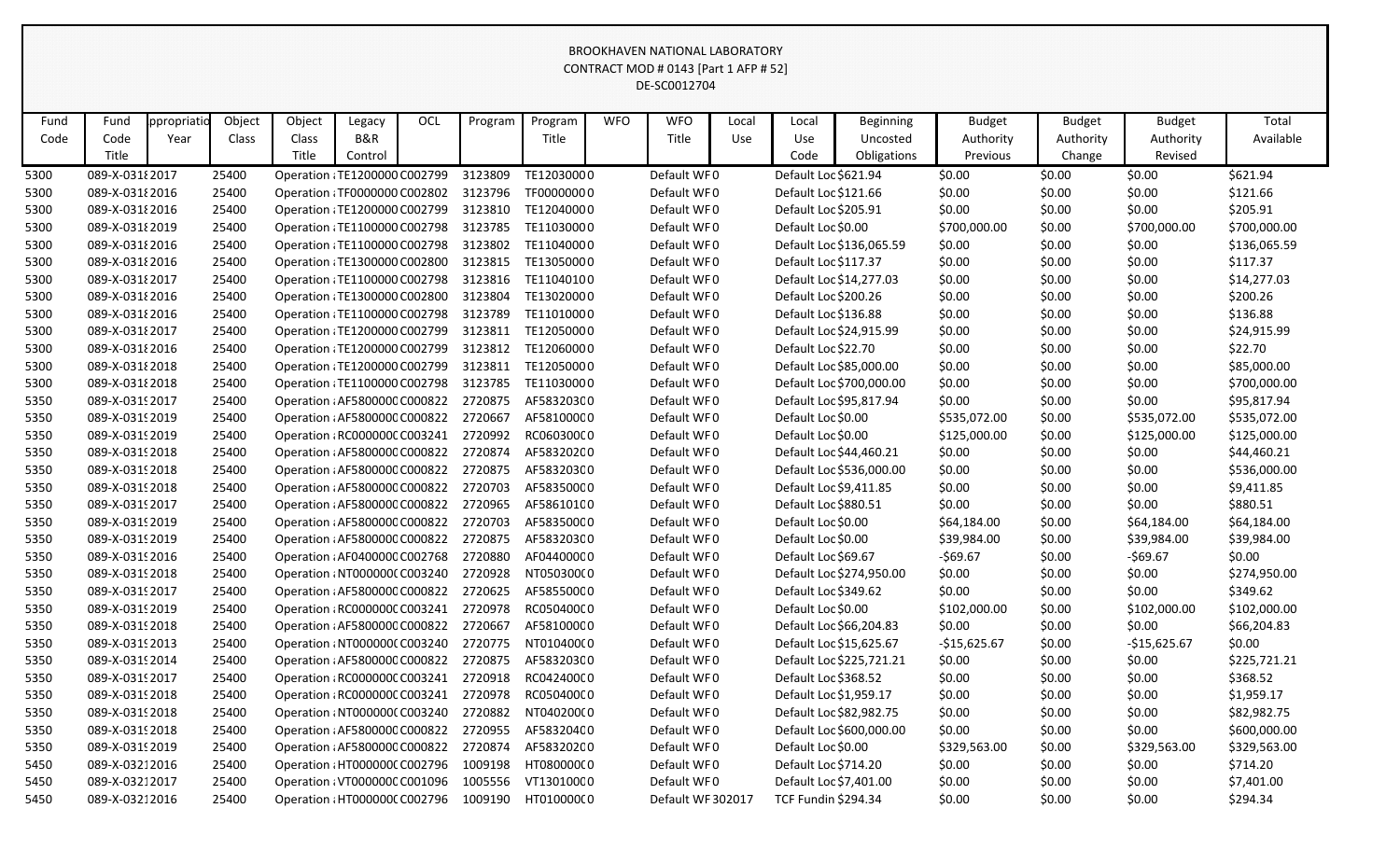|                                                                                                                     | BROOKHAVEN NATIONAL LABORATORY<br>CONTRACT MOD # 0143 [Part 1 AFP # 52]<br>DE-SC0012704 |                     |                 |                               |                                     |            |                                       |                  |            |                     |              |                      |                                             |                                        |                                      |                                       |                    |
|---------------------------------------------------------------------------------------------------------------------|-----------------------------------------------------------------------------------------|---------------------|-----------------|-------------------------------|-------------------------------------|------------|---------------------------------------|------------------|------------|---------------------|--------------|----------------------|---------------------------------------------|----------------------------------------|--------------------------------------|---------------------------------------|--------------------|
| Fund<br>Code                                                                                                        | Fund<br>Code<br>Title                                                                   | ppropriatio<br>Year | Object<br>Class | Object<br>Class<br>Title      | Legacy<br><b>B&amp;R</b><br>Control | <b>OCL</b> | Program                               | Program<br>Title | <b>WFO</b> | <b>WFO</b><br>Title | Local<br>Use | Local<br>Use<br>Code | <b>Beginning</b><br>Uncosted<br>Obligations | <b>Budget</b><br>Authority<br>Previous | <b>Budget</b><br>Authority<br>Change | <b>Budget</b><br>Authority<br>Revised | Total<br>Available |
| 5450                                                                                                                | 089-X-03212017                                                                          |                     | 25400           | Operation : HT000000C C002796 |                                     |            | 2223156                               | HT11000000       |            | Default WF0         |              |                      | Default Loc \$2,577.39                      | \$0.00                                 | \$0.00                               | \$0.00                                | \$2,577.39         |
| 5450                                                                                                                | 089-X-03212016                                                                          |                     | 25400           | Operation : VT000000C C001096 |                                     |            | 1005556                               | VT130100C0       |            | Default WF0         |              |                      | Default Loc \$5,774.29                      | \$0.00                                 | \$0.00                               | \$0.00                                | \$5,774.29         |
| 5450                                                                                                                | 089-X-03212017                                                                          |                     | 25400           | Operation (SL0000000 C002911  |                                     |            | 1005616                               | SL03000000       |            | Default WF0         |              |                      | Default Loc \$1,144,050.20                  | \$0.00                                 | \$0.00                               | \$0.00                                | \$1,144,050.20     |
| 5450                                                                                                                | 089-X-03212014                                                                          |                     | 25400           | Operation : BM010000 C000846  |                                     |            | 1009218                               | BM0107000        |            | Default WF0         |              |                      | Default Loc \$1,252.09                      | \$0.00                                 | \$0.00                               | \$0.00                                | \$1,252.09         |
| 5450                                                                                                                | 089-X-03212018                                                                          |                     | 25400           | Operation : VT000000C C001096 |                                     |            | 1005554                               | VT120100C0       |            | Default WF0         |              |                      | Default Loc \$2,563,089.11                  | \$0.00                                 | \$0.00                               | \$0.00                                | \$2,563,089.11     |
| 5450                                                                                                                | 089-X-03212018                                                                          |                     | 25400           | Operation (GT0000000 C002910  |                                     |            | 1005623                               | GT02000000       |            | Default WF0         |              |                      | Default Loc \$142,141.00                    | \$0.00                                 | \$0.00                               | \$0.00                                | \$142,141.00       |
| 5450                                                                                                                | 089-X-03212016                                                                          |                     | 25400           | Operation : PG0000000 C002840 |                                     |            | 1005604                               | PG04000000       |            | Default WF0         |              |                      | Default Loc \$40,972.14                     | \$0.00                                 | \$0.00                               | \$0.00                                | \$40,972.14        |
| 5450                                                                                                                | 089-X-03212014                                                                          |                     | 25400           | Operation (GT0000000 C002910  |                                     |            | 1005612                               | GT01000000       |            | Default WF0         |              |                      | Default Loc \$6,283.33                      | \$0.00                                 | \$0.00                               | \$0.00                                | \$6,283.33         |
| 5450                                                                                                                | 089-X-03212017                                                                          |                     | 25400           | Operation : HT0000000 C002796 |                                     |            | 1009190                               | HT01000000       |            | Default WF0         |              |                      | Default Loc \$8,408.74                      | \$0.00                                 | \$0.00                               | \$0.00                                | \$8,408.74         |
| 5450                                                                                                                | 089-X-03212018                                                                          |                     | 25400           | Operation : BT0000000 C000848 |                                     |            | 1004210                               | BT01010000       |            | Default WF0         |              |                      | Default Loc \$31,868.07                     | \$0.00                                 | \$0.00                               | \$0.00                                | \$31,868.07        |
| 5450                                                                                                                | 089-X-03212018                                                                          |                     | 25400           | Operation (GT0000000 C002910  |                                     |            | 1005613                               | GT03000000       |            | Default WF0         |              |                      | Default Loc \$247,868.06                    | \$0.00                                 | \$0.00                               | \$0.00                                | \$247,868.06       |
| 5450                                                                                                                | 089-X-03212016                                                                          |                     | 25400           | Operation ¿ED000000C C000949  |                                     |            | 1009209                               | ED27010000       |            | Default WF0         |              |                      | Default Loc \$491,168.00                    | \$0.00                                 | \$0.00                               | \$0.00                                | \$491,168.00       |
| 5450                                                                                                                | 089-X-03212018                                                                          |                     | 25400           | Operation : BT0000000 C000848 |                                     |            | 1004219                               | BT03040300       |            | Default WF0         |              |                      | Default Loc \$668,131.93                    | \$0.00                                 | \$0.00                               | \$0.00                                | \$668,131.93       |
| 5450                                                                                                                | 089-X-03212015                                                                          |                     | 25400           | Operation ¿ED000000C C000949  |                                     |            | 1009209                               | ED27010000       |            | Default WF0         |              |                      | Default Loc \$38,883.50                     | \$0.00                                 | \$0.00                               | \$0.00                                | \$38,883.50        |
| 5450                                                                                                                | 089-X-03212018                                                                          |                     | 25400           | Operation : HT0000000 C002796 |                                     |            | 1009190                               | HT01000000       |            | Default WF0         |              |                      | Default Loc \$500,000.00                    | \$0.00                                 | \$0.00                               | \$0.00                                | \$500,000.00       |
| 5450                                                                                                                | 089-X-03212018                                                                          |                     | 25400           | Operation : SL0000000 C002911 |                                     |            | 1005622                               | SL02000000       |            | Default WF0         |              |                      | Default Loc \$20,000.00                     | \$0.00                                 | \$0.00                               | \$0.00                                | \$20,000.00        |
| 5450                                                                                                                | 089-X-03212019                                                                          |                     | 25400           | Operation : VT000000C C001096 |                                     |            | 1005554                               | VT120100C0       |            | Default WF0         |              | Default Loc \$0.00   |                                             | \$2,190,000.00                         | \$500,000.00                         | \$2,690,000.00                        | \$2,690,000.00     |
| 5450                                                                                                                | 089-X-03212019                                                                          |                     | 25400           | Operation : HT0000000 C002796 |                                     |            | 1009190                               | HT01000000       |            | Default WF0         |              | Default Loc \$0.00   |                                             | \$300,000.00                           | \$0.00                               | \$300,000.00                          | \$300,000.00       |
| 5489                                                                                                                | 089-16/17-2016                                                                          |                     | 25400           | Operation : 4.56E+08 C003005  |                                     |            | 6600073                               | 4561403584861011 |            | CHAGRGX0302027      |              |                      | OTT 16-17 \$139,579.00                      | \$0.00                                 | \$0.00                               | \$0.00                                | \$139,579.00       |
| 5498                                                                                                                | 089-X-03212017                                                                          |                     | 25400           | Operation : 4.56E+08 C003005  |                                     |            | 6600146                               | 4561600314860966 |            | <b>CHAGR8730</b>    |              |                      | Default Loc \$21,653.25                     | \$0.00                                 | \$0.00                               | \$0.00                                | \$21,653.25        |
| 5499                                                                                                                | 089-X-03212014                                                                          |                     | 25400           | Operation : 4.56E+08          |                                     | C003005    | 6600072                               | 4561403573011110 |            | CRAGRS-OI0          |              | Default Loc \$45.77  |                                             | \$0.00                                 | \$0.00                               | \$0.00                                | \$45.77            |
| 5499                                                                                                                | 089-X-03212014                                                                          |                     | 25400           | Operation : 4.56E+08          |                                     | C003005    | 6600072                               | 4561403573012882 |            | <b>CRAGR 1930</b>   |              | Default Loc \$638.50 |                                             | \$0.00                                 | \$0.00                               | \$0.00                                | \$638.50           |
| 5499                                                                                                                | 089-X-03212016                                                                          |                     | 25400           | Operation : 4.56E+08 C003005  |                                     |            | 6600072                               | 4561403573012199 |            | CRAGR-S-OO          |              |                      | Default Loc \$25,808.25                     | \$0.00                                 | \$0.00                               | \$0.00                                | \$25,808.25        |
| 6600                                                                                                                | 089X0337 2014                                                                           |                     | 25400           | Operation (CJ0100000 C002599  |                                     |            | 3166012                               | CJ01000000       |            | Default WF0         |              |                      | Default Loc \$1,823.77                      | \$0.00                                 | \$0.00                               | \$0.00                                | \$1,823.77         |
| 6600                                                                                                                | 089X0337 2016                                                                           |                     | 25400           |                               |                                     |            | Operation : CJ0100000 C002599 3166012 | CJ01000000       |            | Default WF 1314     |              |                      | ARPA-E Lat \$261,155.08                     | \$0.00                                 | \$0.00                               | \$0.00                                | \$261,155.08       |
| 6600                                                                                                                | 089X0337 2014                                                                           |                     | 25400           | Operation : CJ0100000 C002599 |                                     |            | 3166012                               | CJ01000000       |            | Default WF 1250     |              | CHARPA-00 \$207.88   |                                             | \$0.00                                 | \$0.00                               | \$0.00                                | \$207.88           |
| 6600                                                                                                                | 089X0337 2017                                                                           |                     | 25400           | Operation (CJ0100000 C002599  |                                     |            | 3166012                               | CJ01000000       |            | Default WF 1352     |              |                      | ARPA-E Lat \$180,000.00                     | \$0.00                                 | \$0.00                               | \$0.00                                | \$180,000.00       |
| 6600                                                                                                                | 089X0337 2014                                                                           |                     | 25400           | Operation ¿CJ0100000 C002599  |                                     |            | 3166012                               | CJ01000000       |            | Default WF 1249     |              |                      | CHARPA-00 \$34,392.47                       | \$0.00                                 | \$0.00                               | \$0.00                                | \$34,392.47        |
|                                                                                                                     | <b>Non-Appropriated Total</b>                                                           |                     |                 |                               |                                     |            |                                       |                  |            |                     |              |                      | \$23,990,556.51                             | \$34,206,614.98                        |                                      | \$2,706,031.72 \$36,912,646.70        | \$60,903,203.21    |
|                                                                                                                     | <b>Other Federal Agency Total</b>                                                       |                     |                 |                               |                                     |            |                                       |                  |            |                     |              |                      | \$47,998,755.98                             | \$7,357,447.42                         | \$727,321.21 \$8,084,768.63          |                                       | \$56,083,524.61    |
| <b>DOE Appropriated Total</b><br>\$241,222,427.47 \$549,527,069.83 \$1,405,973.49 \$550,933,043.32 \$792,155,470.79 |                                                                                         |                     |                 |                               |                                     |            |                                       |                  |            |                     |              |                      |                                             |                                        |                                      |                                       |                    |
|                                                                                                                     |                                                                                         |                     |                 |                               |                                     |            |                                       |                  |            |                     |              |                      |                                             |                                        |                                      |                                       |                    |
| <b>SF-30 Total</b>                                                                                                  | \$313,211,739.96 \$591,091,132.23 \$4,839,326.42 \$595,930,458.65 \$909,142,198.61      |                     |                 |                               |                                     |            |                                       |                  |            |                     |              |                      |                                             |                                        |                                      |                                       |                    |
|                                                                                                                     | <b>FPDS-NG Total [Action Obligation]</b>                                                |                     |                 |                               |                                     |            |                                       |                  |            |                     |              |                      |                                             |                                        | \$2,133,294.70                       |                                       |                    |

| <b>Non-Appropriated Total</b>     | \$23,990,556.51 \$34,206,614.98             | \$2,706,0 |
|-----------------------------------|---------------------------------------------|-----------|
| <b>Other Federal Agency Total</b> |                                             | \$727,32  |
| <b>DOE Appropriated Total</b>     | \$241,222,427.47 \$549,527,069.83 \$1,405,9 |           |
|                                   |                                             |           |